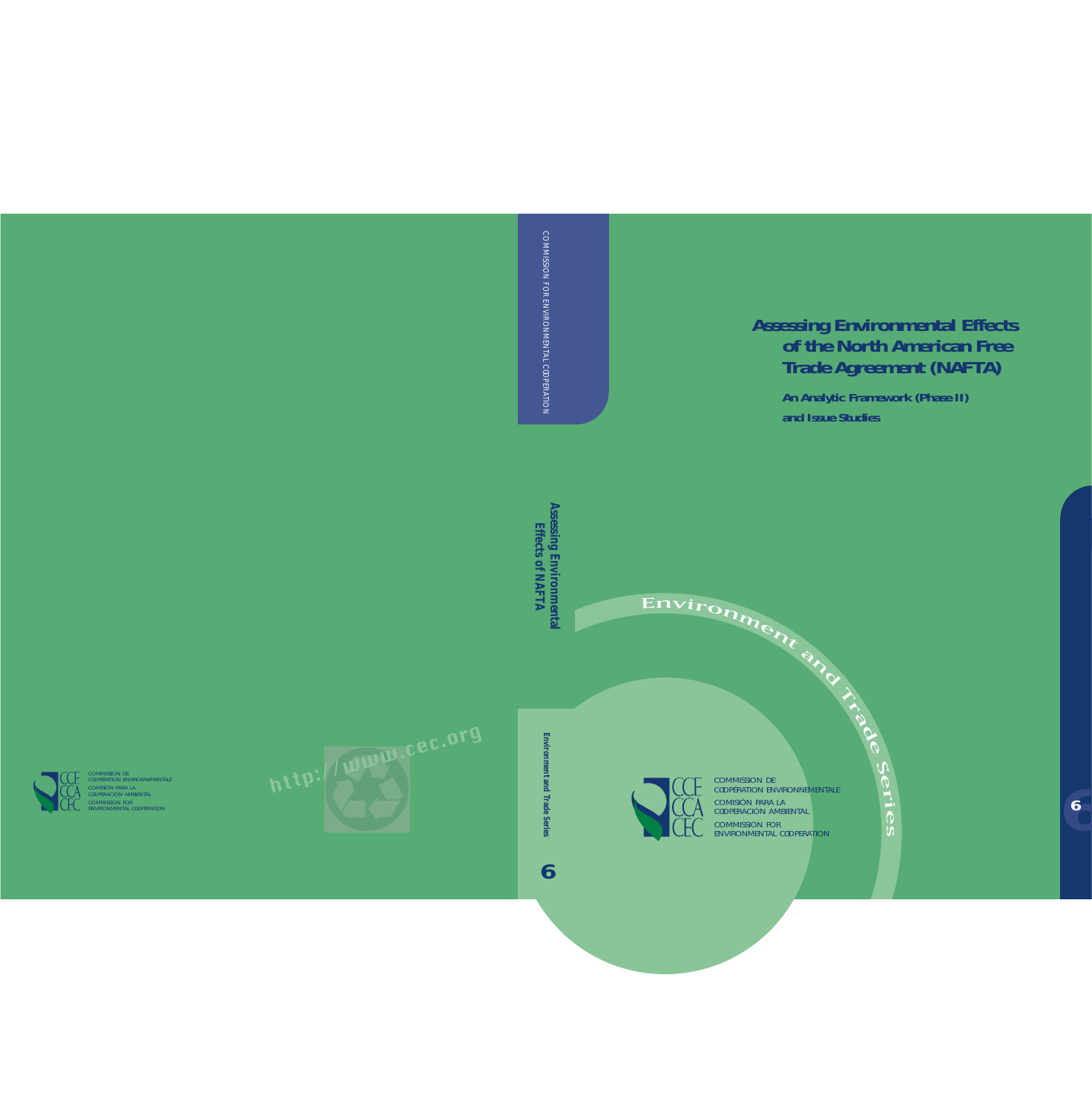# Assessing Environmental Effects of the North American Free Trade Agreement (NAFTA)

An Analytic Framework (Phase II) and Issue Studies

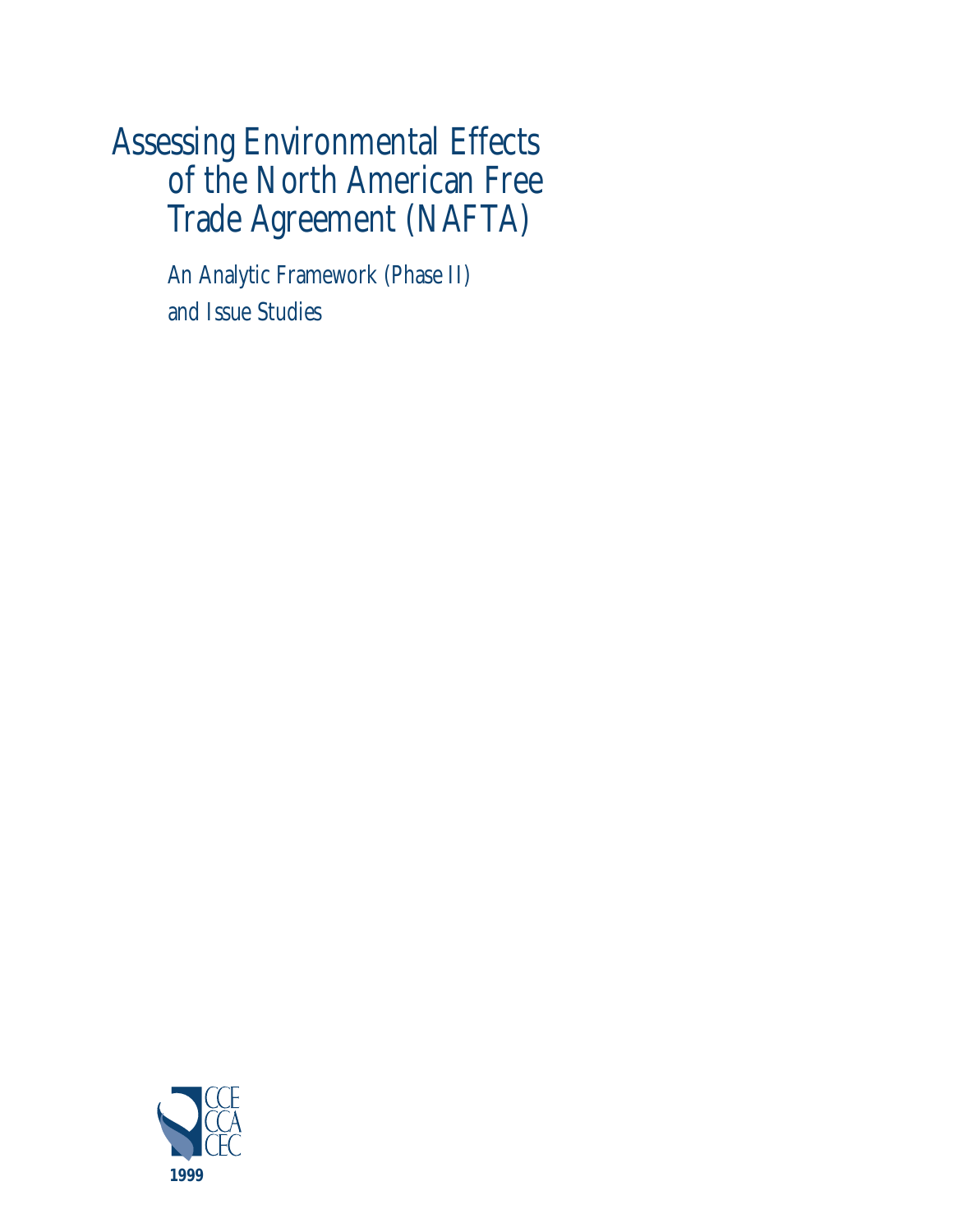This publication was prepared by the Secretariat of the Commission for Environmental Cooperation (CEC). The views contained herein do not necessarily reflect the views of the CEC, or the governments of Canada, Mexico or the United States of America.

Reproduction of this document in whole or in part and in any form for educational or nonprofit purposes may be made without special permission from the CEC Secretariat, provided acknowledgement of the source is made. The CEC would appreciate receiving a copy of any publication or material that uses this document as a source.

Published by the Communications and Public Outreach Department of the CEC Secretariat.

For more information about this or other publications from the CEC, contact:

#### Commission for Environmental Cooperation

393, rue St-Jacques Ouest, bureau 200 Montréal (Québec) Canada H2Y 1N9 Tel: (514) 350-4300 • Fax: (514) 350-4314 <http://www.cec.org>

©Commission for Environmental Cooperation, 1999 ISBN 2-922305-27-9 (French edition: ISBN 2-922305-28-7 Spanish edition: ISBN 2-922305-29-5)

Legal Deposit – Bibliothèque nationale du Québec, 1999 Legal Deposit – Bibliothèque nationale du Canada, 1999

Disponible en français / Disponible en español Printed in Canada

#### **Paper**

Recycled with 30% post-consumer content / no coatings, 100% elemental chlorine-free

#### **Ink**

Vegetable ink containing no chlorine or heavy metals

#### **Concept and Printing**

**Design & Layout** Mosaïc Design Communication

**Prepress**  Scan Express **Printing** Delpar Litho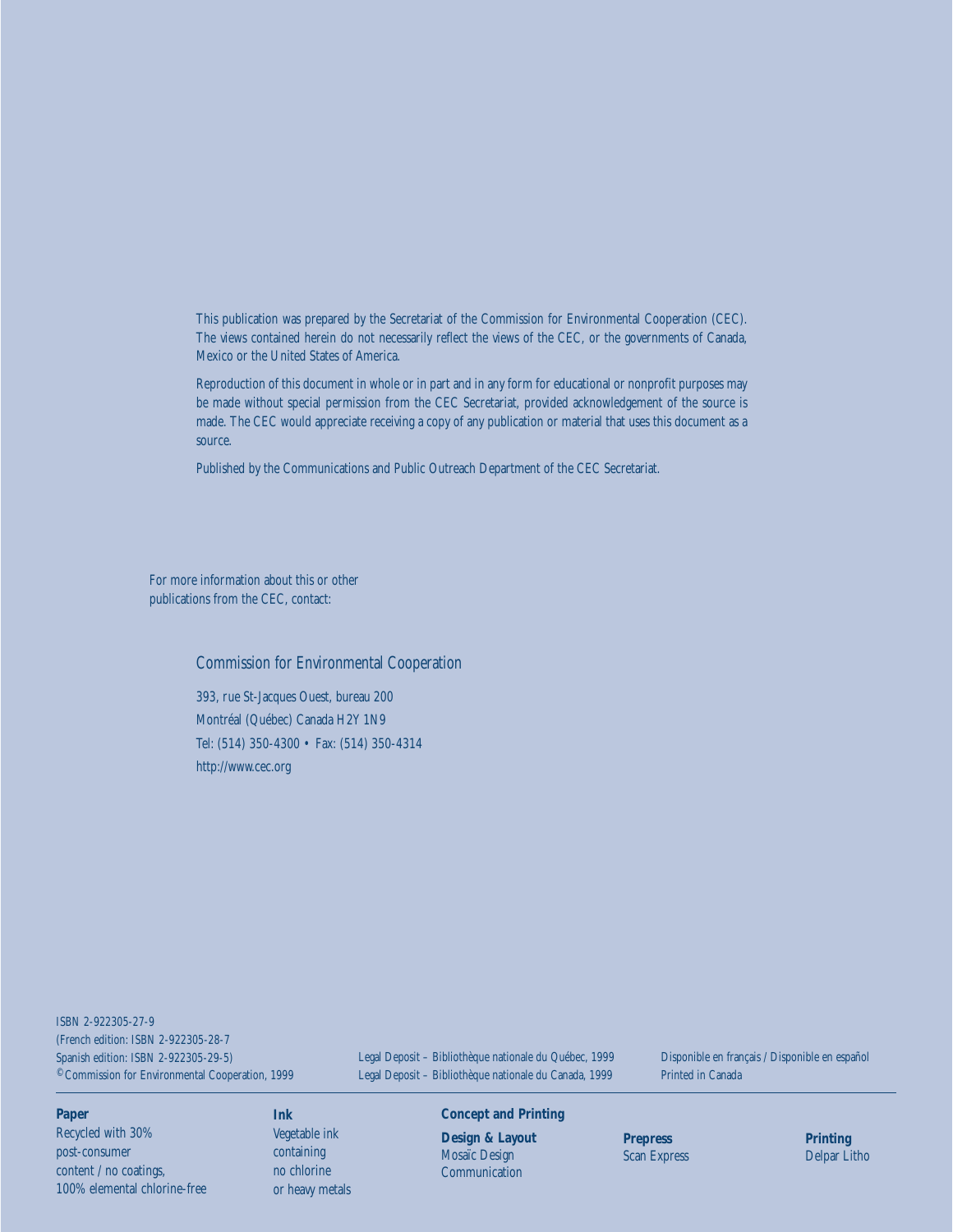# Table of Contents

| <b>Message from the Interim Executive Director</b><br>Preface<br><b>NAFTA Effects Project Team</b><br><b>NAFTA Effects Advisory Group</b><br><b>Acknowledgements</b>          | iv<br>v<br>vii<br>vii<br>viii |
|-------------------------------------------------------------------------------------------------------------------------------------------------------------------------------|-------------------------------|
| <b>Assessing Environmental Effects</b><br>of the North American Free Trade Agreement<br>(NAFTA): An Analytic Framework (Phase II)                                             | 1                             |
| <b>Issue Study 1</b><br>Maize in Mexico: Some Environmental Implications<br>of the North American Free Trade Agreement                                                        | 65                            |
| <b>Issue Study 2</b><br><b>Feedlot Production of Cattle in the United States</b><br>and Canada: Some Environmental Implications of<br>the North American Free Trade Agreement |                               |
| <b>Issue Study 3</b><br>Electricity in Canada, Mexico and the United States:<br><b>Some Environmental Implications</b><br>of the North American Free Trade Agreement          | 259                           |

**iii**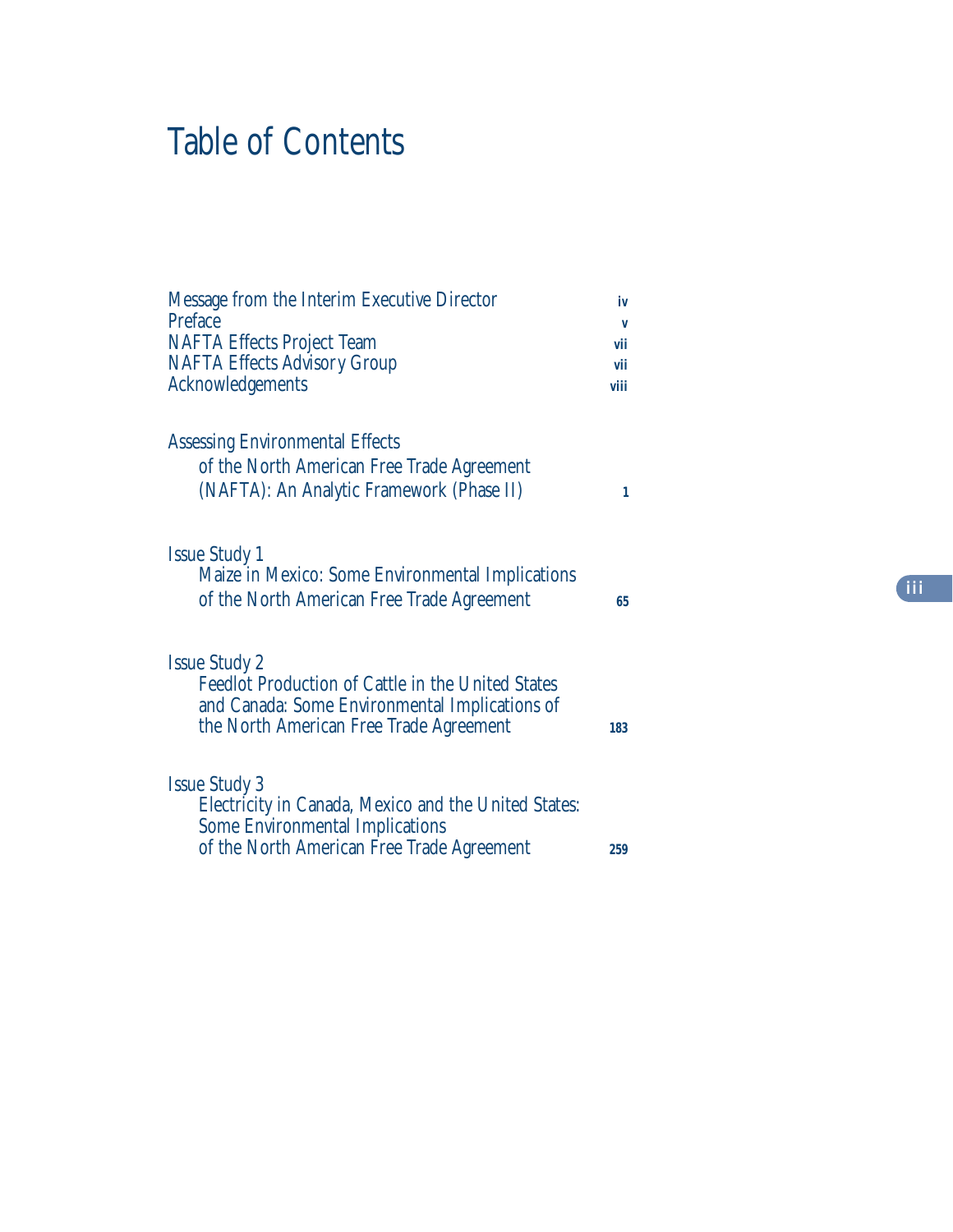## Message from the Interim Executive Director

*The North American Commission for Environmental Cooperation is committed to building a better understanding of the relationship between environment and trade, with the aim of promoting sustainable development. To further these efforts, a trilateral team of independent representatives from the three countries, with guidance from a senior-level advisory group, has developed an analytic framework for considering, on an ongoing basis, the environmental effects of the North American Free Trade Agreement (NAFTA). The Secretariat has been instructed by the Council to release the framework and the three attached studies that test it on specific sectors of the North American market. The Council views the framework as an element of its mandate under Article 10(6)(d) of the North American Agreement on Environmental Cooperation.*

*None of the three governments have taken a position regarding the contents of the framework or its attached studies. The framework is intended to contribute to an increased understanding of the possible environmental effects of trade and related economic and institutional developments in North America. It is very important to note that any effort to determine the linkages between a trade agreement's provisions and environmental effects is an extremely difficult challenge. A careful reading of these studies will show that this challenge is even more acute in the present context, given the long history of economic integration among the countries in North America as well as the relatively recent implementation of NAFTA. The Council wishes to express its sincere appreciation to the project team and advisory group for their work, and looks forward to reviewing further the product of their labors.*

*The next phase in this process will be to conduct an extensive peer review of the framework, which is expected to be completed by November of this year. The reviewers will include academics, trade economists, policy analysts, and experts in other relevant fields from the three countries. Based on this assessment, a final report will be prepared for the Council summarizing the review, after which the Council will consider options for additional work in this area.*

*Janine Ferretti Interim Executive Director*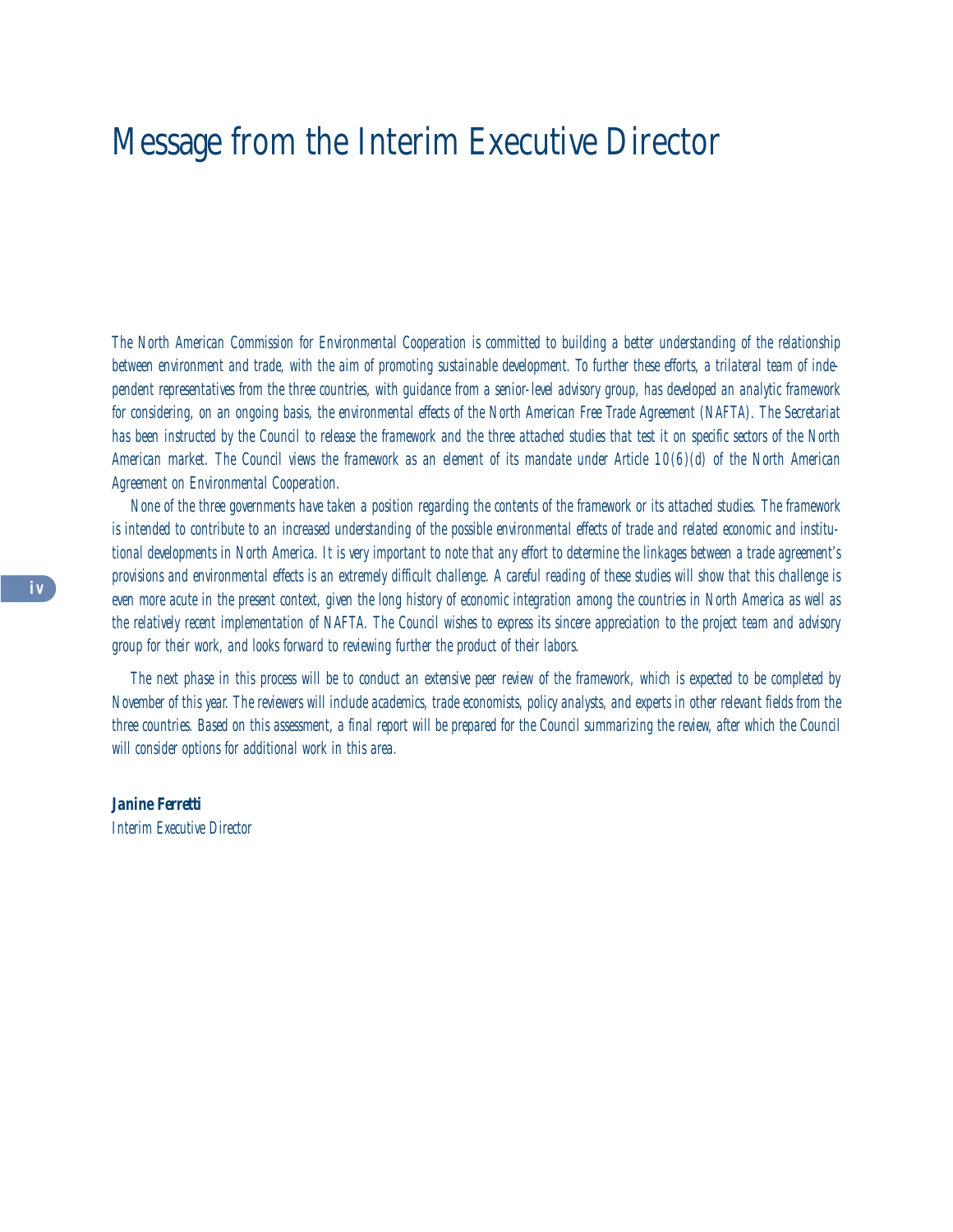## Preface

The North American Agreement on Environmental Cooperation (Article 10(6)(d)) directs the Commission for Environmental Cooperation (CEC) to consider on an ongoing basis the environmental effects of NAFTA. This Framework for Analysis (Phase II) is a culmination of the collective work of the NAFTA Effects Project Team assembled to assist the CEC in designing a framework to fulfil this mandate. The members of the Project Team have been carefully selected to represent a trinational, interdisciplinary team of experts.

The NAFTA Effects project has been underway since the summer of 1995, when the CEC initiated its work to design a framework to assess the effects of NAFTA on the North American environment. Before embarking on Phase I, the CEC surveyed other attempts made at assessing the effects of economic activity and trade on the environment, identified other organizations working on these issues, and examined the claims that had been made prior to NAFTA about what the public and interested parties believed its major effects (both positive and negative) might be.<sup>1</sup>

During Phase I, the Project Team focused heavily on understanding the trade and investment regime imposed by NAFTA in order to identify areas where changing economic relationships might be occurring and to develop the preliminary analytical approach. The framework is designed to develop an understanding of the connections between trade and the environment, to assist in anticipating important environmental impacts in the context of trade liberalization, and to develop policy tools to better mitigate negative impacts and maximize positive ones.

The current framework is the culmination of Phase II of the NAFTA Effects project. It builds on the basic approach developed in Phase I, as refined through extensive review and consultation.<sup>2</sup> General guidance in the design and delivery of Phase II of the Project was taken from the conclusions of the workshop held in April 1996 in La Jolla (see Appendix A). Some additional guidance was provided in the results of the consultations on trade and environment by the Joint Public Advisory Committee (JPAC) in the spring and summer of 1996. Phase II also takes into account the work done on trade-environment linkages by international organizations such as the OECD and by research and other communities in the NAFTA region and beyond.

The framework has been developed in Phase II using the analysis of four component studies:

- an examination of the operation of NAFTA's environmentally-related institutions;
- issue study on maize in Mexico;
- an issue study on cattle feedlots in Canada and the United States; and
- an issue study on electricity in Canada, Mexico, and the United States.

Preface

**Assessing Environmental Effects of NAFTA** Assessing Environmental Effects of NAFTA

<sup>1</sup> CEC 1996c; CEC 1996d.

<sup>2</sup> CEC 1996a.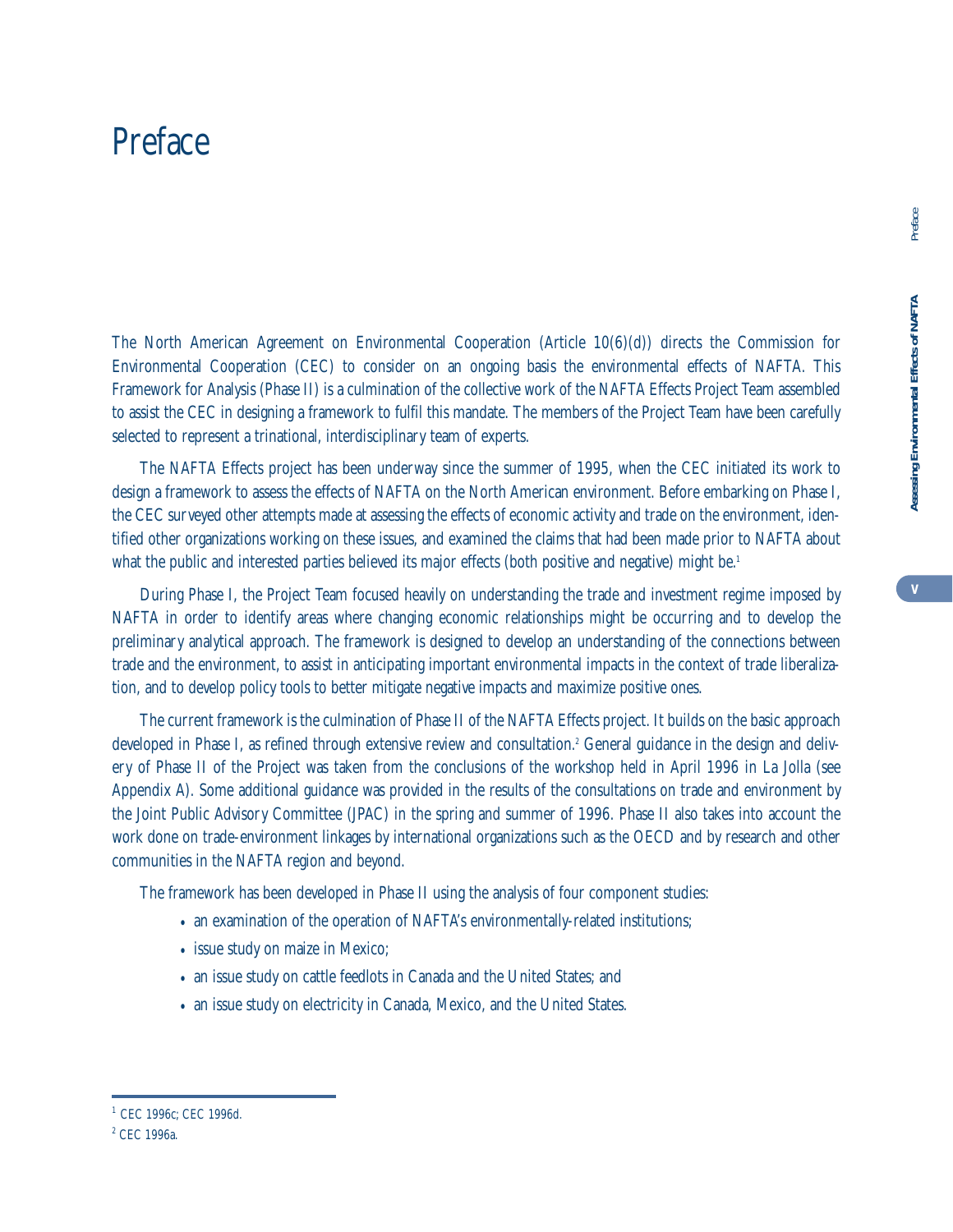The first study, entitled *NAFTA's Institutions: The Environmental Potential and Performance of the NAFTA Free Trade Commission and Related Bodies,*<sup>3</sup> was designed to address a wide range of economic, social and government policy changes through an analysis of the work of the institutions created by NAFTA.

The subsequent three issue studies were designed to test and refine the framework, with a particular emphasis in Phase II on understanding and developing the linkages between economic activity and the environment. The rationale for the selection of the general sectors of agriculture and energy and for the specific issues examined is attached as Appendix B. In addition, in an attempt to maintain balance and test the scope of the framework, studies were chosen that considered domestic, bilateral and trilateral relationships and linkages between NAFTA and the environment. These subjects are attached to this framework as Issue Studies 1-3.

During Phase II, the CEC hosted two workshops to consider the issue studies and the general framework. The workshops were an attempt to present the research and analysis underway to an audience of experts in the specific sectors for their review and comment.<sup>4</sup> The workshops provoked a great deal of discussion and resulted in integrated conclusions that capture recurring themes and key points raised for incorporation into the studies.5 The issue studies played a vital role in testing and refining this framework for analysis (Phase II) for the NAFTA Effects Project. It is hoped that it will be useful for ongoing application to particular issues and sectors of concern in the NAFTA community.

#### *Sarah Richardson*

*Program Manager, NAFTA/Environment Commission for Environmental Cooperation February 1998*

<sup>3</sup> CEC 1997b.

<sup>4</sup> CEC 1997c; CEC 1997d. A list of participants in both workshops is attached as Appendix 3.

<sup>&</sup>lt;sup>5</sup> See Appendix 4 for general conclusions from the workshops.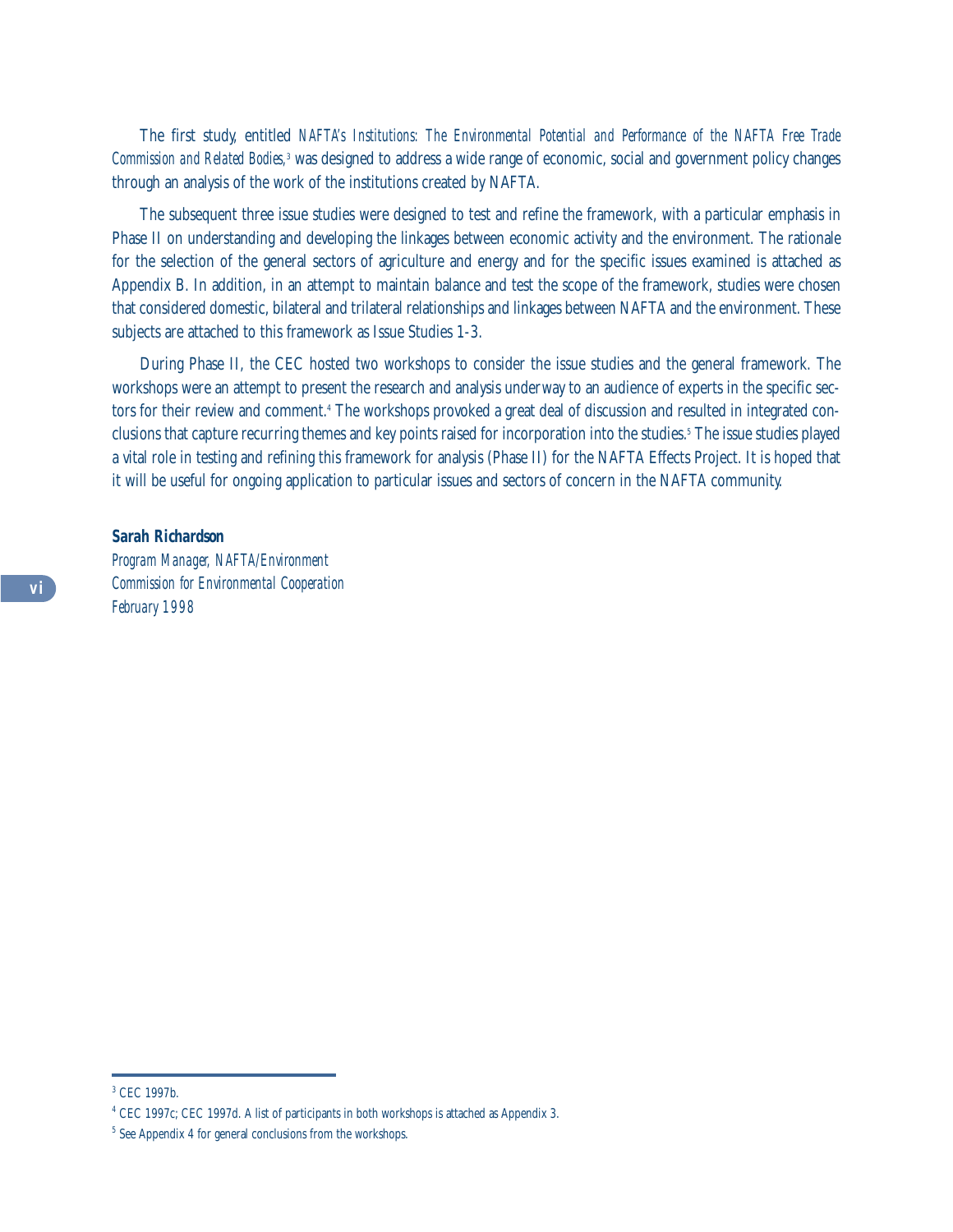# NAFTA Effects Project Team (Phase II)

**John Kirton**\* Department of Political Science, University of Toronto

**Ralph Cavanagh** Natural Resources Defense Council, San Francisco

**Rafael Fernandez de Castro** *Instituto Tecnológico Autónomo de México* (ITAM )

**Dermot Foley** Association for the Advancement of Sustainable Energy Policy, Vancouver

**Glenn Fox** Department of Agricultural Economics and Business, University of Guelph

**Edward Hoyt** *EIC de México*, S.A. de C.V.

**John Paul Moscarella** Econergy International Corporation (EIC), Washington, DC

**Alejandro Nadal** Professor, Center for Economic Studies and Science and Technology Program *El Colegio de México*

**Rogelio Ramírez de la O.** \* Director General, *Ecanal S.A. de C.V.*

**Carol Reardon** Heenan Blaikie, Vancouver

**C. Ford Runge** Distinguished McKnight University Professor of Applied Economics and Law, Department of Applied Economics, Center for International Food and Agricultural Policy, University of Minnesota

**David Wilk Graber**\* *WG Consultores y Asociados, S.A. de C.V.*/Louis Berger

# NAFTA Effects Advisory Group

**Pierre Marc Johnson** (Chair) Heenan Blaikie, Montreal

**Alicia Barcena** Advisor, UNEP Mexico

**León Bendesky** Director, ERI Consultants, Mexico

**Pierre Gosselin** *Comité de santé environnementale du Québec*

**William Haney III** President, Molten Metal Technologies

**Kenneth Harrigan** Past Chair and CEO, Ford Motor Company of Canada

**Gary Hufbauer** Council on Foreign Relations, New York

**Richard Kamp** Director, Border Ecology Project

**Elizabeth May** Executive Director, Sierra Club of Canada

**Jack McLeod** Corporate Director, (Former CEO, Shell Canada)

**Edmund Miller** Mott Foundation

**José Montemayor Dragonné** Commercial Director, *Química Pennwwalt, S.A. de C.V. México*

**Robert Repetto** Vice President and Chief Economist, World Resources Institute

**Hilda Salazar** President, *Grupo Desarrollo-Ambiente*

**Víctor Urquidi** Professor, *El Colegio de México*

\* Denotes membership in the NAFTA Effects Project Team (Phase I). Also members in Phase I were: Raúl Garcia Barrios (*Centro de Investigación y Docencia Económicas*), Omar Masera (*Centro de Ecología, Universidad Nacional Autónoma de México*), Virginia Maclaren (Department of Geography, University of Toronto), and Sidney Weintraub (Center for Strategic and International Studies, Washington DC).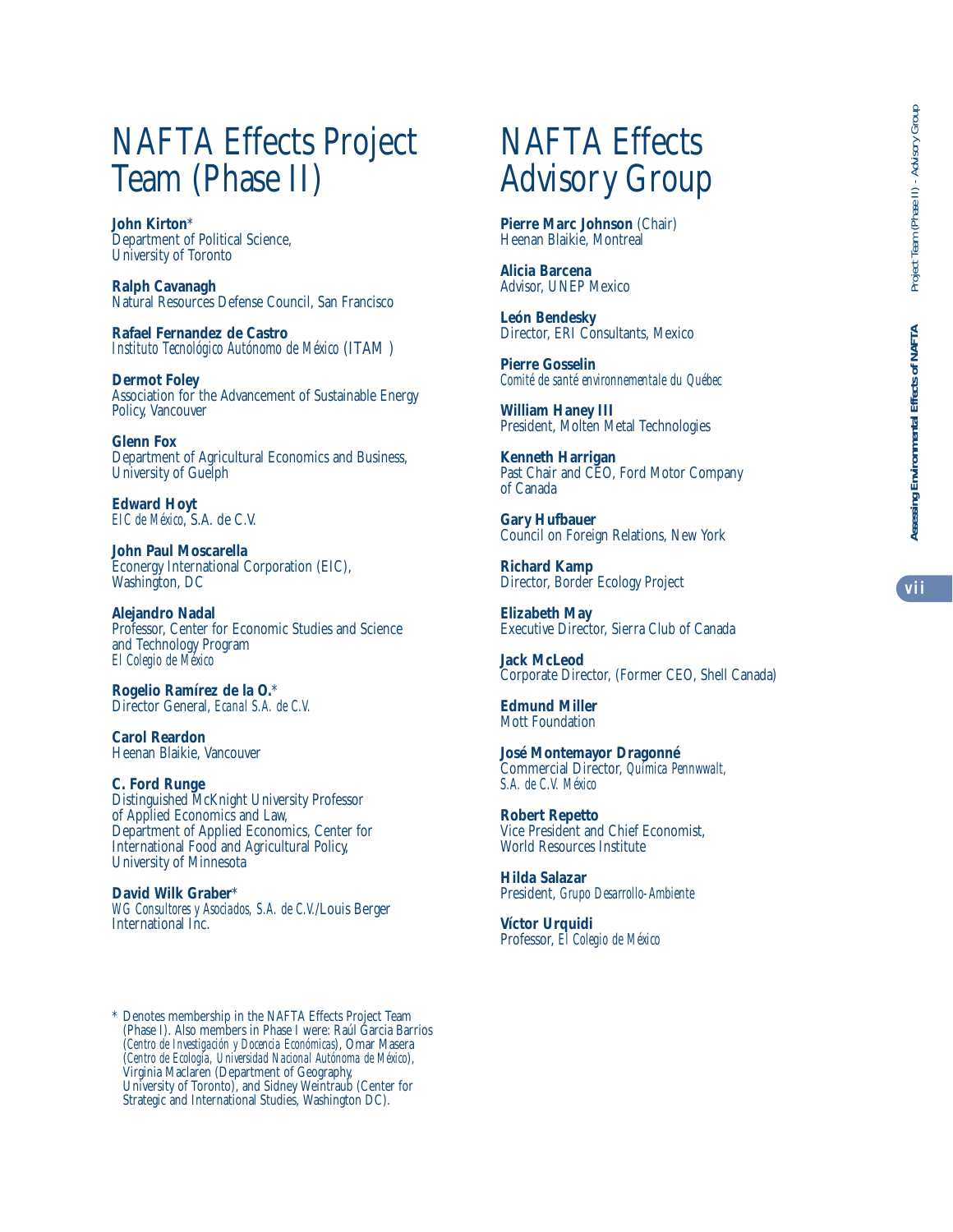# Acknowledgements

The CEC is grateful to many people who, in a variety of ways, have contributed to the successful completion of Phase II of the NAFTA Effects Project. First and foremost, the CEC would like to acknowledge the work of the Project Team and its principal research associate, Julie Soloway at the Centre for International Studies in Toronto. Research assistance was also provided by Michael P. Ivy, Cecilia Brain, Marcos Chávez Maguey and Francisco Aguayo.

The Project Team and the CEC would also like to acknowledge the important contributions to various components of Phase II of the NAFTA Effects Project by Sanford Gaines of the University of Houston, Armand de Mestral of the Faculty of Law at McGill University, Rafael Ortega Paczka of the *Universidad Autónoma de Chapingo,* Antonio Turrent from the *Colegio de Posgraduados* and INIFAP, Rocío Alatorre from the *Instituto de Salud, Ambiente y Trabajo* (ISAT), Carlos Salas Páez from the Science and Technology Program at *El Colegio de México*, and Víctor Suárez of the *Asociación Nacional de Empresas Comercializadoras de Productos del Campo* (ANEC).

There are also a number of individuals from the three NAFTA governments, environmental groups, business organizations and other institutions who made themselves available to members of the Project Team for specialized interviews and informal as well as formal consultations. Their cooperation and advice is greatly appreciated. The CEC would also like to thank the individuals who took the time to participate in the expert workshops held in Montreal to discuss the issue studies and the framework. Feedback received from these consultations has been critical in the final development of this phase of the Project.

Finally, the CEC gratefully acknowledges the work of the NAFTA Effects Advisory Group whose members volunteer their time to assist the Project Team and enrich the work.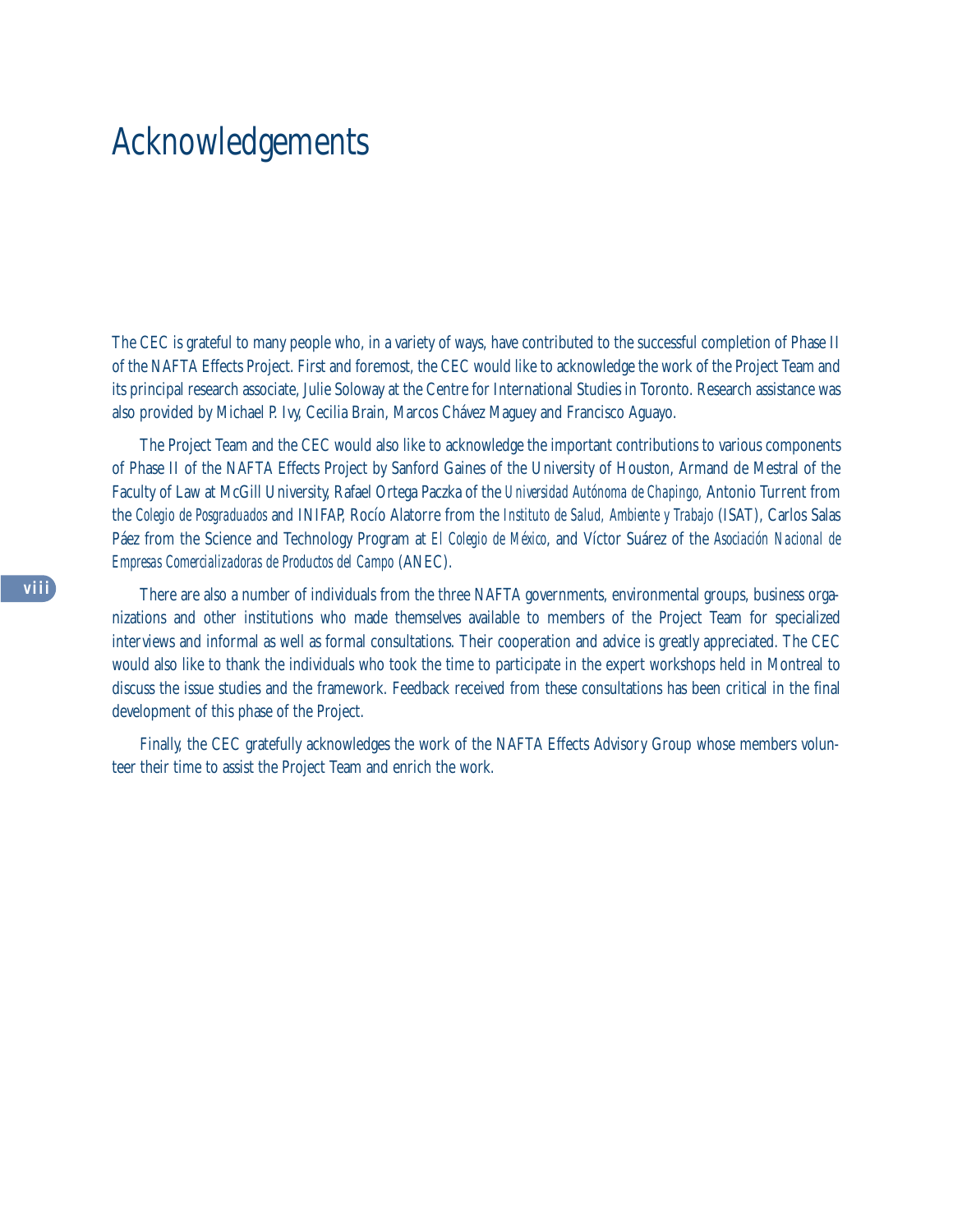Assessing Environmental Effects of the North American Free Trade Agreement (NAFTA): An Analytic Framework (Phase II)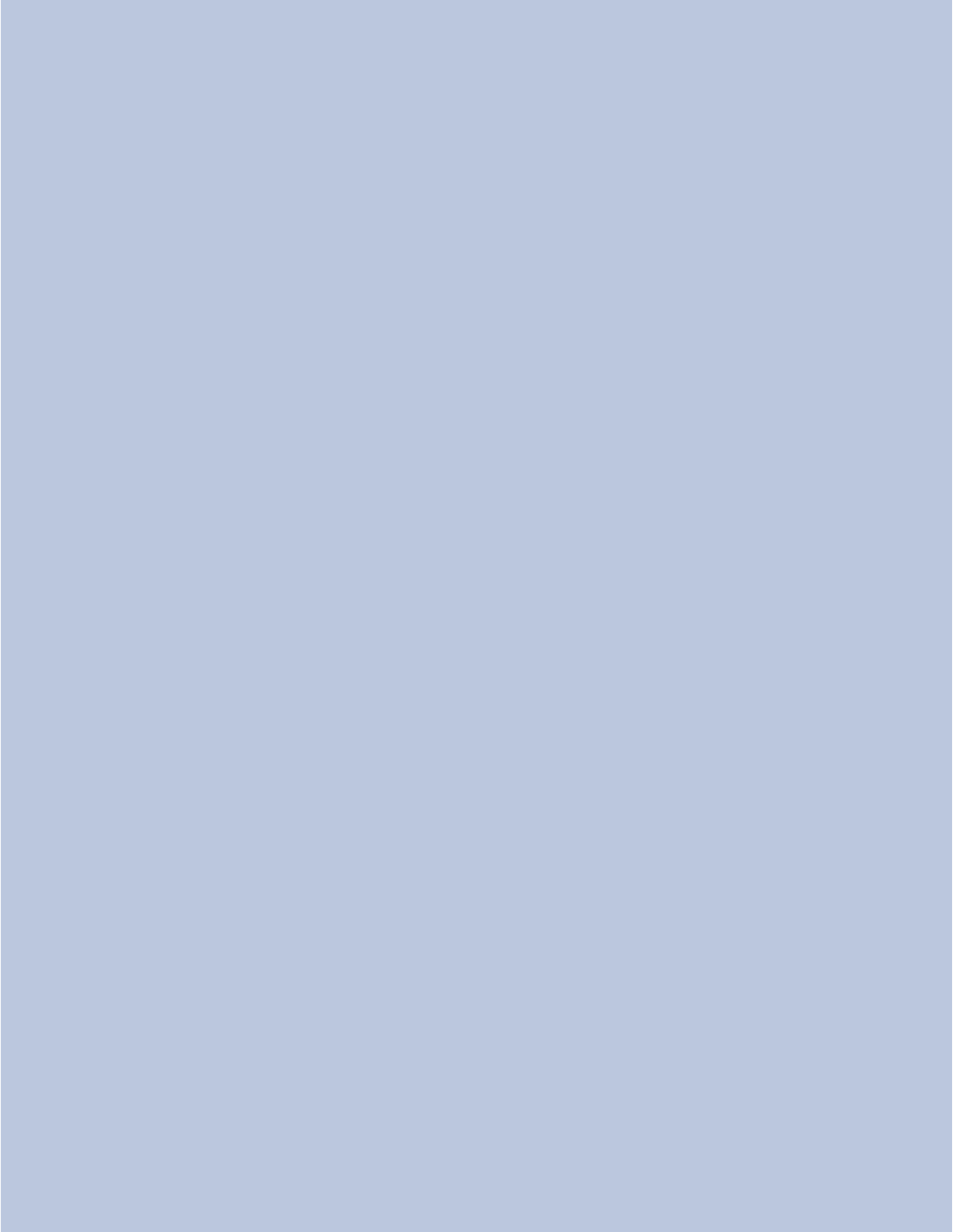# Table of Contents

|    | <b>Acronyms</b>                                                                                                         |    |  |
|----|-------------------------------------------------------------------------------------------------------------------------|----|--|
|    | <b>Executive Summary</b>                                                                                                | 5  |  |
| I. | <b>Introduction</b>                                                                                                     | 8  |  |
|    | II. The Issue in Context: Environmental, Economic,                                                                      |    |  |
|    | <b>Social and Geographic Context</b>                                                                                    | 12 |  |
|    | <b>A. The Environmental Context</b>                                                                                     | 12 |  |
|    | <b>B. The Economic Context</b>                                                                                          | 13 |  |
|    | <b>C. The Social Context</b>                                                                                            | 14 |  |
|    | <b>D. The Geographic Context</b>                                                                                        | 15 |  |
|    | <b>III.</b> The NAFTA Connection                                                                                        | 16 |  |
|    | <b>A. NAFTA Rule Changes</b>                                                                                            | 17 |  |
|    | <b>B. NAFTA's Institutions</b>                                                                                          | 18 |  |
|    | <b>C.</b> Trade Flows                                                                                                   | 20 |  |
|    | <b>D. Transborder Investment Flows</b>                                                                                  | 21 |  |
|    | <b>E. Other Economic Conditioning Factors</b>                                                                           | 25 |  |
|    | <b>IV.</b> Linkages to the Environment                                                                                  | 27 |  |
|    | A. Production, Management and Technology                                                                                | 27 |  |
|    | <b>B. Physical Infrastructure</b>                                                                                       | 30 |  |
|    | <b>C. Social Organization</b>                                                                                           | 32 |  |
|    | <b>D. Government Policy</b>                                                                                             | 34 |  |
| V. | <b>Environmental Impacts and Indicators</b>                                                                             | 37 |  |
|    | <b>Conclusions</b>                                                                                                      | 41 |  |
|    | <b>References</b>                                                                                                       | 42 |  |
|    | Appendix A: Building a Framework for Assessing NAFTA<br><b>Environmental Effects: Major Issues and Themes</b>           | 44 |  |
|    | Appendix B: Rationale for Sector and Issue Selection                                                                    | 49 |  |
|    | Appendix C: Expert Consultations on NAFTA Effects General<br><b>Framework and Agriculture and Energy Issue Studies</b>  | 58 |  |
|    | Appendix D: Expert Consultations on NAFTA Effects General<br><b>Framework and Agriculture and Energy Issues Studies</b> | 62 |  |
|    | <b>List of Tables</b>                                                                                                   |    |  |
|    | <b>Table 1</b><br>Some Environmental Indicators for Air                                                                 | 38 |  |
|    | <b>Table 2</b><br>Some Environmental Indicators for Water                                                               | 39 |  |
|    | <b>Table 3</b><br>Some Environmental Indicators for Land                                                                | 40 |  |
|    | <b>Table 4</b><br><b>Some Environmental Indicators for Biota</b>                                                        | 40 |  |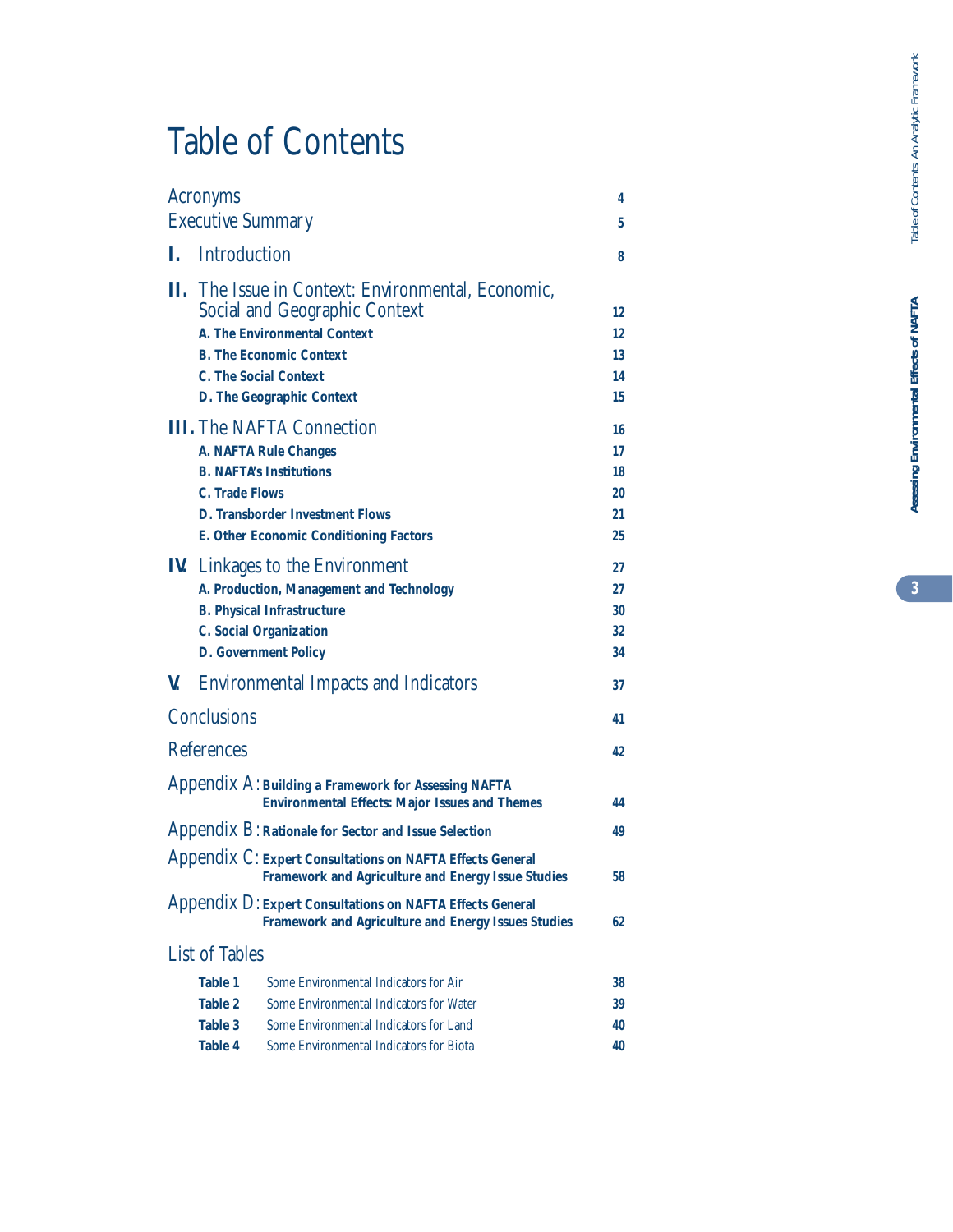# Acronyms

| <b>APEC</b>    | Asia Pacific Economic Cooperation                                              |
|----------------|--------------------------------------------------------------------------------|
| <b>BECC</b>    | <b>Border Environment Cooperation Commission</b>                               |
| <b>BOD</b>     | biological oxygen demand                                                       |
| <b>CEC</b>     | <b>Commission for Environmental Cooperation</b>                                |
| <b>CFE</b>     | Comisión Federal de Electricidad                                               |
| <b>CFC</b>     | chlorofluorocarbons                                                            |
| <b>CRP</b>     | <b>Conservation Reserve Program</b>                                            |
| <b>ENGO</b>    | environmental nongovernmental organization                                     |
| <b>EPA</b>     | <b>US Environmental Protection Agency</b>                                      |
| EQIP           | <b>Environmental Quality Incentive Programs</b>                                |
| <b>FTA</b>     | Canada-United States Free Trade Agreement                                      |
| <b>FTC</b>     | <b>Free Trade Commission</b>                                                   |
| <b>FDI</b>     | foreign direct investment                                                      |
| <b>GAC</b>     | <b>Government Advisory Committee (Canada)</b>                                  |
| <b>GATT</b>    | General Agreement on Tariffs and Trade                                         |
| <b>GNP</b>     | gross national product                                                         |
| <b>JPAC</b>    | <b>Joint Public Advisory Committee</b>                                         |
| <b>NAAQS</b>   | National Ambient Air Quality Standards                                         |
| <b>NAALC</b>   | North American Agreement on Labor Cooperation                                  |
| <b>NAAEC</b>   | North American Agreement on Environmental Cooperation                          |
| <b>NADBank</b> | North American Development Bank                                                |
| <b>NAFTA</b>   | North American Free Trade Agreement                                            |
| <b>OECD</b>    | Organization for Economic Cooperation and Development                          |
| <b>PAHs</b>    | polycyclic aromatic hydrocarbons                                               |
| $PM_{10}$      | particulate matter (fractions with diameters measuring 10 micrometers or less) |
| <b>TNCs</b>    | transnational corporations                                                     |
| <b>TSP</b>     | total suspended particulates                                                   |
| <b>TSS</b>     | total suspended solids                                                         |
| <b>VOCs</b>    | volatile organic compounds                                                     |
| <b>WTO</b>     | World Trade Organization                                                       |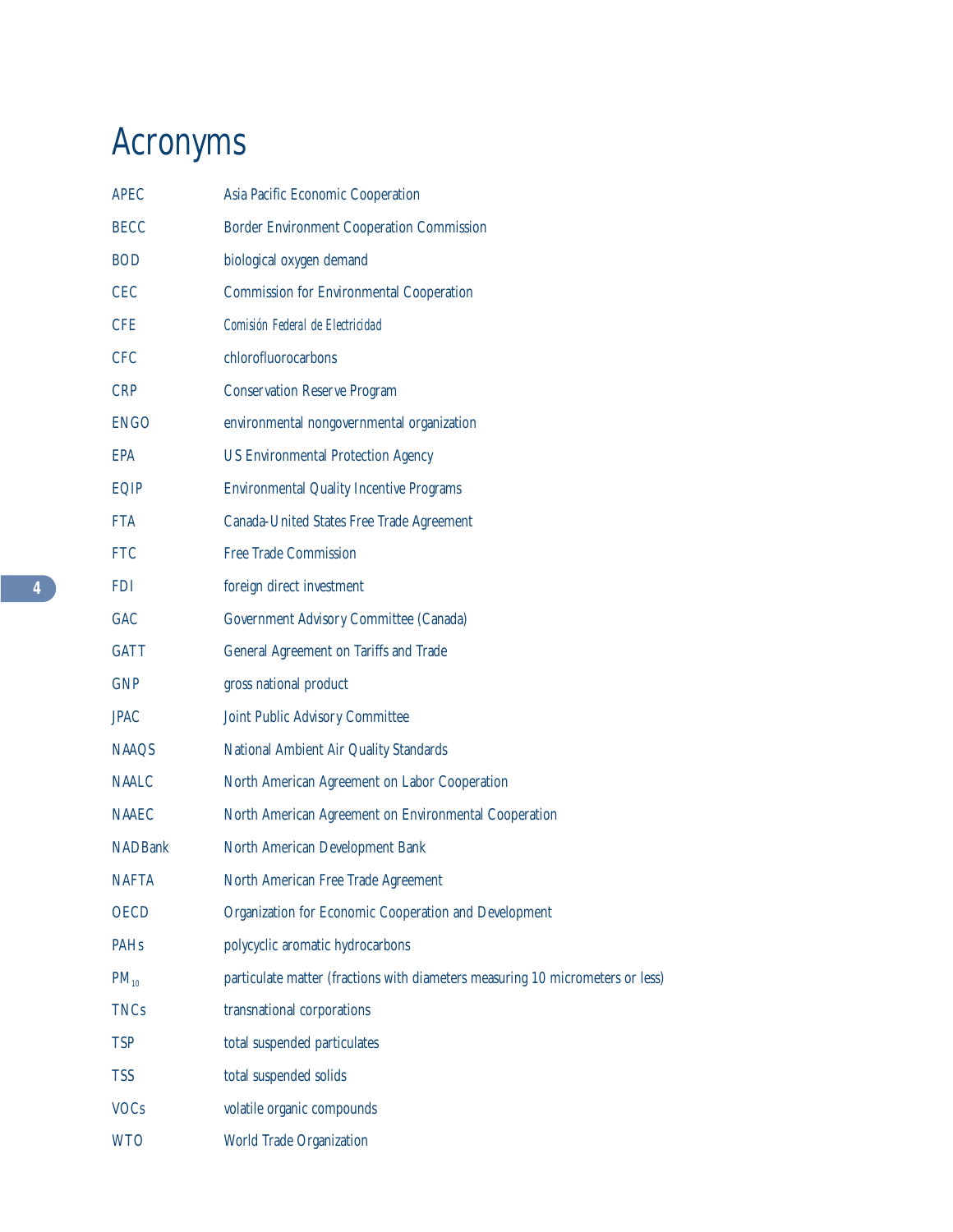# **Assessing Environmental Effects of NAFTA** An Analytic Framework: Acronyms – Assessing Environmental Effects of NAFTA

# Executive Summary

This framework is being developed by the Commission for Environmental Cooperation (CEC) to analyze major environmental changes under NAFTA taking place within North America. It identifies and traces four major processes through which activity generated by NAFTA's rules and institutions and associated trade and investment can affect the natural environment. It also highlights areas where further analytical development, monitoring of key indicators, and policy, technical and institutional changes may be appropriate.

The major elements of the framework are as follows:

#### **I. Introduction**

This section describes the issue or sector that is the subject of investigation and the central relationships that connect NAFTA and economic change with environmental change.

#### **II. The Issue in Context: Environmental, Economic, Social and Geographic Conditions**

#### *A. The Environmental Context*

This section highlights the general environmental relevance and characteristics of the issue or sector being explored. It is designed to encourage the balanced consideration of a full range of environmental issues and changes that might be associated with a given issue.

#### *B. The Economic Context*

This section provides an inventory of the major economic factors that affect environmental and other changes in the North American economy, emphasizing that NAFTA is one of a larger set of economic forces at work.

#### *C. The Social Context*

This section considers the social context and social institutions relevant to the specific issue.

#### *D. The Geographic Context*

This section considers the influence of geographic features in North America, such as climatic factors, population density and physical characteristics that can affect economic activity and the environment.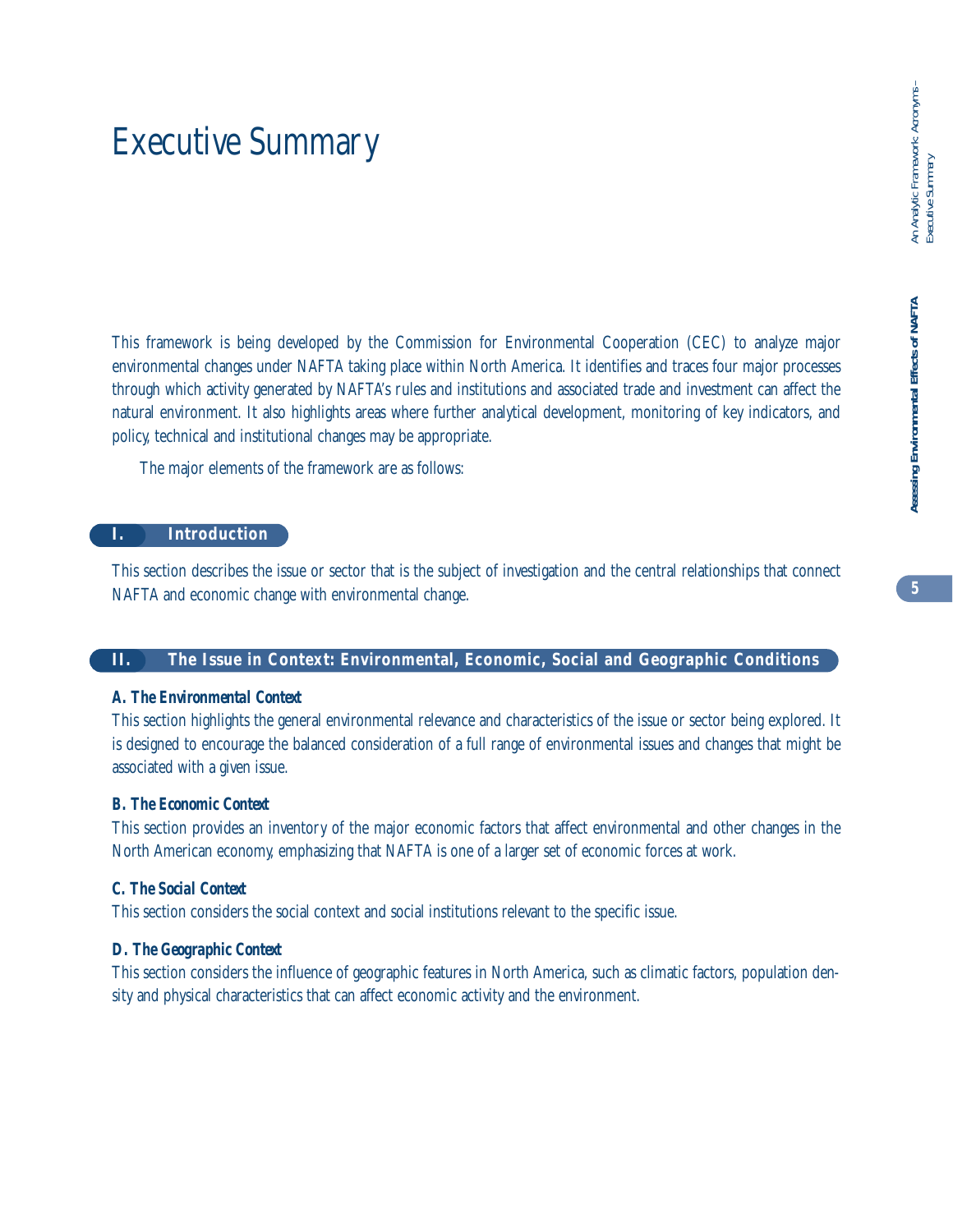#### **III. The NAFTA Connection**

#### *A. NAFTA Rule Changes*

NAFTA has directly changed the rules of trade and investment access for many specific products and services, while creating disciplines affecting a broad sphere of economic and commercial activities.

#### *B. NAFTA's Institutions*

NAFTA established two dozen trilateral, intergovernmental institutions and several dispute settlement mechanisms, and contributed to the creation of many more. NAFTA is thus not merely a static set of specific rules but a dynamic regime growing to address the new economic and ecological challenges and opportunities that arise.

#### *C. Trade Flows*

The level and composition of trade within North America is considered at an overall and sectoral level, including exports, market share and trade flows, in relevant technologies.

#### *D. Transborder Investment Flows*

Foreign direct investment (FDI) among the three countries is analyzed together with domestic investment by firms.

#### *E. Other Economic Conditioning Factors*

Other macroeconomic forces are highlighted in order to place the issue and its relationship to NAFTA in its proper economic context. These forces include, but are not limited to, aggregate demand, income and population growth, interest rates and exchange rates.

#### **IV. Linkages to the Environment**

The framework identifies four major areas where NAFTA-related changes in trade and investment connect to the environment: production, management and technology; physical infrastructure for transportation and related services; social organization; and government policy.

#### *A. Production, Management and Technology*

The first linkages in this area includes the inputs, processing and products of goods and services. Of particular importance are the size and geographic concentration of firms, the natural resources and other inputs they use, the technology they employ, the environmental equipment, infrastructure, and management systems they contain, and the pollution their processes and products emit. NAFTA may also affect the environment through corporate strategy and social practice. Firms oriented toward the full NAFTA market may voluntarily adopt the highest environmental standards prevailing in the region and apply them to all their operations.

#### *B. Physical Infrastructure*

This includes the transportation grid of highways, railways, and ports and public water and sewage treatment facilities. Of particular importance to improving environmental quality is the capacity of the existing corridors and border crossing facilities to handle increased traffic and of new facilities to avoid ecologically sensitive areas and relieve the stress on existing area of concentration. Shifts to more environmentally friendly forms of transportation are also relevant.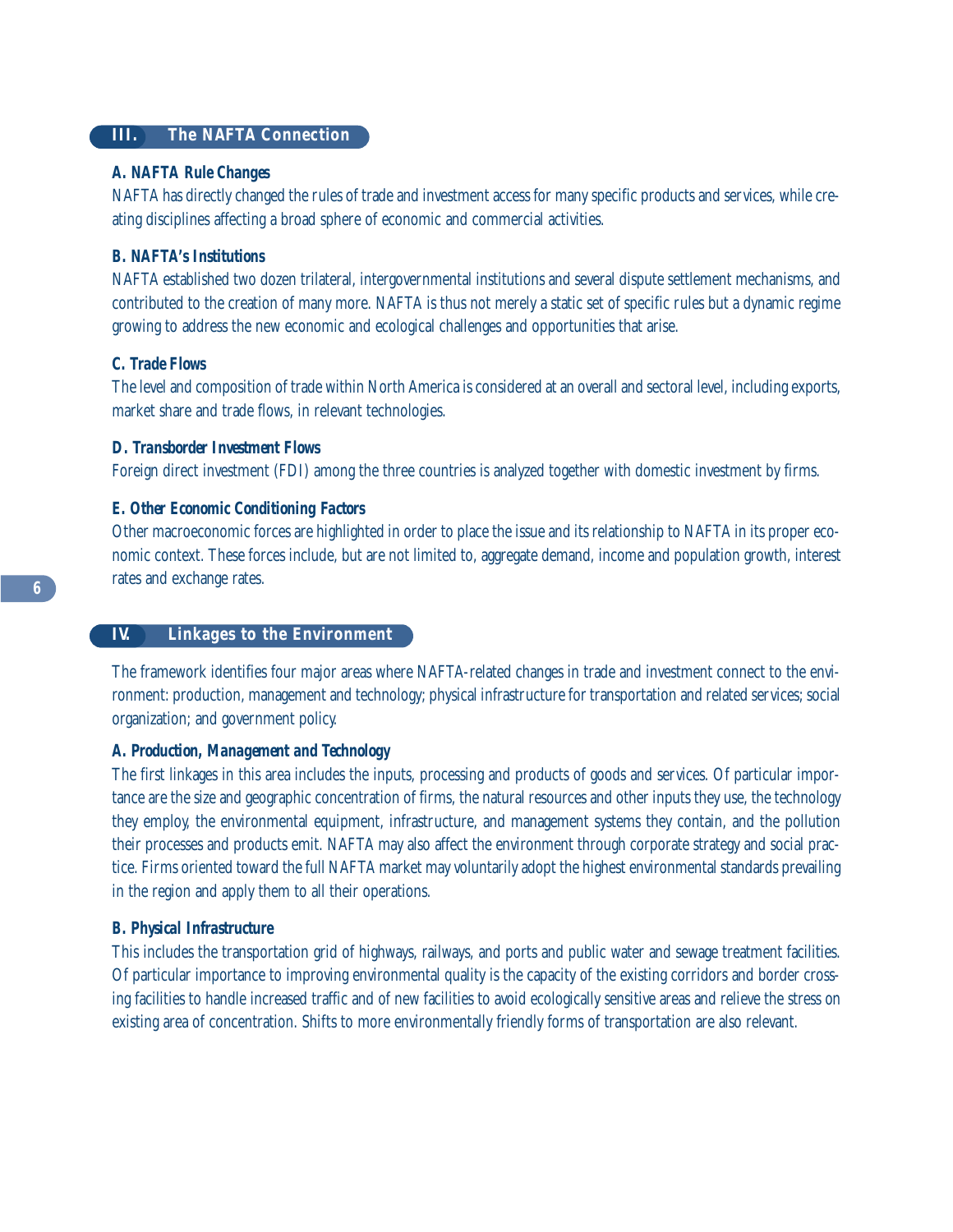# Assessing Environmental Effects of NAFTA **Assessing Environmental Effects of NAFTA**

#### *C. Social Organization*

Environmental enhancement depends further upon a well-developed network of social organizations that deal with ecological concerns. These include well organized, capable and active communities; consumer, labor and environmental groups; and cooperatives and other groups that can directly demand and secure healthier practices and policies, deliver programs or engage in practices that improve the environment directly, and build multistakeholder coalitions that further environmental goals. They also include business organizations and firms engaged in pollution prevention and voluntary environmental standardization. The NAFTA institutions may serve as the center of a deepening North American community in which a sense of stewardship for the common environment, and the cooperation and capacity to enhance it, grows.

#### *D. Government Policy*

Government policy, at the national and subfederal level, plays a role in developing programs that reinforce or offset the impact of NAFTA liberalization, that create and effectively enforce environmental regulations, and that, through taxes, credit, subsidies, user-charges, set-aside and conservation programs, provide important environmental supports. The NAFTA institutions in particular may serve as a vehicle through which member governments promote high-level regulatory convergence in the three countries.

#### **V. Environmental Impacts and Indicators**

The environmental pressures and supports flowing from such processes combine with existing environmental conditions to move toward or away from sustainability in particular locations and in specific dimensions of the natural environment. Of ultimate concern is their impact on the state of the four major media of the ambient environment: air, water, land and living things (biota).

#### *A. Air*

A concern for air embraces local and regional atmospheric pollution and air quality, along with broader changes such as ozone depletion and climate change.

#### *B. Water*

This section considers water quality and quantity in inland, coastal and underground areas for purposes ranging from irrigation to ecosystem maintenance to human consumption.

#### *C. Land*

Land encompasses soil quality and patterns of land use, including forest cover and natural protected areas.

#### *D. Biota*

Biota refers to aspects of animal, plant and human populations, population fluxes, and health, and broader biological diversity.

Across all four media, environmental change is measured by selected indicators, which include both standard scientific measures and specific items of particular importance in the unfolding patterns of North American environmental change.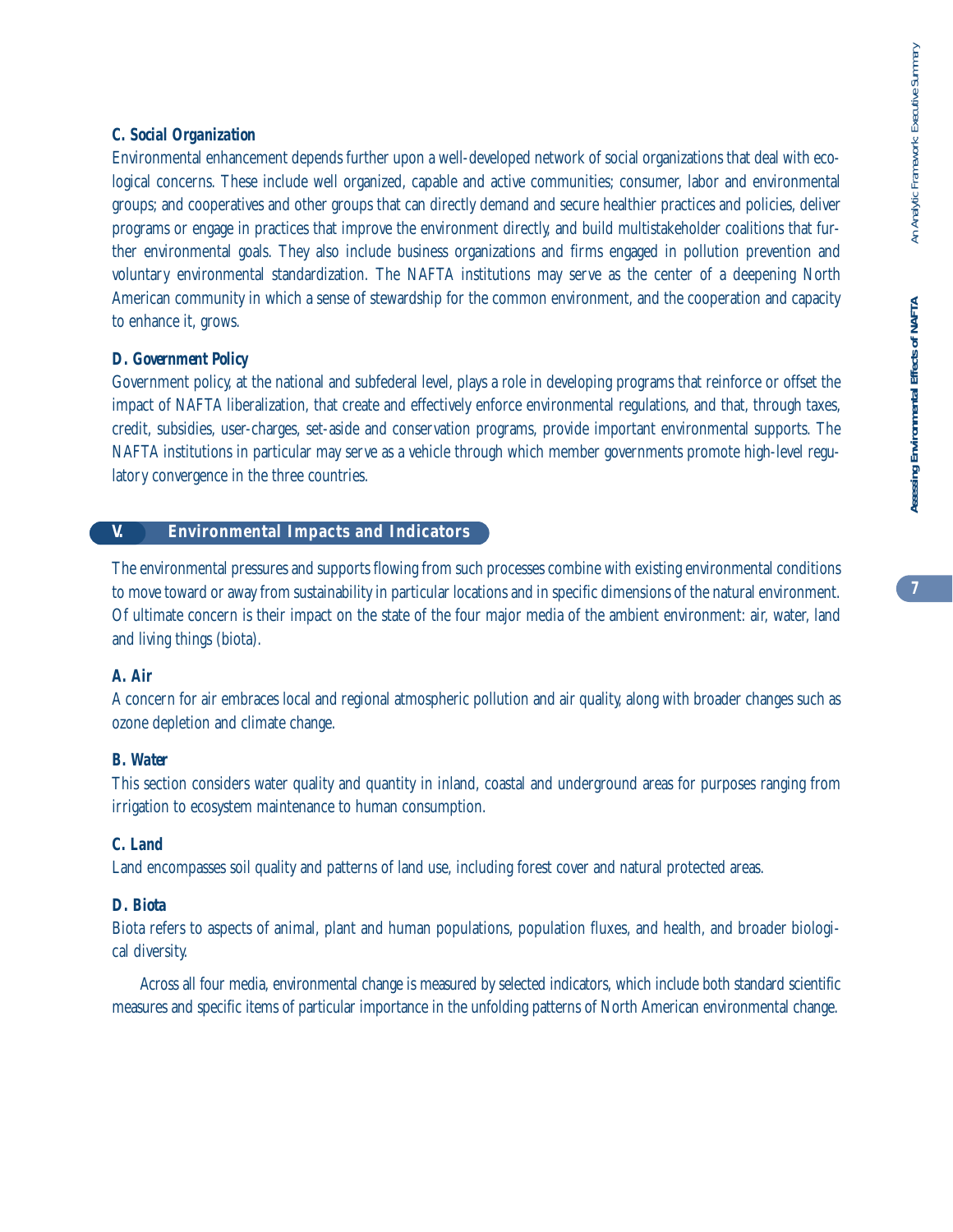# I. Introduction

This document represents Phase II in the development of an analytic framework to assess the environmental effects of the North American Free Trade Agreement (NAFTA).

The framework is designed to identify positive and negative environmental effects in North America that are associated with NAFTA. To do so, it examines the NAFTA regime and associated trade and investment flows and traces four major areas in which activity generated or affected by NAFTA's rules and institutions can impact the environment. It is designed to specify critical variables, identify logical linkages, report on existing information and suggest where further development, monitoring and data are needed. It does not provide a conclusive assessment of all of NAFTA's actual environmental effects. The lack of comprehensive baseline data on the relevant linkages and the short time NAFTA has been in effect mean that such a definitive assessment is not yet possible. The framework is designed to be applied to specific issues or sectors that may have strong relationships to NAFTA and that are important to the environmental concerns of its members.

The framework supplements existing computable general or partial equilibrium or related formal models for assessing NAFTA's impact. Such models require consensus on relevant and priority variables and relationships, as well as the availability of precise data, compiled over time and spanning national boundaries, that does not yet exist to an adequate degree within the NAFTA region. Formal, mathematically based models also exclude critical aspects of the NAFTA regime, emerging and future dimensions of economic and environmental activity, and the often anecdotal or qualitative evidence that at present constitutes the only data on some important processes. Moreover, the policy responsibilities and constituents of the Commission for Environmental Cooperation (CEC) suggest the development of a framework based on the concrete activity of relevant North American actors.

Where appropriate, this framework has incorporated the methodology developed by the Organization for Economic Cooperation and Development (OECD), including its key components: scale, structural, technology, product, and regulatory effects.1 The OECD work does not have as its central purpose and starting point the assessment of specific trade and investment liberalization agreements such as NAFTA. Nor does it focus on the distinctive economic and environmental characteristics of the NAFTA region, accompanied by the unique responsibilities of the CEC.

This framework builds on and contributes to existing studies within the governments and research communities in North America. Several recently published studies provide guidance on addressing components of NAFTA's effects, notably its effects on trade. <sup>2</sup> Now, however, four years after NAFTA took effect, there is still no comprehensive analysis of effects that NAFTA has had on the environment in North America.

<sup>1</sup> OECD 1997a, OECD 1997b.

<sup>2</sup> DFAIT 1997, USTR 1997, US ITC 1997.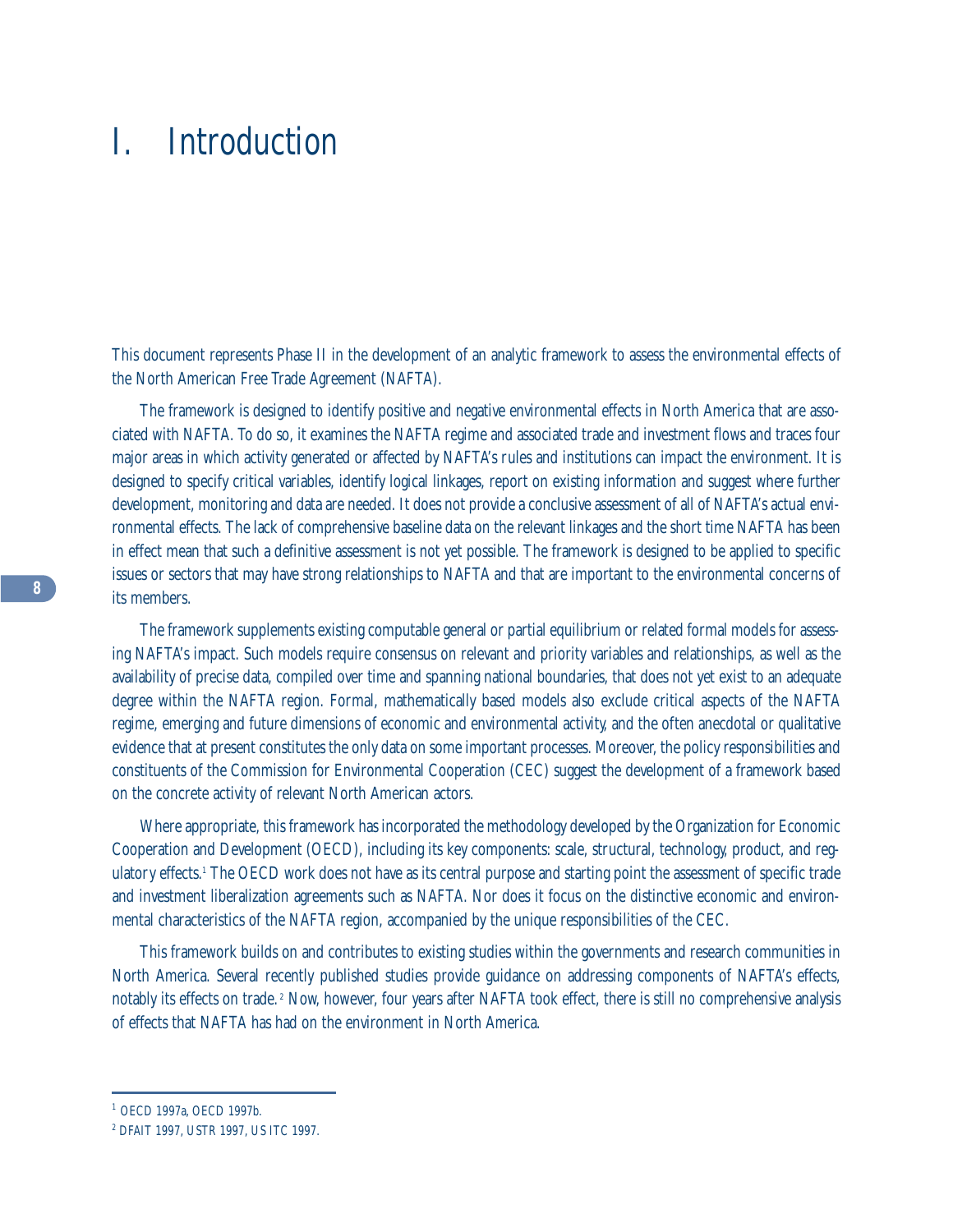This framework has been developed in Phase II through its application to three issues. Each issue has a direct impact on the environment and crosscutting relevance for the North American economy: maize in Mexico, cattle feedlots in the United States and Canada, and electricity throughout North America. Taken together, the issue studies also allow for the testing and development of the framework with respect to concerns that are domestic, bilateral or trilateral.

The framework begins with an introduction that includes a definition of the issue or sector under consideration. An issue is an activity that relates to units (firms, government corporations, cooperatives, farms, households) producing the same product or service in an integrated market. In order to capture the life-cycle dynamics and ecological footprint of an issue or sector, analysis extends to the production of its major inputs and the production of the good or service for which it serves as a major component. For example, a study of cattle feedlotting includes the feedgrains that cattle on feedlots consume, and the beef packing and processing industries to which those cattle are sold. A study of maize production in Mexico extends to the seed varieties, fertilizers and pesticides used for producing maize, and the industrial uses and household or individual consumption to which maize is put. A study of electricity includes the coal, natural gas, hydro power and other fuels used to produce electricity, and the uses for that electricity in appliances and other products.

There are several major arguments that serve as an analytical guide in applying this framework. These are not assumptions to predispose the analysis in a particular direction. They are hypotheses that can guide the analysis in disciplined fashion, and that can be supported, refuted or modified as the evidence suggests. On a general level, six hypotheses exist to suggest possible ways in which NAFTA, through economic, social and political processes, can affect the North American environment.

1. First, NAFTA-induced liberalization can reinforce existing patterns of comparative advantage and specialization, concentrating production and transportation where it takes place most efficiently. New economic activity may be concentrated in a few large firms operating in locales where environmental conditions are most favorable and regulatory oversight the strongest. For example, in the feedlot/feed grains/beef processing sector, NAFTA tariff reductions have further concentrated the industry at epicenters in Kansas and southern Alberta, and in a few large feedlots and four US beef packing and processing firms. Because of their size, multinational trade and production, profitability and visibility, such firms can be expected to develop, incorporate and diffuse state-of-the-art technology and adopt high environmental standards both on a voluntary basis and in anticipation of government inspection-enforcement action. Additional environmental pressures may thus be limited to particular locales where production is concentrated or at transborder locations and in transportation corridors along which trade takes place. Yet these sites also may be well developed, highly visible and well regulated. Conversely, patterns of production accelerated by trade liberalization may concentrate economic activity in areas unsupported by adequate physical infrastructure or institutional capacity to handle that growth.

2. Second, economy-wide liberalization associated with NAFTA can intensify competitive pressures throughout the region. In some cases this might lead firms to lower input costs, in part by reducing environmental protections or pressuring governments to lower environmental standards. Some firms might even consider moving production to jurisdictions with lower standards or shifting to less costly and environmentally friendly sources of supply. For example, in the case of electricity, firms might switch to cheaper fuel sources such as coal and generation that operates without expensive environmental protections imposed by local regulatory authorities. A regulatory or enforcement-related "race to the bottom" can, absent offsetting policy intervention, create an economy-wide incentive to more highly polluting production throughout the region.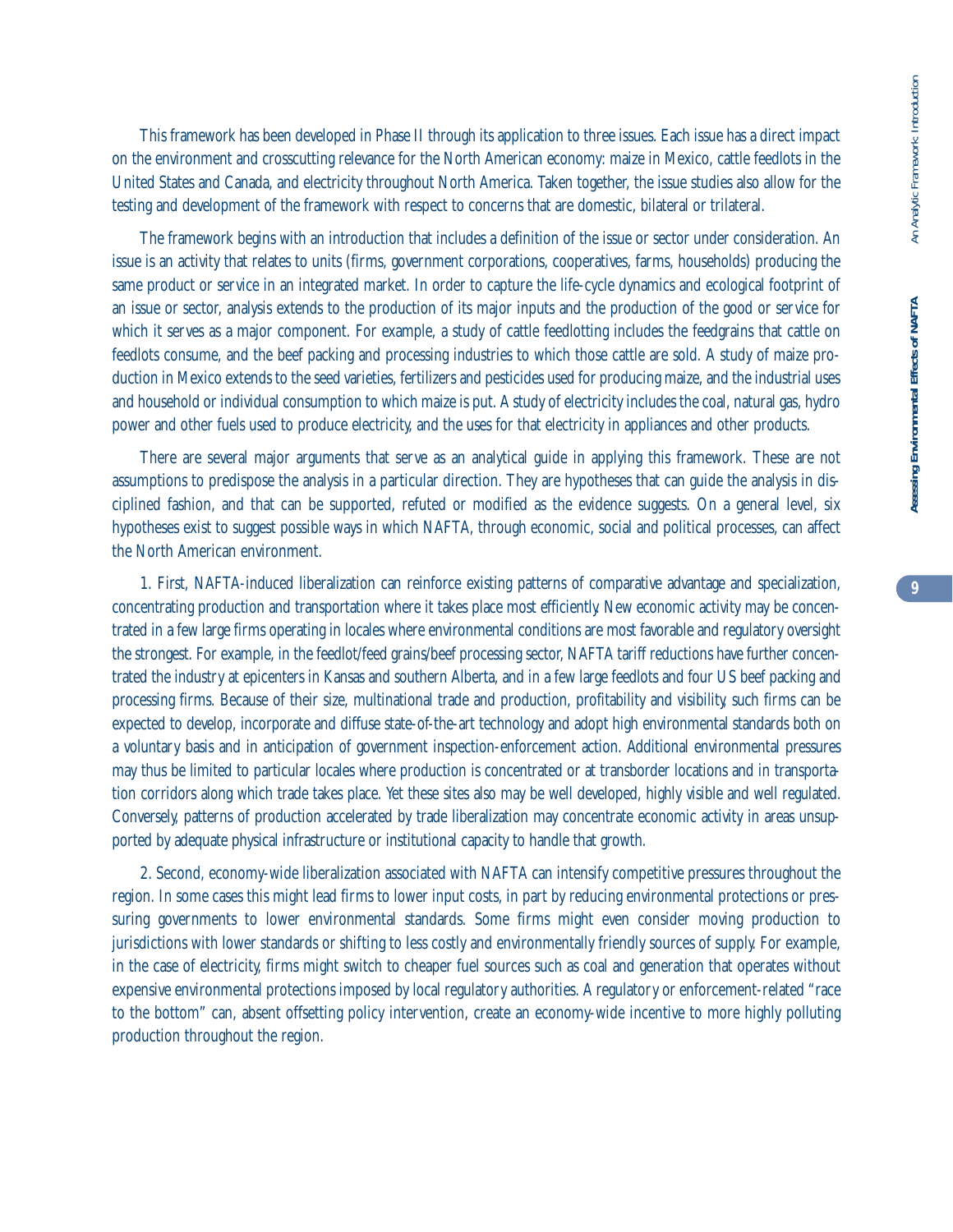3. Third, liberalization could lead to economic growth that promotes industrial modernization and reduces environmental stress. Competitive market pressures generated by liberalization can hasten processes of capital and technological modernization. Favoring producers with new, efficient and clean plants and equipment, accelerated capital turnover can encourage the development and adoption of new technology or lead to an intensified use of efficient and environmentallyfriendly traditional methods (such as those employed in rain-fed maize production in Mexico). Government policy may enhance this process or impede it (by protecting less efficient producers). In the case of electricity, modernization comes from the greater market advantage and use of newer technologies, such as combined cycle turbines, and the potential reform of US rules exempting older coal-fired generating plants from modern environmental regulations.

4. Fourth, NAFTA liberalization in specific sectors and for specific products can lead to the greater use and substitution of imported environmentally superior products for domestic alternatives. NAFTA's rules can reduce barriers disproportionately on clean products and services and/or on the clean inputs (equipment and natural resources) used to produce them. In the case of electricity, the procurement rules covering *Comisión Federal de Electricidad* (CFE) electricity and electricity generation equipment purchases, combined with government policies and available physical infrastructure for transmission, encourage Mexico to buy more cleanly produced Canadian and US electricity, or to generate electricity in Mexico with cleaner, imported combined cycle turbines. NAFTA-mandated tariff reductions on imports of coal have led Mexico to use more imported US coal with low sulfur content as a substitute for domestic high sulfur oil. Conversely, some liberalization, as on the importation of corn into Mexico, may lead to a surge in imports that could displace domestic production, employment, traditional technologies, and the social institutions required to maintain environmental infrastructure. At an economy-wide level, over time, such substitution can lead to a shift of production and consumption to those sectors and products with lower tariffs and greater environmental stresses. On the whole, the environmental impact of liberalization may be a path-dependent process whose ultimate outcomes depend on the choices initially made and the policies subsequently pursued.

5. Fifth, NAFTA-associated liberalization can affect corporate practice and government policy by creating an upward movement of environmental standards and regulations toward a common regional norm. Such a dynamic may arise on an *ad hoc* individual or collective, voluntary, private-sector basis. Here, NAFTA liberalization and resulting competitiveness can intensify the need for Canadian and Mexican companies, in particular, to access the much larger US market and to operate production systems that are integrated region-wide. Industry leaders may build and operate to meet the highest standards in any of the three countries and create a single industry-wide and supplier-wide set of environmental standards covering their operations in all three jurisdictions. The US Council for International Business, its Canadian counterpart, and a Mexican business association have, for example, developed a memorandum of understanding to promote the dissemination of best environmental management practices.<sup>3</sup> In the field of electricity, minimum US 1987 efficiency standards for refrigerators and freezers, room and central air conditioners, electric and water heating and residential furnaces could have an environmentally-enhancing effect if adopted throughout the region. This approach has long been in effect in the automotive industry. Similar moves may also be evident in the 1996 trilateral industry association agreement to export North American cattle to third-party markets, a 1996 US-Mexican cattle information-sharing agreement, and a recent Canadian-northwestern US project on animal disease.

<sup>3</sup> CEC 1996a.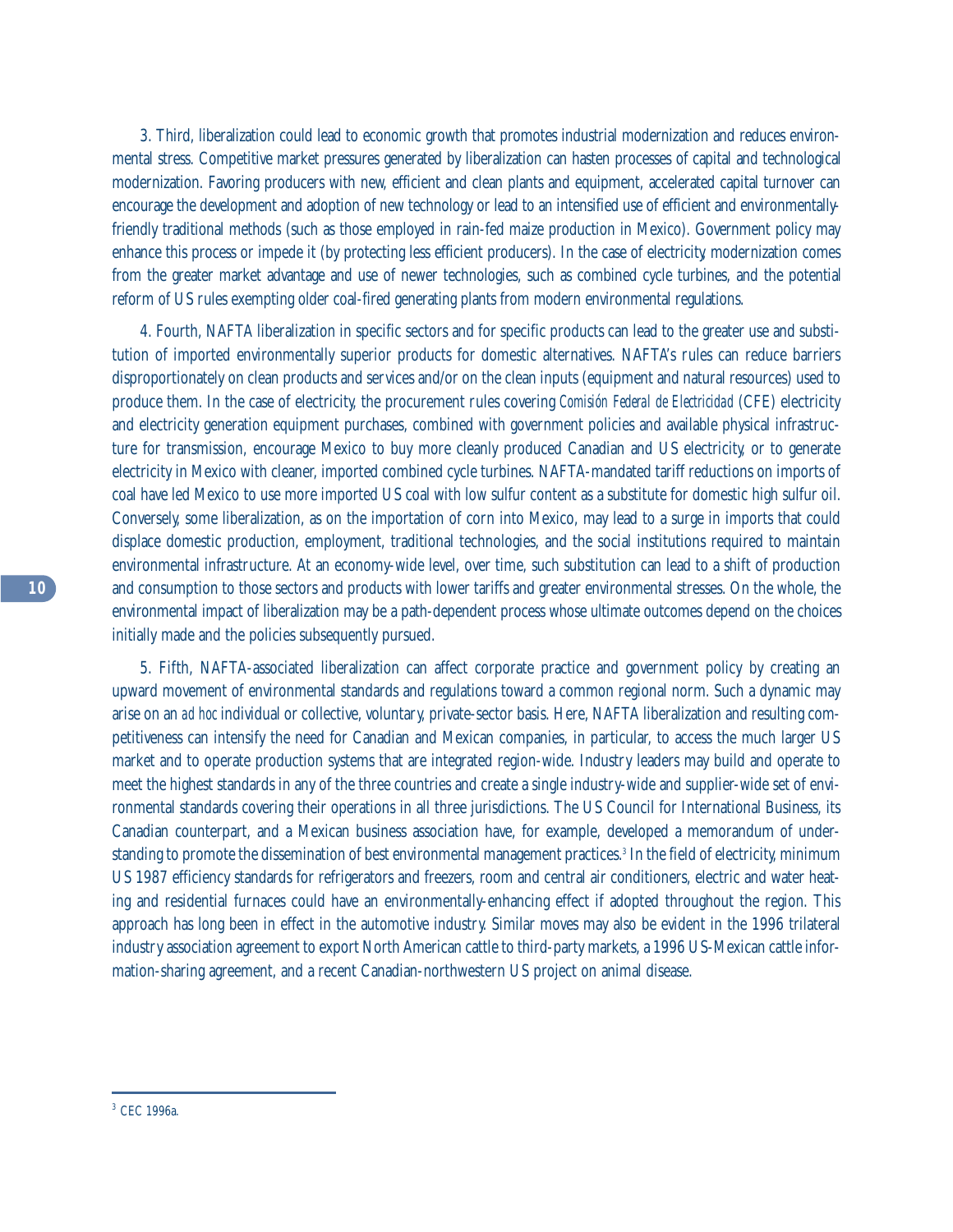**11**

6. Finally, upward regulatory convergence may be led by the state, through individual adjustment, on an intergovernmentally negotiated basis or through NAFTA's trilateral institutions. Such processes allow the three NAFTA governments to engage in communication, capacity building, regional regulatory convergence, and cooperation as a region in wider international forums.<sup>4</sup> By involving other stakeholders, they may over time create transnational coalitions and a sense of regional community that supports the creation of regional and multilateral standards and practices appropriate to the particular environmental requirements of North America. As part of this process, the NAFTA regime's dispute settlement and surveillance mechanisms may encourage and assist governments to engage in stronger environmental performance.5 Most broadly, the NAFTA institutions, including the CEC, with their many provisions and incentives for the participation of stakeholders could engender a regional awareness and sense of responsibility that reduces the possibility that poor environmental performance would go unrecognized and untreated.

This framework is constructed in a linear fashion that begins with a contextualization of the issue under consideration. It considers NAFTA's rules and institutions and their trade and transborder investment effects and then addresses "linkages to the environment"—formed by processes of production, physical infrastructure, social organization and government policy—that might be affected by the NAFTA-induced change and affect how such change impacts the ambient environment. Finally, the framework examines the resulting environmental pressures, supports and changes to air, water, land and living things.

<sup>4</sup> CEC 1997b.

<sup>5</sup> NAFTA Chapters 11, 19, 20 and NAAEC Articles 14, 15 and 24.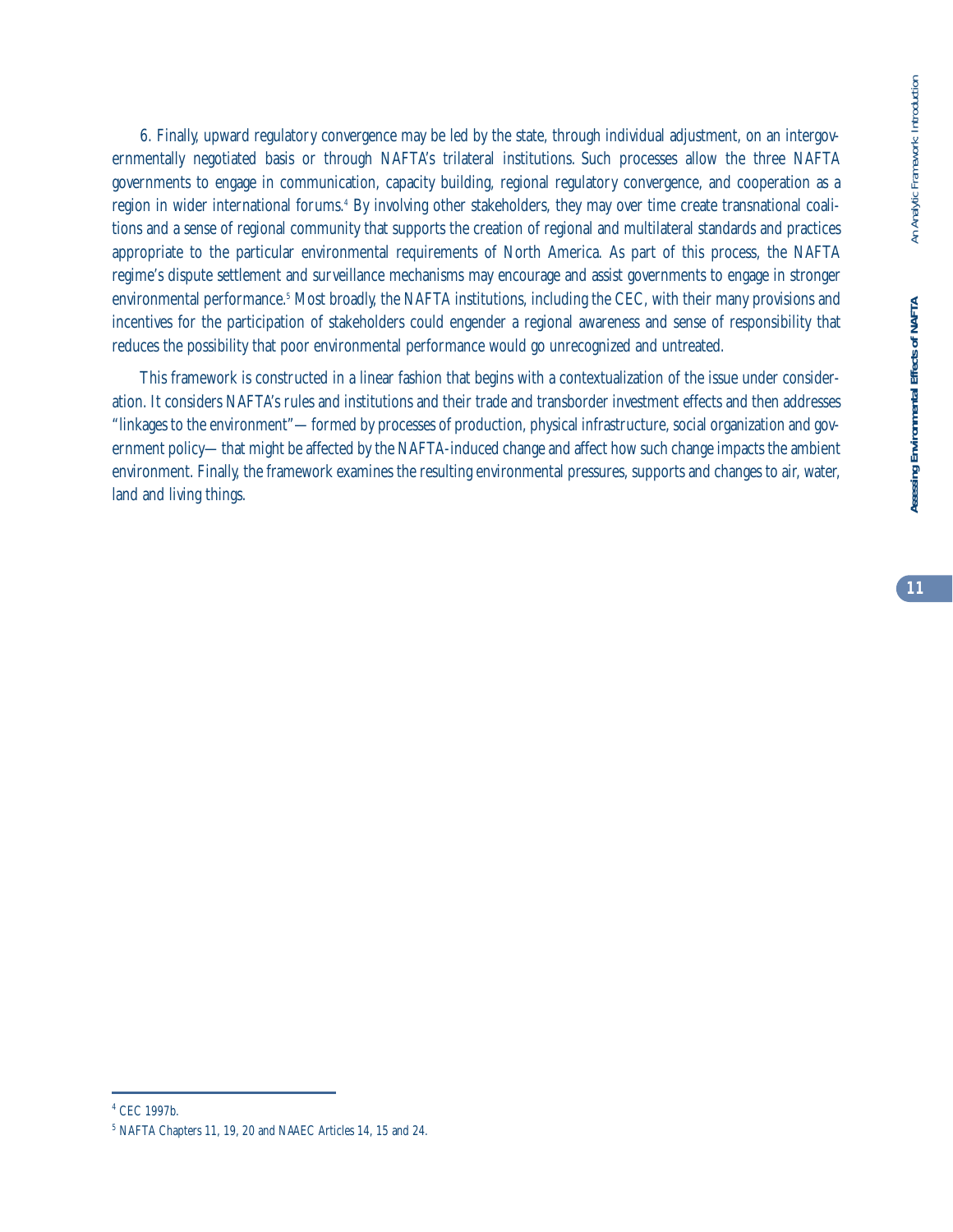# II. The Issue in Context: Environmental, Economic, Social and Geographic Context

Only part of the environmental change of concern to North Americans may be associated with NAFTA. It is thus necessary, before considering the particular relevance of NAFTA to such changes, to consider the many environmental, economic, social and geographic factors that characterize and affect the dynamics of a particular issue or sector. This contextual analysis will provide a baseline from which NAFTA-associated change can be identified. It indicates forces that might have an independent impact on a sector.

#### **A. The Environmental Context**

In analyzing a specific issue or sector, it is first necessary to consider the full range of environmental impacts of activity in that sector. Such consideration confirms the environmental relevance of the issue. It also helps clarify the difference between the environmental effects of the activity itself and any deriving from NAFTA. The environmental impact of an issue will often be determined by a broad range of forces, many unaffected by NAFTA. This framework uses a pressurestate-response model, which describes pressures exerted on the environment, the latter's responses to them, supports, and analyzes the state of the ambient environment.

Environmental pressures include the wastes, byproducts and emissions of economic activities as products and services are produced and consumed and as natural resources (particularly nonrenewable ones) are used in production. Environmental supports include the provision of environmental goods and services, such as the creation of natural protected areas or restoration of wilderness areas, and waste management practices, or indirect processes such as the reduction of stress on marginal lands, or activities resulting from lower subsidies for heavily polluting fuels. The state of the ambient environment includes the condition of the major media: air, water, land and biota.

Issues of air quality include outdoor urban and rural air quality and the ambient concentration of common pollutants and toxic pollutants (both inorganic and organic), acid rain formed by emissions of sulfur dioxide and nitrogen oxide, and global climate change and ozone depletion caused by emissions of carbon dioxide and other compounds. They also include the long-range transport of air pollutants, and the atmospheric transmission of pesticides.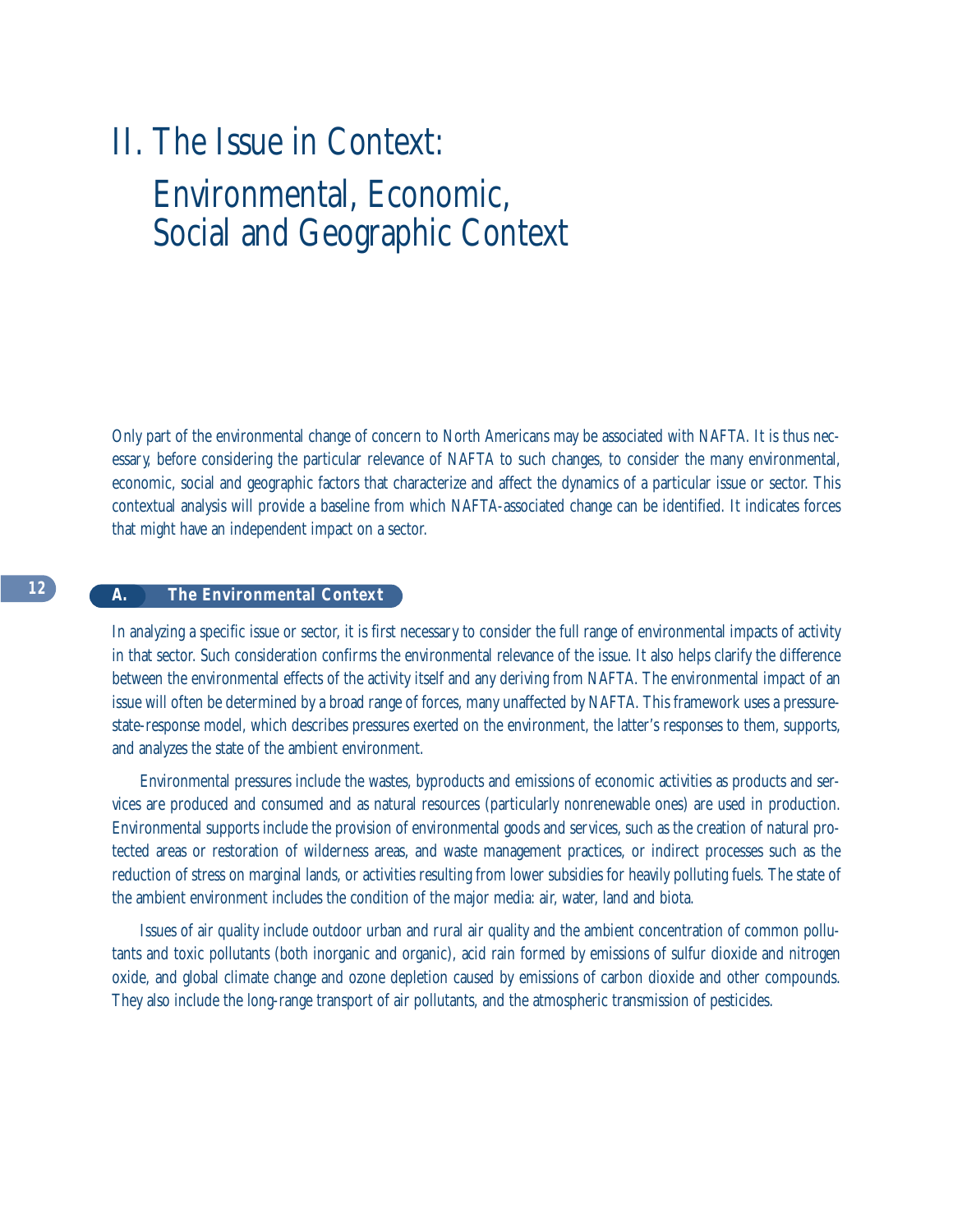Issues of water quality and quantity include basic dimensions of surface and ground water quality, such as the levels of biological oxygen demand (BOD), total suspended solids (TSS), nitrates, phosphorous, ammonium, fecal coliform, organic toxics (such as PCB's and dioxins) and heavy metals. Also of concern is the effect of displaced sediment, manure, and pesticides on water quality. Water quantity includes withdrawal and replenishment and treatment of surface and groundwater, and the efficiency of its use for activities such as irrigation and electricity generation.

Impacts on land include overall patterns of land use (as among urban, residential, commercial and industrial uses), agriculture, forests, natural protected areas, and wilderness). It includes issues of soil quality such as organic matter, soil structure, salinization, desertification, erosion and contamination.

Impacts on biota (living things) includes species depletion, the number of threatened or endangered species, introduction of exotic species, loss and fragmentation of habitat, rural to urban conversion of land, and the health of forests and grasslands. Impacts on biota also include issues of human health.

Environmental change in these media can have an autonomous effect on economic activity, whether NAFTA-related or not. Factors such as weather patterns, including temperature and rainfall, affect production, distribution and trade. The dynamic complexity of ecological systems as natural phenomenon mean that they respond only partially to human-created change, and to the economic, social and political forces that a trade agreement creates. Yet they can exert a powerful independent effect on such economic processes as the levels of crop production, or the generation of electricity.

#### **B. The Economic Context**

The economic character of any issue will often be largely or even wholly determined by a range of forces unaffected by NAFTA. This is particularly the case for large economies such as the United States. The impact of NAFTA takes place in a context where economic issues are heavily determined by international and domestic economic forces. Thus some impacts on an issue or a sector may be based on long-established patterns of economic activity, notably overall economic growth, changes in technology, fiscal and monetary policy, other trade and exchange rate factors, and domestic policy unrelated to trade. There are several ways to categorize and analyze such factors. This framework deals with domestic macroeconomic factors, international macroeconomic factors, and domestic microeconomic factors.

Domestic macroeconomic forces are the key economic trends that impact an issue or a sector. These include growth and production, demand and consumption, population and income, and prices of a product or service, as these change over time and in relation to goods and services in the economy. Also relevant are inflation, interest rates, and credit as affected by government policy and savings rates, and fiscal policy, including deficits and debt.

International macroeconomic factors may also be relevant. These include exchange rates that determine the relative prices of domestic and international goods, and the current account balances that can lead to macroeconomic adjustment.

Domestic microeconomic factors may also be relevant. These include systems for banking and credit, the size and concentration of firms in an industry and sector, and labor market dynamics.

In exploring the operation of these processes, it is important to recall the differences in the overall size and structure of the US, Canadian and Mexican economies. In overall economic size, the US\$8 trillion GNP of the United States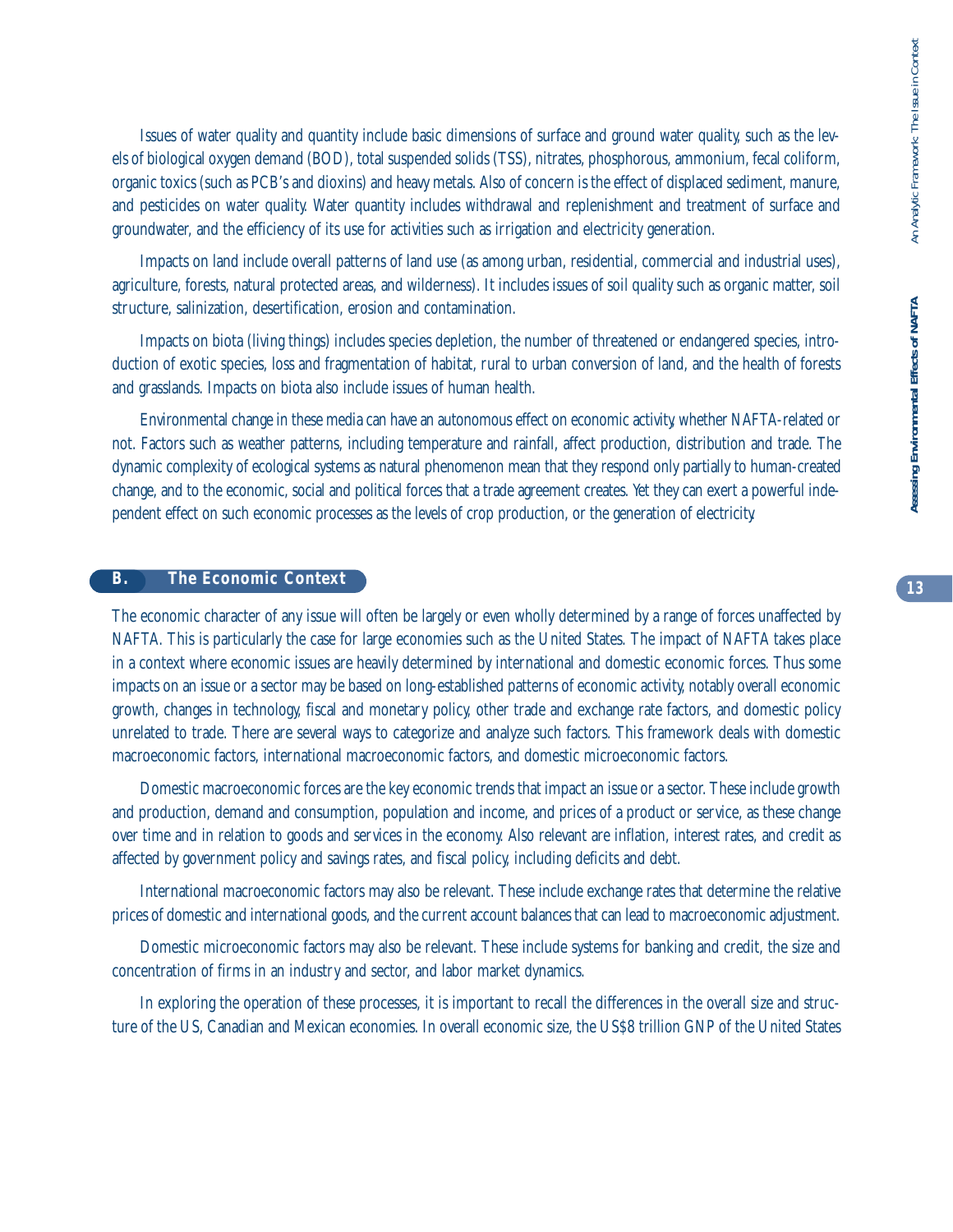is about ten times larger than that of Canada and 20 times larger than that of Mexico. The three countries thus rank, respectively, as the world's first, eighth and fifteenth largest economies. Another difference is in average income levels, where the average per capita incomes in the United States and Canada substantially exceed those in Mexico.

There are further important differences in the structure of the economies. Canada is a highly open economy, where exports of goods and services account for almost 38 percent of GDP—three times the level in the United States. Canada is also heavily reliant on inward foreign direct investment, having a larger share of its business sector owned by foreigners than any other major advanced country.

#### **C. The Social Context**

The dynamics associated with a specific issue can be influenced by the social context in which it exists and the social institutions that support it. The individuals that produce and consume do so not only in response to rational market and price incentives, but also as social beings equipped with a wide variety of preferences, embedded in family and community networks replete with cultural values.

One important social factor is the quantity, quality and mobility of the labor force, and its responsiveness to incentives other than purely market ones. Of potential relevance is the organization of the workforce into labor unions, and the role that they, and others, play in pressing for high health, safety and environmental standards, among other social improvements.

A related factor is migration, as workers and their families move, temporarily or permanently, within a country, or to other countries within the region, in search of employment opportunities. Migration, domestically and internationally, can be both a cause and result of environmental change.

A further factor is the presence and strength of cooperatives, community groups and civil organizations, notably environmental, consumer and other nongovernmental organizations. Their impact depends also on their resources and the property and other rights they possess. Of particular relevance are the associations and networks through which industry engages in environmental standardization on a sector- or economy-wide basis. These associations may involve a broad range of stakeholders.

A final factor is culture, a dimension of relevance to sectors that are, for historical and other reasons, highly valued by a population as an integral part of national life. For example, some Canadians may retain an attachment to publicly produced and distributed electric power, and Mexicans to domestic maize production and consumption for historical reasons not reducible to current economic calculations.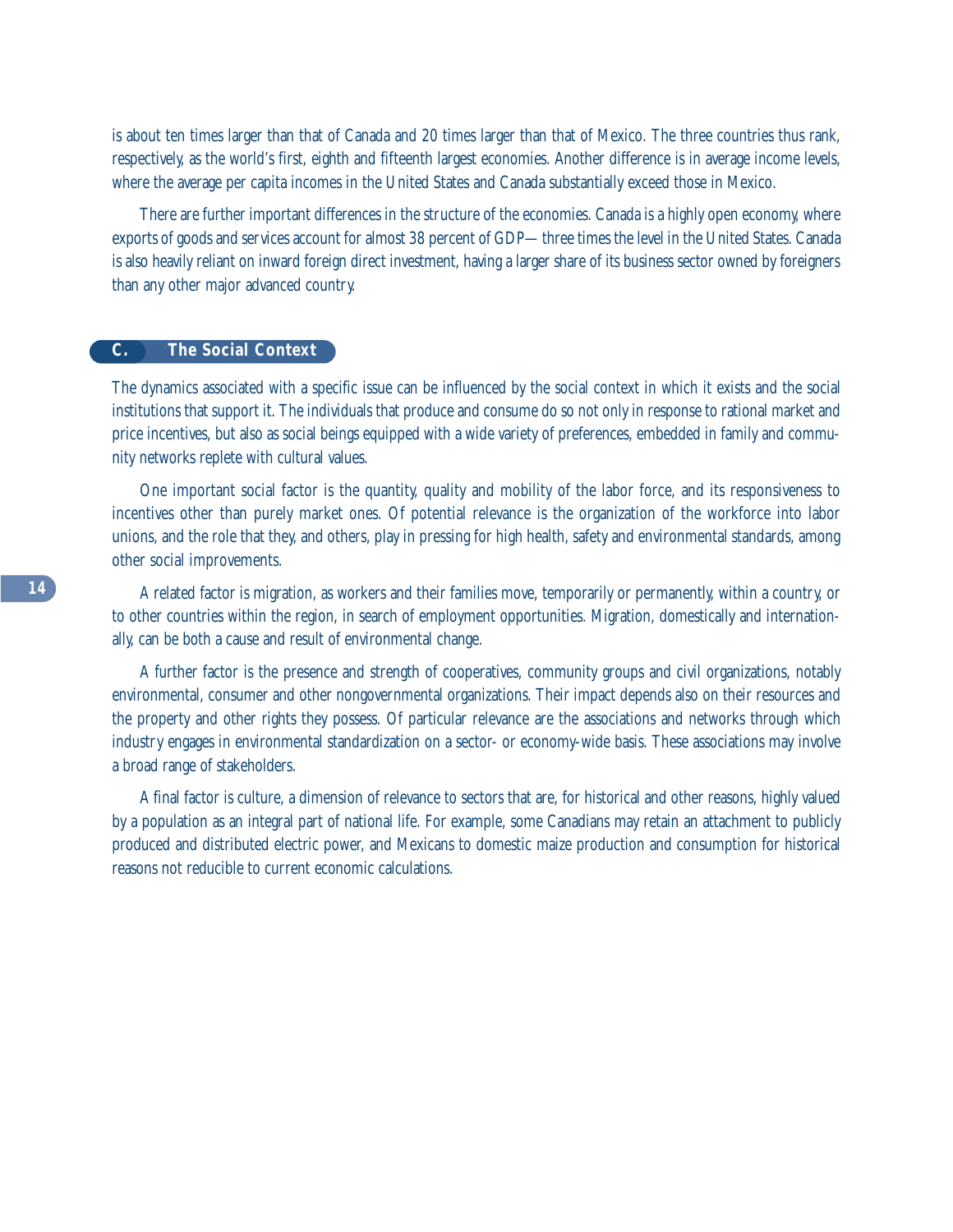These social and cultural differences are expressed within political systems that also exhibit diversity. Politically, while all three countries have federal and democratic systems, the centralized and state-dominated Mexican polity contrasts with stronger subfederal units in Canada and the United States. This is particularly notable in policy areas related to the environment, where an estimated 70 percent of constitutional responsibility rests with the provinces in Canada. It is also apparent in national regulatory and standards-setting systems. Mexico's reliance on central government regulation, for instance, contrasts with Canada, where provinces and five major multistakeholder standards-setting bodies have an important role, and with the United States, where states and many hundreds of private standard-setting associations play a major part.

#### **D. The Geographic Context**

The dynamics associated with a particular issue can also be heavily influenced by the variety of geographic features throughout North America, and within each of the three NAFTA countries. The region features extraordinary diversity in geology, climate and hydrology.

Territorially, both Canada and the United States are large transcontinental countries bordering on three oceans, with a varied climate that includes Arctic regions. Mexico includes important tropical areas. Environmentallyrelevant geographic conditions vary within each country and can influence the nature, location and extent of economic activity. Demographically, the 275 million consumers in the United States provide a much larger market than the 85 million in Mexico and the 30 million in Canada. Mexico's population is also, on average, younger than that of the United States or Canada.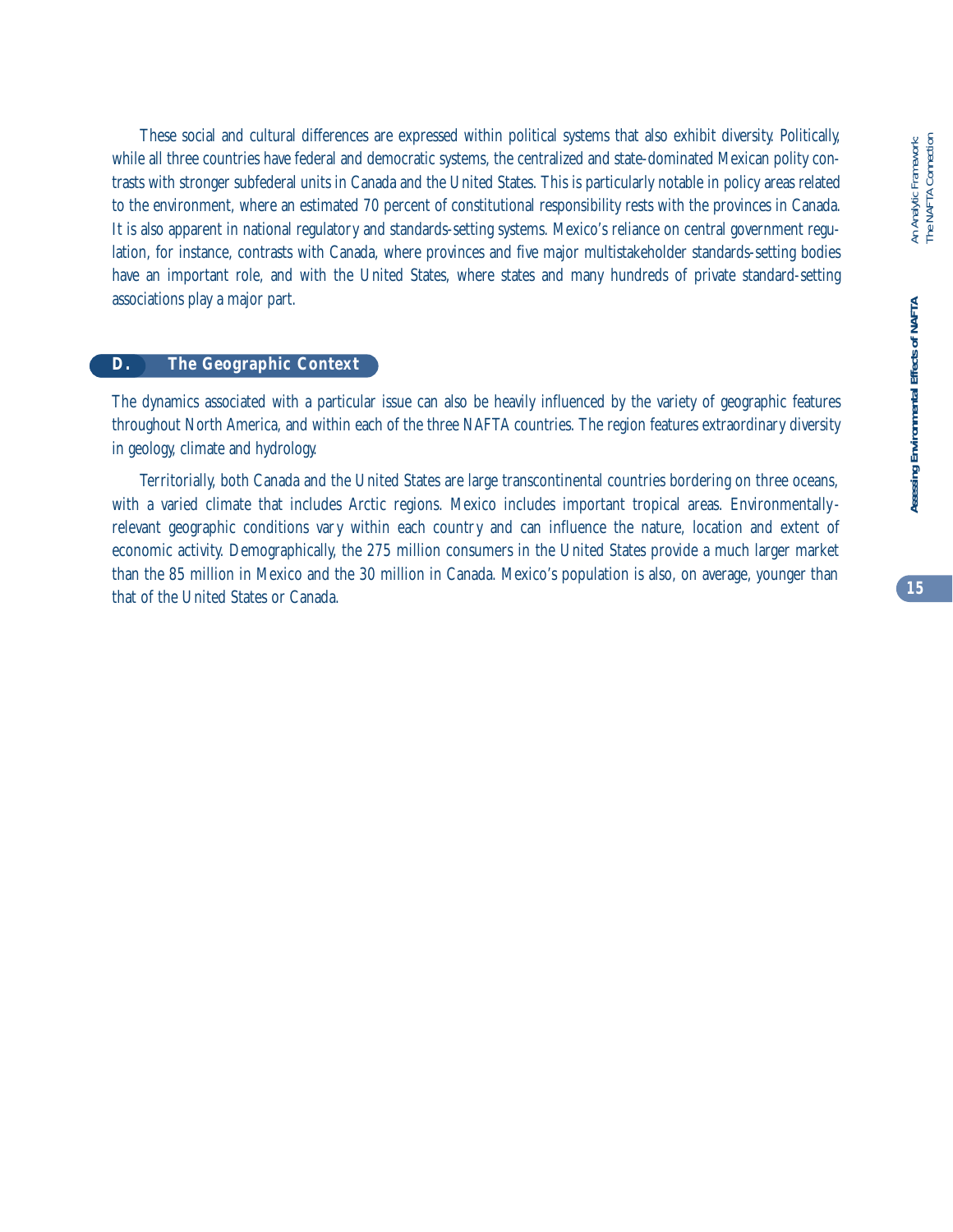## III. The NAFTA Connection

This section of the framework details the way in which an issue may be connected to NAFTA. NAFTA is one of the world's most far reaching and innovative trade agreements. The NAFTA text deals with trade, investment, and other aspects of economic life. It contains extensive changes to the rules governing North American commerce and related activities. Theses rule often go beyond those of previous bilateral agreements such as the FTA and multilateral agreements such as the GATT/WTO. To apply, interpret and extend NAFTA, the agreement also created or catalyzed about fifty trilateral intergovernmental institutions that together represent a new network of North American governance.

Moreover, NAFTA was accompanied by side agreements for the environment and labor: the North American Agreement on Environmental Cooperation (NAAEC), and the North American Agreement on Labor Cooperation (NAALC). Each established new institutions, the Commission for Environmental Cooperation (CEC) and the Commission for Labor Cooperation (CLC) respectively.

This framework must distinguish between environmental processes that are associated with NAFTA and those that are not. In order to do this, it is essential to begin with a clear conception of what "NAFTA" is, both to avoid falsely attributing to it changes whose causes lie elsewhere and also to capture the full range of effects it may have on the North American environment.

NAFTA is not only a fixed set of rules taking effect on 1 January 1994. It is a dynamic regime that began to influence economic life in the region from the time it first emerged as a possibility in 1990, and one whose institutions are steadily expanding the content and force of the initial rules.

NAFTA may be associated with economic, social, political and environmental change in several ways. While some of NAFTA's provisions might affect the environment directly, much of NAFTA's impact will arise indirectly, as its rules and institutions alter trade and transborder investment flows, and influence and interact with production, infrastructure, social and governmental processes. NAFTA's rules and institutions have also equipped North American governments and, in some cases, citizens with instruments for improving the environment more directly.

In some cases, NAFTA may have little impact upon economic or ecological activity, given processes already underway in the private sector, in the national economies of the parties, and in other trade liberalization arenas. Here NAFTA had its effect as it codified existing or emerging practices, representing a governmental and intergovernmental response to, and reflection of, economic and corporate activity already underway.

Where NAFTA put a "seal of approval" on emerging North American trends, this very act stabilizes and reinforces them. Moreover, there are grounds for believing that the ongoing process of trade liberalization, economic integration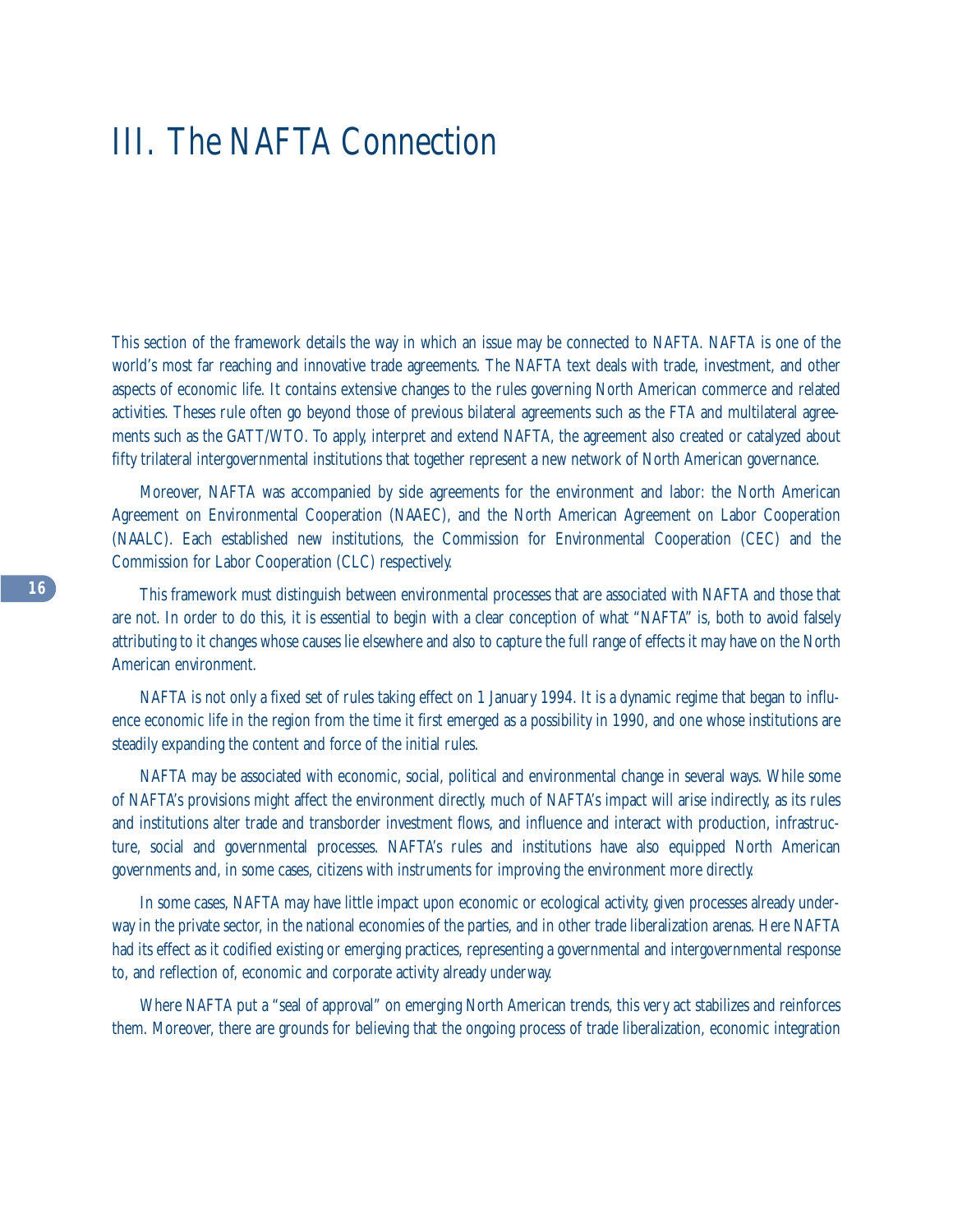and community formation underway in North America was not an inevitable trend. The vigor of the NAFTA debate both before and after the passage of the agreement shows that something very important was, and is, at stake.

NAFTA had already acquired an identity and begun having an important impact on the consciousness of the North American public well before the agreements themselves were negotiated and came into force. This began in the United States and Mexico as early as 1990 and extended to Canada in a major way after it joined the negotiations in February 1991. The intergovernmental negotiations and political debates over NAFTA had a further impact through the adjustment of national policies, based in large part on domestic considerations, but also inspired by the prospect of NAFTA, and by the desire to take maximum advantage of the opportunities it offered.

It is in the spirit of environmental enhancement and the precautionary principle—both of which are integral to the principle of sustainable development that NAFTA promotes—that this broad conception of NAFTA is adopted.

#### **A. NAFTA Rule Changes**

NAFTA's rules are those specified in the agreement itself and its tariff annexes. At the heart of NAFTA are the rules explicitly dealing with a specific product or sector (including both goods and services). Of key interest are rules that change those of the FTA, the GATT or other agreements in which the three countries participate, although instances where NAFTA confirms existing rules are also relevant. The specific rules of greatest general relevance are the following:

*Reductions in tariffs and other border measures on a specific product.* These can include tariffs, quotas, quantitative restrictions, and rules of origin. These NAFTA-specified reductions should be assessed according to:

- the base level tariff among the three countries prior to NAFTA;
- the degree and timing of liberalization already scheduled to take place according to other trade agreements and unilateral national action;
- the particular NAFTA tariff phase-out schedule; and,
- the tariffs that NAFTA parties maintain with respect to non-NAFTA countries.

*Changes in domestic rules that may affect trade flows.* These can include changes in product standards and government procurement rules. For example, NAFTA's procurement rules require Mexico's *Comisión Federal de Electricidad* (CFE) to consider bids from suppliers in the United States and Canada in addition to Mexico.

*Reductions in tariffs, other border measures and changes to domestic regulation that affect major inputs to relevant products and goods for which it is a major input.* These include rules relating to the major inputs that compose the product and the downstream product for which it is a major input.

*Reductions in tariffs, other border measures, and changes to domestic regulation to "like" or substitute products.* The case of maize in Mexico demonstrates that rule changes affecting a particular product or sector must be considered relative to changes in related products and sectors (such as yellow corn in the United States or grain in Mexico). Full account must be taken of the possibility of substitutions encouraged by the differential reduction of tariffs and other trade barriers across individual items and sectors.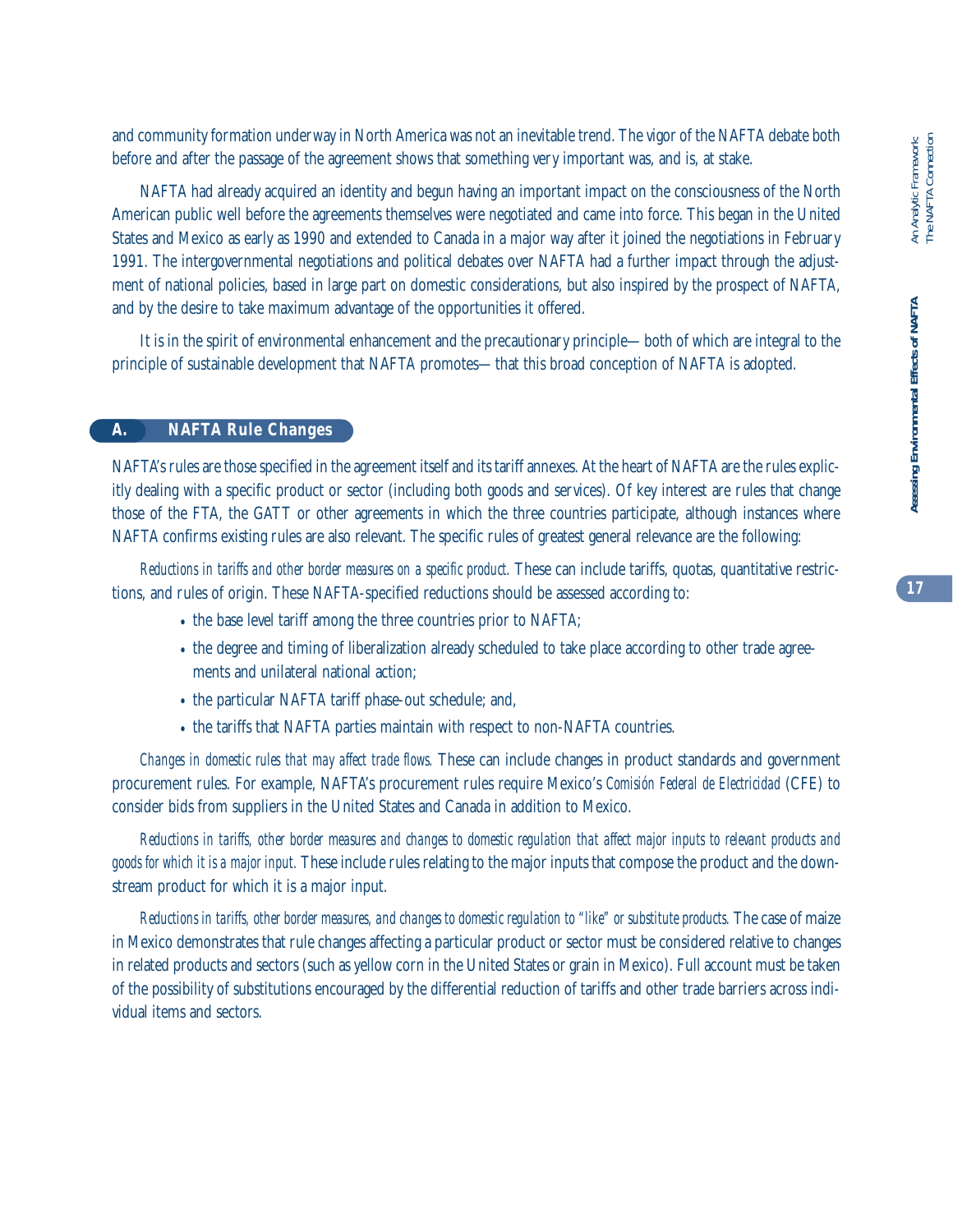NAFTA also includes general rules which, while not explicitly applying to a product (such as generation equipment) or sector (such as electricity or energy), disciplines the means or processes by which products and services (and their inputs) in all sectors across the economy are produced, sold or purchased. They include NAFTA's rules which discipline behavior laterally on an economy-wide basis (e.g., government procurement, risk assessment methodologies) and temporally through anticipatory or deterrent effects. They include the following:

- *Norms for particular processes.* Such norms include as Article 1114; risk assessment, sanitary and phytosanitary standards; health and safety standards; procurement policies; and investment guarantees.
- *Preambular principles.* These include NAFTA's stated objectives, such as the promotion of sustainable development.
- *National implementing legislation.* This refers to legislation required in the three countries for NAFTA and its related agreements to take force, including agreements subsequent to the NAFTA itself like the Canadian intergovernmental agreement governing provincial participation and the operation of Canada's Government Advisory Committee (GAC) to the NAAEC.
- *Subsequent accelerated tariff reduction.* Those rules subsequently generated by the NAFTA institutions or intergovernmentally, and the cumulative overall reduction of tariffs and trade and investment barriers, including future specified liberalization that actors can anticipate and adjust to in advance, are referred to by this item. This overall liberalization and opening of markets creates new competitive pressures that differentially affect specific sectors and products, depending on the height of previous trade barriers and the underlying level of North American competitiveness

In general, the rules contained in the NAFTA agreements can be taken as a fixed baseline for the purposes of analysis. Evidence suggests that the three governments have generally complied with NAFTA to implement intended trade liberalization in accordance with the phase-out schedules specified.<sup>6</sup>

#### **B. NAFTA's Institutions**

NAFTA institutions refers to the 26 trilateral intergovernmental bodies created directly by NAFTA and its related agreements, and the 24 or so catalyzed by them in the four years since they came into force.7 These institutions are designed to implement, interpret, and extend the agreements and their specific principles, norms and rules.

At the core are three ministerial-level Councils: the Council of the Free Trade Commission (FTC), the Council of the Commission for Environmental Cooperation (CEC); and the Council of the Commission for Labor Cooperation (CLC). Also integral are the committees created to serve the Free Trade Commission, and the single Secretariats for environment and labor. NAFTA's institutions also include other regular trilateral processes that have emerged, such as those at the ministerial level for Transportation, Health and Agriculture.<sup>8</sup>

The operation of these institutions affects the application and result of NAFTA rules, even when the latter come with very precise targets and timetables. The cases of trucking access to Mexico for US and Canadian carriers and trilaterally-mandated work on automotive emissions show how large the difference between rules on paper and results in practice can be.

<sup>6</sup> Weintraub 1997, USTR 1997.

<sup>7</sup> Weintraub 1997, CEC 1996b, CEC 1997b.

<sup>8</sup> CEC 1997b.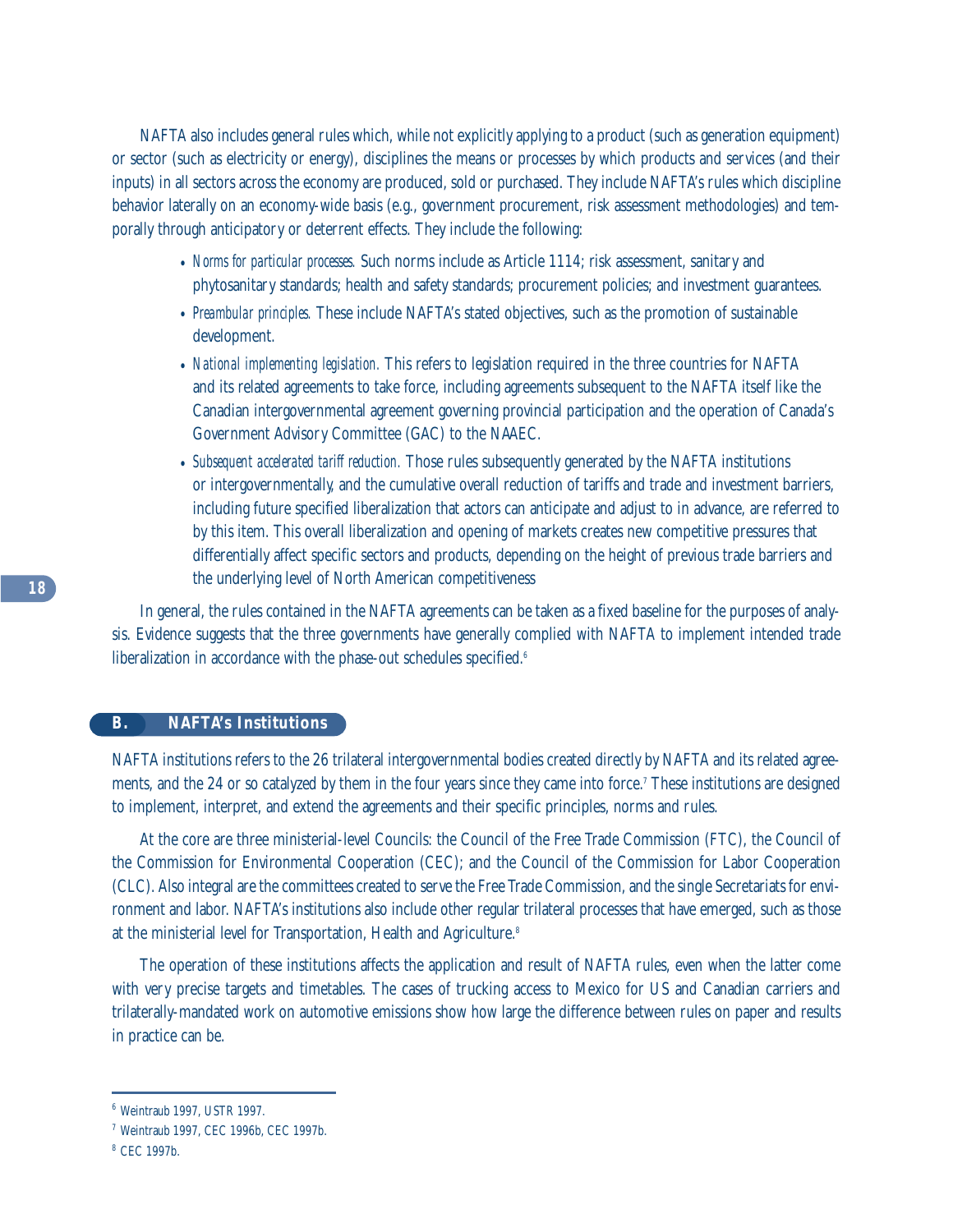The most relevant institutions, for an assessment of NAFTA's environmental effects at present, are as follows:

- Institutions created by NAFTA with mandatory environmental responsibility, especially if they have a target and timetable related to a particular product or sector or process, such as the Automotive Standards Council on emissions.
- •Institutions created by NAFTA whose subject matter has an inherent environmental relevance, such as those dealing with agriculture.
- NAFTA's dispute settlement, avoidance and surveillance mechanisms (NAFTA Chapters 11, 19, 20, and most broadly NAAEC's Articles 14, 15, 23 and 24), with a focus on their operation in those cases with a clear environmental dimensions.

It will be useful in the future to consider a broader array of NAFTA institutions, especially those that do not merely implement the agreements according to specified rules but that interpret and extend them, or that further the process of trilateral cooperation. It is the possibility of autonomous interpretation and extension that makes NAFTA a living regime. These extensions and interpretations arise in several ways, as follows:

- They may act on the discretionary, environmentally-related mandates set forth in NAFTA or its related agreements (i.e., those where the Parties "may" rather than "shall" act on environmental issues such as off-road vehicle emissions).
- They may include within the trilateral process additional subjects and issue areas (such as accelerated tariff reductions for environmental products and services) beyond those specified in the initial agreements.
- They may have arisen through the work of those NAFTA-catalyzed bodies subsequently created as part of the NAFTA structure of institutions (such as the Technical Working Group on Pesticides).
- They may have arisen through the work of those NAFTA-catalyzed bodies subsequently created outside the NAFTA structure itself (such as the prospective energy efficiency group).
- They may be extending the geographic relevance of NAFTA's work by considering its impact on outsiders (including use as a model) and developing complementary North American positions and consultations in outside forums.
- They may arise as a sense of regional community develops through consciousness-raising or concern about the full region (through a rational calculation of anticipated benefits or a psychological sense of attachment and identity as "North Americans").

To assess the impact of these institutions, it is important to focus first on their development as trilateral institutions: their specified purposes, programs and agendas, decision-making procedures, including those for the composition, organizational structure, resources, mandate, meeting frequency, rules of procedures, workplans, and decision-rules. Their effect can be judged primarily according to how they perform the following five functions:

- fostering communication through an open exchange of information and learning;
- capacity-building by sharing resources;
- constraining the unilateral use of discretionary national regulatory and compliance behavior;
- fostering a high level of regional convergence in environmental regulations; and,
- strengthening cooperation among the three North American countries as they participate in broader multilateral forums.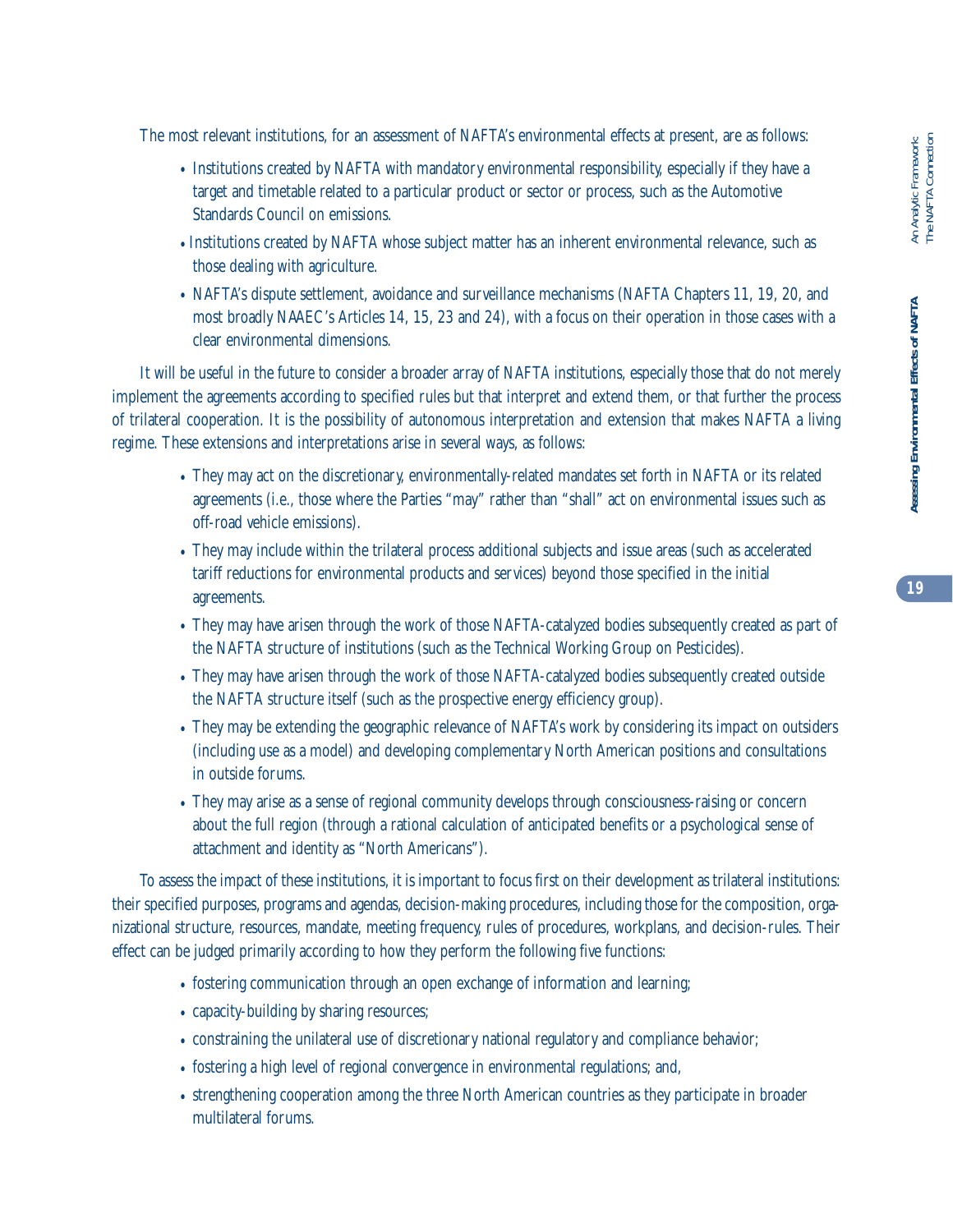Of central interest is how the performance of such functions deepens the NAFTA regime by producing additional liberalization, and broadens it to include other issues. Of ultimate interest is their impact, in behavioral process and substantive outcome, in integrating and balancing the interests of the three countries, and the trade and environment communities, and creating or privileging regional interests and sustainable development objectives. In all cases, it is important to consider the relationship of these institutions with national regulatory and government authorities, which retain significant capacity and whose intergovernmental cooperation outside NAFTA institutions has substantial effects.

Preliminary evidence suggests six major conclusions about the operation of the NAFTA institutions thus far. <sup>9</sup> Most of the NAFTA institutions with specific environmental responsibilities or relevance have moved into operation, with a takeoff in activity in 1996. There is considerable cooperation, openness and trust emerging on a trilateral basis. There is a notable institutional proliferation, with the original 26 institutions doubling to about 50 and the new additions being at least as environmentally-oriented as the originals. There have been concrete environmental achievements in some cases, notably the transportation of dangerous goods and pesticides. Yet performance varies. In some areas, such as automotive emissions, slow progress has been made in meeting mandatory targets and timetables. Above all, there has been limited movement to integrate and balance trade and environment values, in the interaction between the NAFTA institutions primarily responsible for each, and in the outcomes of the work of the NAFTA institutions as a whole.

In considering the long-term economic and environmental impact of NAFTA, it is vital to view these rules and institutions as making up a dynamic, expanding regime. Most basically, they will evolve as tariff reductions take effect in stages and as institutions come to full operation. Moreover, the rules and institutions will change, as those charged with applying them acquire experience, or react to numerous economic forces and outside pressures. Most broadly, the rules and institutions will change in response to NAFTA-related and external environmental effects, as particular problems or successes engender new rules and concentrate institutional activity in certain areas rather than others. Through the work of its institutions and in other ways, NAFTA can have an important environmental impact.

#### **C. Trade Flows**

NAFTA is a trade agreement aimed at liberalizing trade among its members. Thus it is essential to address its impacts on actual trade flows. Isolating a "NAFTA effect" in such flows, however, is a complex and challenging task. But there are now a host of studies employing different methodologies that conclusively demonstrate the existence of an independent NAFTA effect on trade at the general, economy-wide level and in specific sectors in the United States, Mexico and Canada.<sup>10</sup>

The majority of these studies suggest that the economic effects of NAFTA are broadly positive or neutral on major indicators such as trade growth, GDP, income, and employment. A few allege specific negative effects on such selected indicators as income equality and trade diversion.<sup>11</sup> Several studies also detail beneficial-to-neutral trade effects in specific sectors.12 For example, in the case of feedgrains, the NAFTA provisions replacing Mexico's protection with a tariff-rate quota system have led to increased Mexican imports of the liberalized products or close substitutes from the United States.<sup>13</sup> In the case of energy, NAFTA reductions in the tariff on coal have had the same effect.

<sup>&</sup>lt;sup>9</sup> CEC 1997b.

<sup>10</sup> USTR 1997, DFAIT 1997, Weintraub 1997, US Congress 1997, Mexican Government 1997, Kouparitsas 1996, DeJanvry 1996 cF. Hinojosa-Ojeda 1996.

<sup>&</sup>lt;sup>11</sup> See Council of Hemispheric Affairs (1997) and Economic Policy Institute (1997).

<sup>12</sup> USTR 1997.

<sup>13</sup> Runge et al 1997.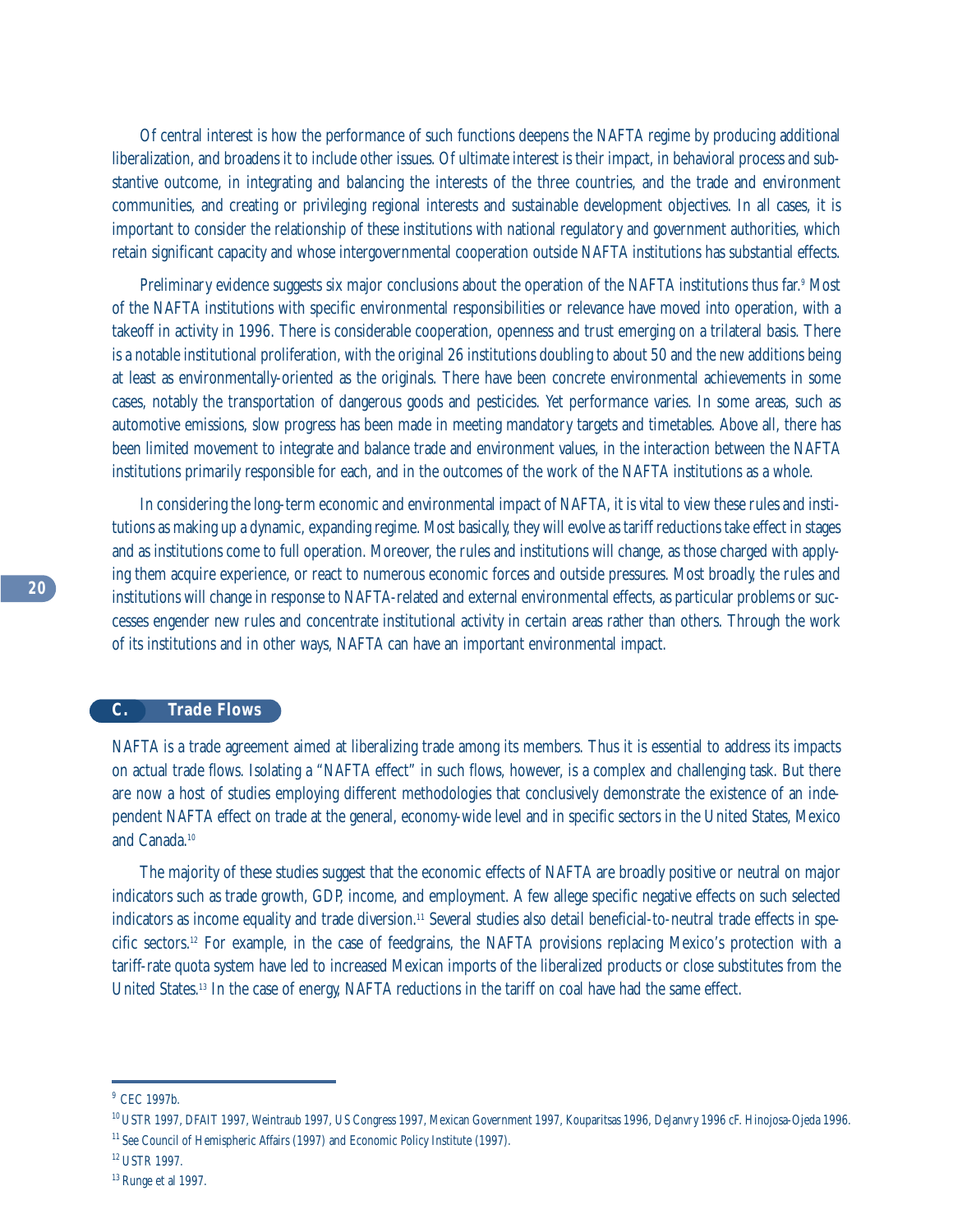The sectoral composition of trade can impact the environment, in both positive and negative ways. There is some evidence to suggest that the sectoral composition of post-NAFTA trade, and the dynamic changes in the share of such trade among sectors, is not having a negative effect on environmental quality.<sup>14</sup>

For this framework, trade flows will be assessed for an individual product, its major inputs and the good for which it is a major input, between the NAFTA members, and during the pre-NAFTA, NAFTA-transition and post-NAFTA periods. This analysis examines:

- The value and volume of exports and imports of each NAFTA country with its other NAFTA partners and with non-NAFTA countries;
- The market share of a product (overall and for imports) that each NAFTA partner's exports represent in each of the other NAFTA countries, and what other countries are being affected by this changing market share. This market-share analysis allows for the control of a number of conditions in the importing economy, as many such conditions should equally apply to imports from NAFTA countries, imports from non-NAFTA countries, and domestic production alike.
- How differences over time and across countries are associated with NAFTA liberalization as specified in its rules and implemented by its institutions.
- Ways of controlling for macroeconomic and microeconomic forces and other liberalization agreements that affect trade among the three NAFTA partners.
- The changing structure, or sectoral composition, of trade that liberalization has brought about on an overtime and cross-country basis, as substitution of one product for another takes effect.
- Trade creation and diversion effects with regard to non-NAFTA countries.

It is possible to move beyond aggregate statistics to firm-level behavior and direct in more detail "process tracing" methodologies that connect the NAFTA regime to the trade that results from it. Through specialized interviews with corporate officials and other stakeholders, public data and other methods (such as NAFTA certificates of origin on goods or the qualification of firms for NAFTA adjustment assistance in the United States), it is possible to explore how NAFTA was relevant in creating new trade flows among firms, and the distinctive production characteristics this NAFTA-associated trade has. This is a manageable task as North American trade, both overall and in most sectors in all three countries, is heavily concentrated in a few large companies. For example, 63 percent of all US exports globally are made by transnational corporations (TNCs), many of them very large firms. A full 50 percent of Canada's exports come from only 50 firms, many of them foreign-controlled.15 Regular survey research could assist in assessing their trade and investment performance and intentions, the importance of NAFTA in their corporate strategies, and the production characteristics of their NAFTA-related trade and investment.

#### **D. Transborder Investment Flows**

Transborder flows of foreign direct investment (FDI) are closely associated with trade. In important respects NAFTA was an investment agreement as well as a trade agreement. Many of its most innovative provisions came in the new protection it provided for transborder investment. Moreover, North American trade is integrally tied to such investment.

<sup>&</sup>lt;sup>14</sup> Weintraub 1996, Runge et al 1997.

<sup>15</sup> CEC 1996a:123.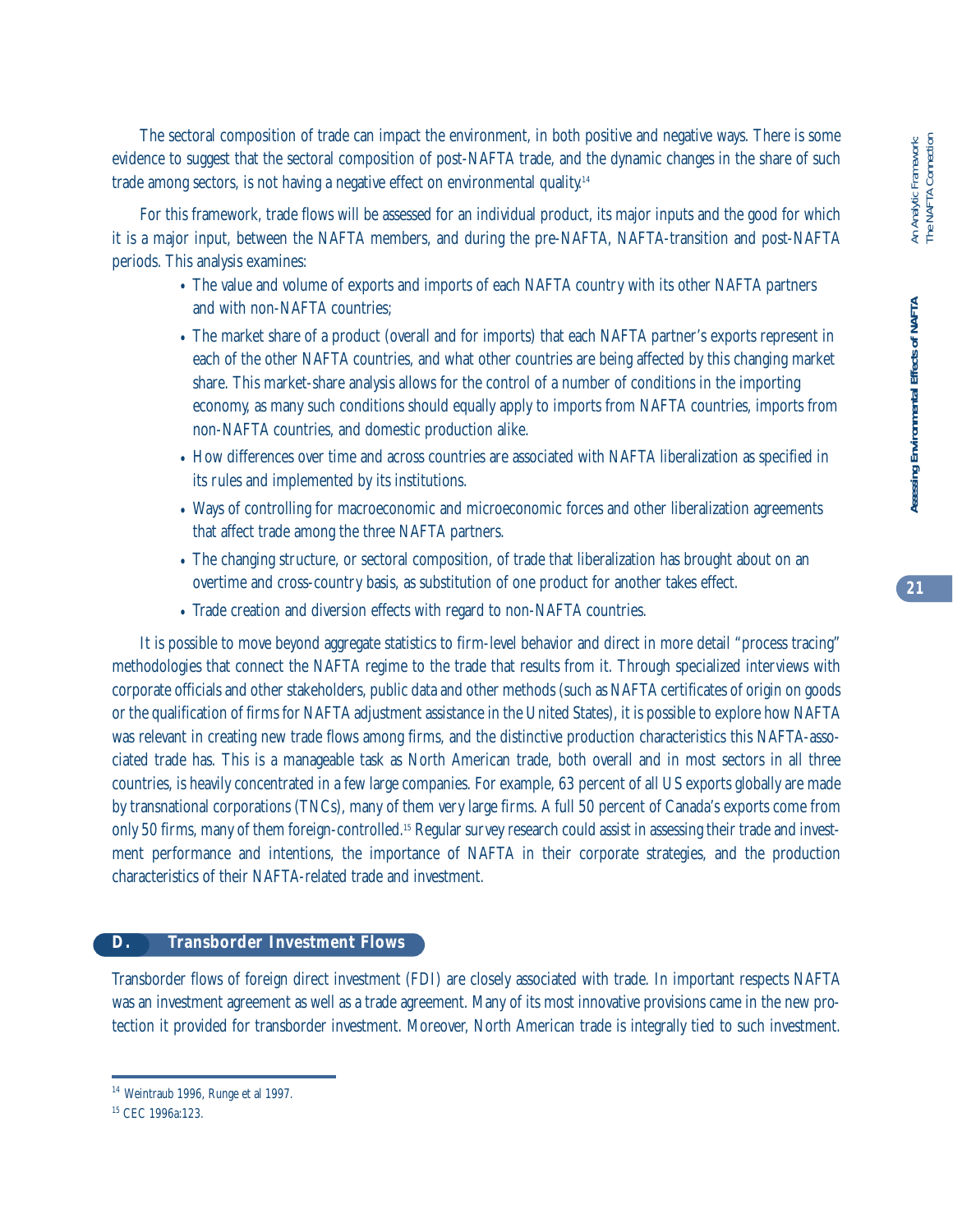About 65 percent of Canada's, and almost as high a percent of Mexico's manufactured exports to the United States are intra-firm transactions.16 With free market forces heavily internalized within firms and business alliances, the corporate strategy of leading multinational firms assumes considerable relevance.

As NAFTA took effect, there were already strong FDI ties among the three NAFTA countries (with the exception of Mexico-Canada). US-sourced FDI played a significant role in the Canadian and Mexican economies. In 1995, over 2,000 US-owned companies operating in Canada produced 9 percent of Canada's GDP. The United States was also Mexico's leading foreign direct investor, with the amount of the investment tripling from 1989 to 1996. While the United States was far less dependent on FDI, almost 1,300 Canadian-owned subsidiaries in the United States employed 704,000 Americans, a number second only to Japan.17

In assessing changes among the three North American countries, it is important to focus on direct rather than portfolio investment. The former carries with it a powerful package of capital, management, technology, distribution systems, reputation and markets. It also makes it more likely, with the integrated production systems of TNC's, that advanced technology will be diffused, and that a corporate-wide set of high-level environmental standards will be followed. Attention should be given to both "greenfield" investment, and acquisitions or expansions, and include both fully-owned investment, joint ventures and North American business alliances. Although it is useful to assess the annual flows of direct investment, the focus should be placed where possible on changes in stocks of foreign investment, as the latter data incorporate the fullest range of investment alterations.

In assessing changes several dimensions are central:

1. The first is regional investment concentration—how post-NAFTA FDI stocks (and, secondarily, flows) among the three NAFTA countries, relative to pre-NAFTA periods and non-NAFTA partners, have changed overall, and in particular sectors, for each of the three countries. In all cases, transborder investment should be considered in the context of:

- a. domestic investment (including the percentage of an industry that is foreign-owned, by firms headquartered and owned in NAFTA and non-NAFTA countries);
- b. how investment from NAFTA countries and non-NAFTA countries is concentrating in, as opposed to out side, North America; and
- c. the concentration of new investment in particular countries and locations within each NAFTA country, including such transborder clusters as the San Diego-Tijuana area or the US-Canadian Pacific Northwest.<sup>18</sup>

2. The second dimension is investment differentiation and migration—whether this investment is expanding most rapidly in relatively polluting or relatively clean sectors. Of particular interest is whether NAFTA-associated FDI constitutes a transfer of industries and plants with heavy environmental costs (including those for environmental regulatory compliance) from one country or locale in the NAFTA region to another and how the standards and subsidies compare in those locales. An analysis of investment migration should also include an analysis of whether plant reductions and closures, and plant openings and expansions in another country, are taking place in ecologically stressed locations. The need to consider the government policy of direct subsidization (including tax credits) to attract investment is important, given its ability to generate environmental gains from investment migration, and the lesser capacity of smaller and poorer governments in North America to compete for industry on this basis. Such transfers of investment can take the form of a physical move of an existing plant or an expansion or placement of new investment in one area at the expense of another.

<sup>16</sup> Zeile 1997, Weintraub 1994, Alcerreca-Joaquin 1997.

<sup>&</sup>lt;sup>17</sup> Fry 1997.

<sup>18</sup> Ibid.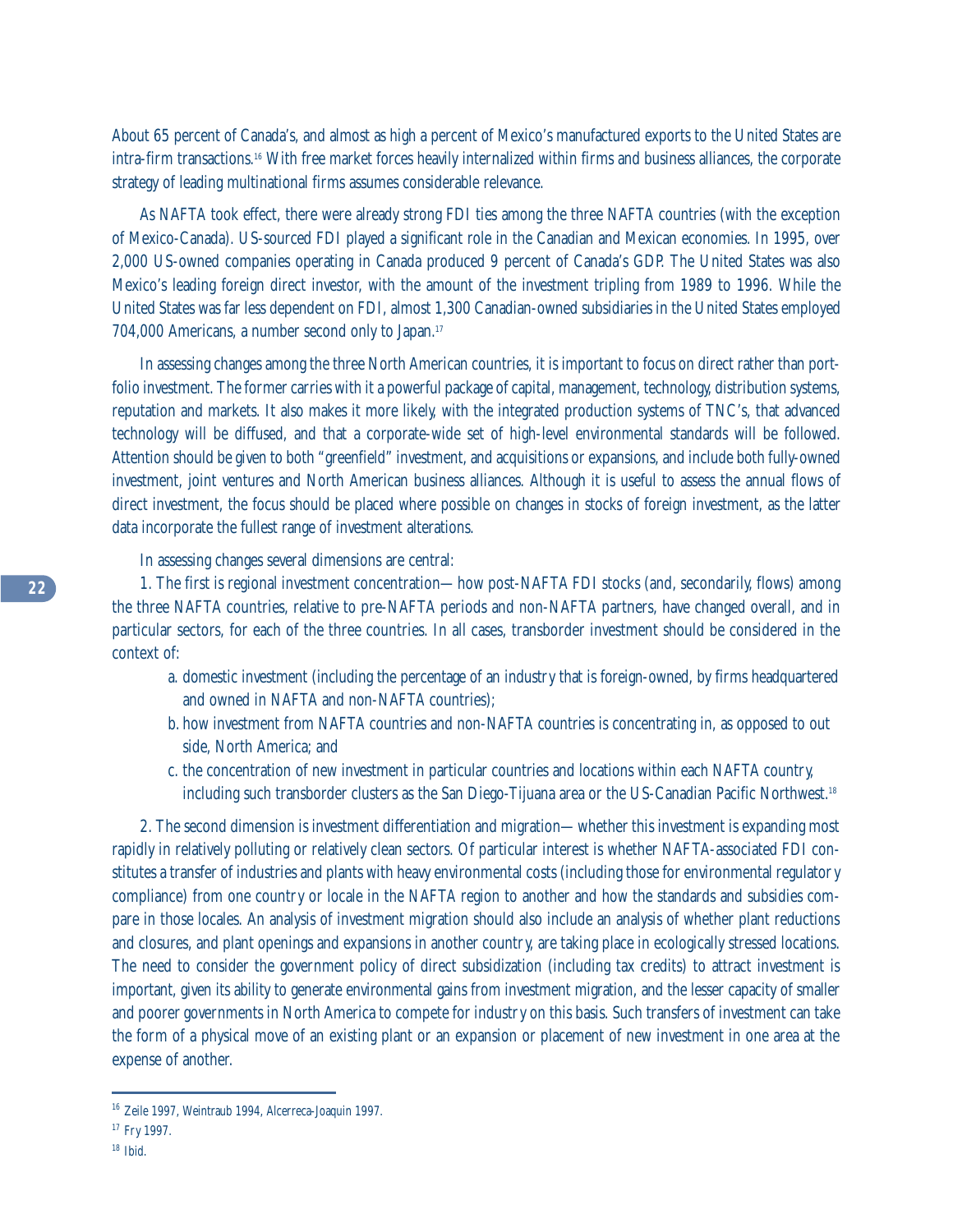3. The third aspect concerns technology transfer and diffusion—the degree and speed of the spread of advanced technology from one firm to a related enterprise in the other NAFTA countries. Such a trend is promoted by regional production systems. It increases both technology transfer and diffusion to competing firms in the same industry, to related and non-related firms in the sector, and throughout the economy. Of particular relevance are technologies that improve overall efficiency and those directed at enhancing environmental quality.

4. A fourth is intracorporate integration in production and standards—whether and how the NAFTA regime is increasing intracorporate trade and affiliated trade between and among the members. Such a process can be expected to encourage integrated production systems that make it more likely that plants operating in all three countries will adopt and follow a common set of standards and practices.

5. A fifth is how FDI may be encouraging a trend toward concentration within industrial sectors by creating a smaller number of larger firms servicing the NAFTA marketplace.

Only inconclusive data currently exist for examining these topics. Information is most complete with regard to flows and stock of FDI, although the differences in measurement criteria between the United States and Canada on the one hand (who examine actual transfers) and Mexico on the other (which measures approvals) makes direct comparison difficult.

NAFTA's investment rules were expected to result in NAFTA and non-NAFTA FDI in the United States (particularly in capital-intensive industries) as the center of the new NAFTA region and in Mexico (in employment-intensive industries) due to the effect NAFTA's Chapter 11 and other factors had in opening the latter's economy. Less impact was expected in Canada, already more integrated into US-based production systems. Such increases in FDI were expected to be strongest in sectors that were not exempted from the disciplines of Chapter 11. Increases in direct portfolio investment into Mexico and domestic investment (primarily in export-oriented industries) were also considered likely.

Evidence from 1994 suggested these investment flows were taking place. In the post- NAFTA period, the United States gave a rising share of its outward FDI to Mexico (and a diminishing share to Canada), Canada increased its FDI stock in Mexico (while holding steady in the United States), and Mexican FDI in the United States rose between 1993 and 1994 (while remaining negligible in Canada).

After this initial concentration in Mexico (and the United States), the trend slackened. Mexico's share of US FDI outflows, which had risen from 3.3 percent in 1993 to 5.3 percent in 1994, dropped in 1995 to 3.4 percent (US\$3.0 billion) and again to 3.1 percent (US\$2.7 billion) in 1996. Canadian FDI flows into the United States rose steadily from US\$1.3 billion in 1992 to US\$7.1 billion in 1995, but dropped to US\$5.7 billion in 1996. The stock of Mexican FDI in the United States, which had risen from US\$1.0 billion in 1993 to US\$2.3 billion in 1994 fell to US\$2.0 billion in 1995 and again to US\$1.0 billion in 1996. Mexican FDI in Canada remained very low, although there were signs of a sharp increase at the end of 1997 with the purchase of the Nova Scotia steel producer Sysco. There is thus no absolute movement of FDI from the United States and Canada to Mexico.

At a sectoral level, from 1993 to 1996 US FDI flows into Mexico were low in the automotive sectors, steady in computers, household appliances, and textiles apparel, but negative in chemicals (where total US investment declined 47 percent over the period) and printed products. In processed food and beverages, where more than 25 percent of total US FDI into Mexico is concentrated, US FDI stock rose from US\$2.3 billion in 1993 to US\$2.8 billion in 1994 but declined to US\$2.3 billion in 1995. There is thus no general tendency for US investment to flow into sectors that are relatively high polluting.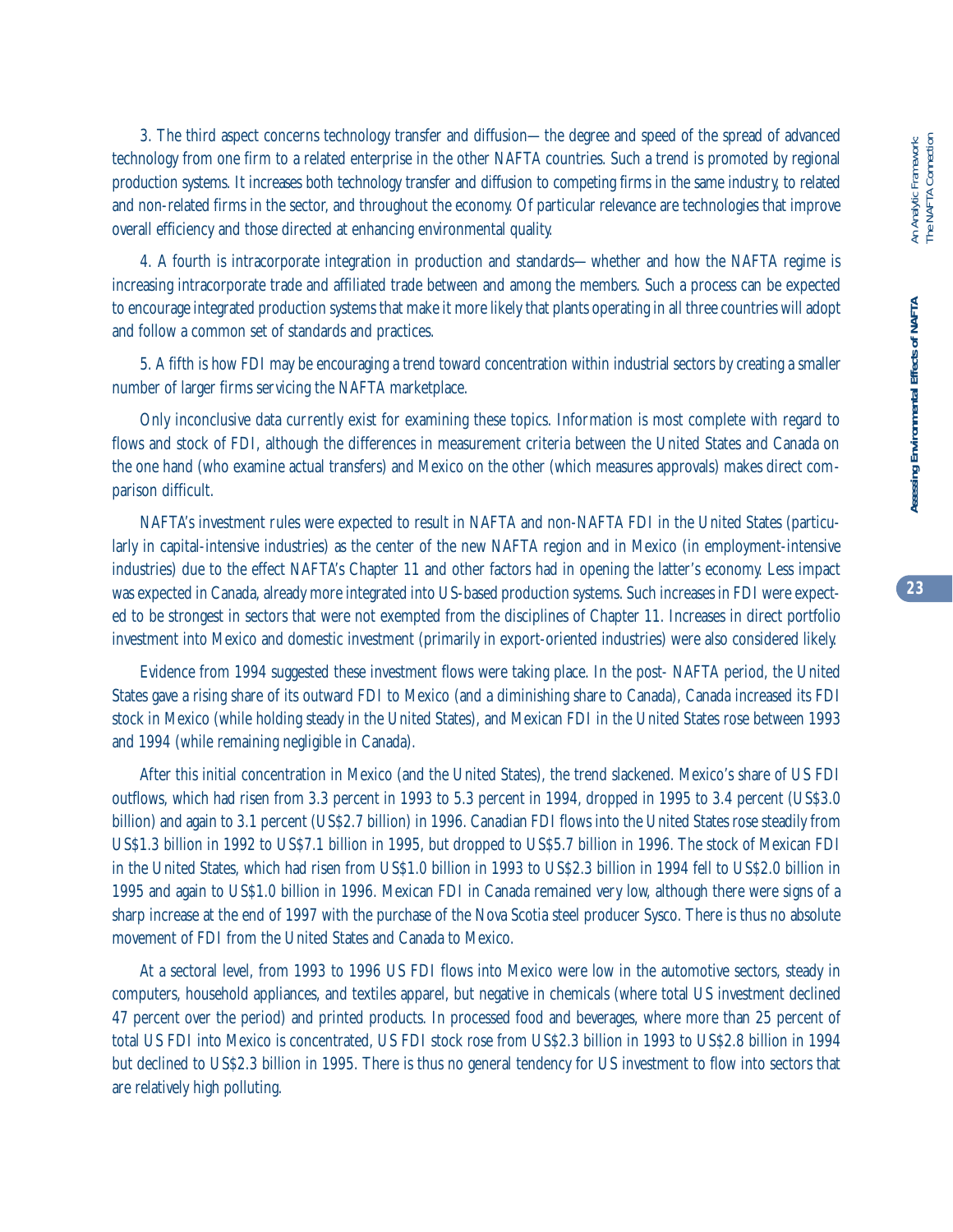There is only partial evidence on the geographic concentration of such investment. There is some limited and contested evidence that Canada is losing its attraction as a destination for US investment as Mexican locations become more attractive and as US locations appear the best from which to service the entire NAFTA marketplace. Yet Canadian and Mexican levels remain higher than their share of the regional economy. Moreover, Canada's decline in the North American region is less than that in its world share and its G-7 share, pointing to an independent effect of NAFTA in enhancing Canada's desirability as an investment location.

There is limited evidence on concentration in particular sectors, in a few large firms whose resources and visibility enable and encourage them to perform at a high environmental standard. In the cattle feedlotting sector, the industry is concentrating in the United States, while four large US firms have come to dominate a Canadian beefpacking industry increasingly centered in southern Alberta. In areas where NAFTA is reinforcing the geographic concentration of investment, as with cattle feedlots, processing, and packaging plants in Kansas and Alberta, it is doing so where the available technology and resources, and capacity for government regulatory oversight is relatively advanced.

In general, there is no evidence of strong concentration of FDI or NAFTA-associated domestic investment in particular regions such as north-south transportation corridors, or environmentally-sensitive areas. In particular, NAFTA generated FDI does not appear to be geographically concentrating in already stressed locales such as the *maquiladora* region in northern Mexico. However, the increasing scale of locally-sourced raw materials, greater use of packaging and plastics, and intensification of transport in intracorporate trade may increase environmental stress.

The evidence on investment migration or differential expansion and the environmental motives and consequences of such shifts is partial. The best developed of several studies demonstrates a trend of US FDI into Mexico in industries characterized as lower polluting.19 A recent study of the Canadian automotive parts industry indicates that necessity for environmental regulatory compliance was negligible as a factor influencing corporate strategy and production location decisions<sup>20</sup>

The sectoral pattern of new US FDI into Mexico in the post-NAFTA period appears to be avoiding or declining in those sectors with a large ecological footprint (basic metals, industrial chemicals, and non-metal products) and concentrating in those with a smaller ecological footprint (textiles, metal products, food products). Such a pattern suggests that US industry is not moving its heavily polluting production to Mexico. This is consistent with the pattern of initial post-NAFTA investment in Mexico.<sup>21</sup> With US FDI flows to Mexico in 1996 representing only 0.2 percent of US gross private domestic fixed investment that year, there has been no general migration of US firms.<sup>22</sup>

There is little known about the effect of subsidies offered to offset environmental compliance costs in attracting investment to particular jurisdictions. Anecdotal evidence, however, suggests such a subsidy was employed to attract a US-owned beef packing plant to Alberta.

Little is known either about how NAFTA-associated FDI transfers environmentally-enhancing technology from one NAFTA country to another, or how that technology moves within countries to other firms, sectors and the economy as a whole. There is some evidence that FDI is a contributing source of technology transfer and diffusion.<sup>23</sup> However, there are no studies dealing with these processes in environmental technologies or impacts specifically. The outflows of US and Canadian FDI into Mexico, reinforced by Mexican FDI into the United States, should improve environmental performance in the recipient countries, through capital modernization, technology transfer among affiliates, and investments in

<sup>&</sup>lt;sup>19</sup> Cole and Ensign 1997.

<sup>20</sup> Eden at al. 1997.

<sup>21</sup> Ramirez de la O. 1996a.

<sup>22</sup> USTR 1997, US ITC 1997.

<sup>&</sup>lt;sup>23</sup> Kirton 1998.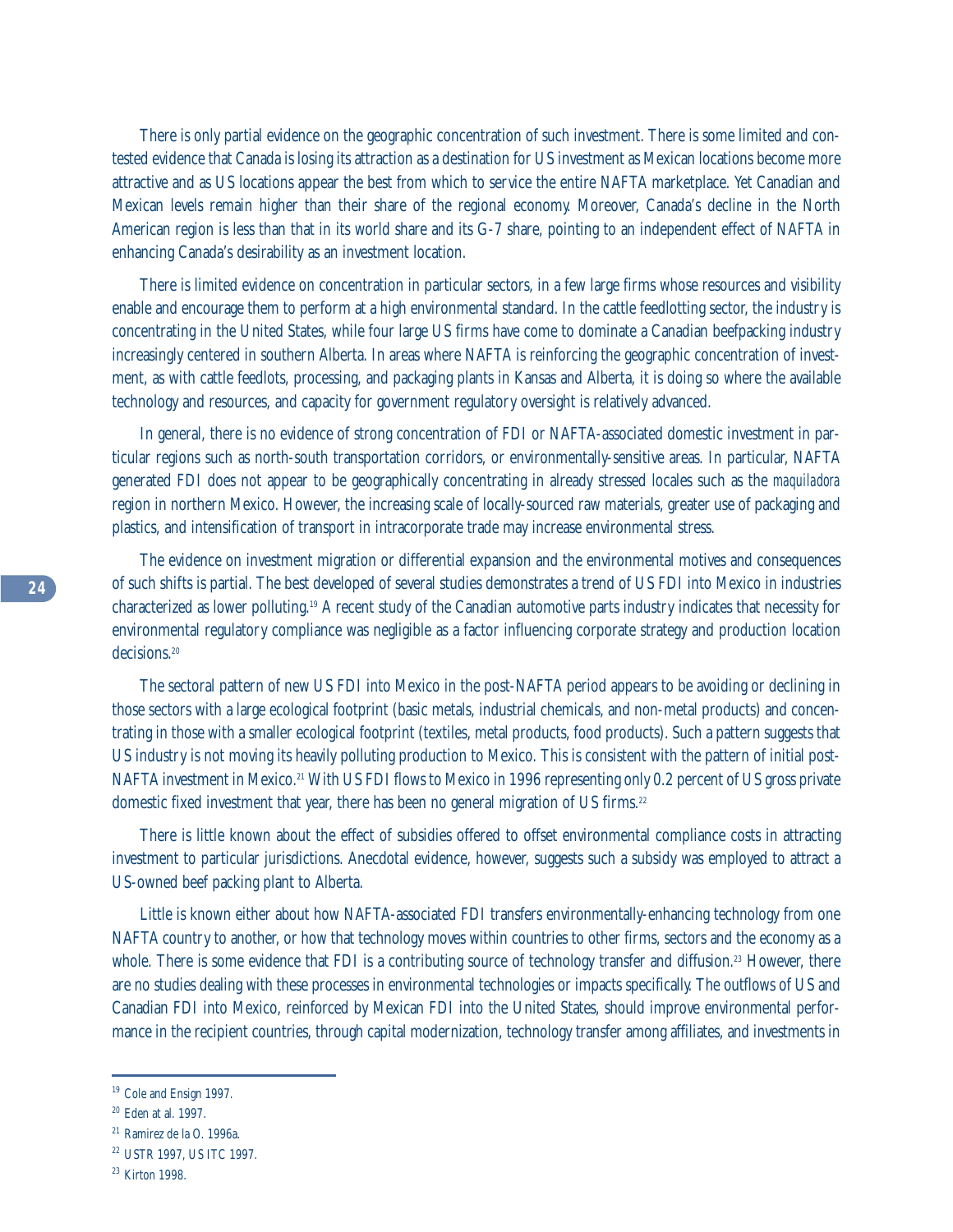environmental equipment, infrastructure and management systems. This should be especially true as the surge of new investment took place in 1994 when environmental consciousness in North America was at its peak. Preliminary evidence from the 1995 interview program conducted for the NAFTA Effects Project suggests that the anticipation and advent of NAFTA led to environmental investments in foreign-owned and domestically-owned firms in Mexico.<sup>24</sup>

There is no systematic evidence about how FDI and resulting intracorporate trade has led to uniform, high-level, region-wide industrial practices and standards. NAFTA has encouraged coordinated production in the automotive, telecommunications equipment, computer, electronic products, and textiles-apparel sectors, thereby increasing the export of high-value US component and services to firms in Mexico, and allowing Mexican firms to displace extra-NAFTA competitors.25 This increases the incentive of such firms to adopt the generally high levels of environmental regulations followed by parent corporations in the US.

#### **E. Other Economic Conditioning Factors**

To demonstrate the presence of a NAFTA connection in trade and transborder investment, it is important to take into account the other macroeconomic and microeconomic conditions that affect trade and FDI flows. Among the most important are macro- and micro-economic processes within the three countries' domestic economies. A further set consists of the major fluctuations from various international open economies, particularly as the post-NAFTA period has witnessed wide swings in exchange rates and balance of payments. Also relevant is the volume and direction of portfolio capital, which can substitute in some respects for FDI. A final factor consists of changes in weather and climatic conditions.

Relevant domestic macroeconomic forces include aggregate growth, income levels, demand, and consumption in the economy, as distinct from the scale effect of growth and production (and consumption) generated by trade liberalization itself. They also include inflation and interest rates arising from and affecting growth, transborder trade, and investment directly. A third is the rate of national savings, the size of government deficits and debts, all of which affect the demand for foreign capital. Together, these factors influence cyclic changes in price that can affect some sectors.

Of increasing importance are the microeconomic changes in each economy, as they adjust to the liberalization brought about by the GATT/WTO and other trade agreements, ongoing changes in the global economy, and the opportunities and challenges of new technologies. The microeconomic process of deregulation and privatization is evident, for example, in the case of electricity in all three countries. In the maize industry in Mexico, an important factor is the condition of the domestic financial and banking system, and the availability of credit and insurance to small producers. Further factors include employment levels, the structure of the labor market, and the structure and profitability of firms.

The most important macroeconomic forces in the international domain are exchange rates, and the balance of payments deficits, and surpluses among the NAFTA countries.

It is also important to take account of autonomous ecological conditions occurring in the region that can affect patterns of production in trade and investment. Of immediate relevance are changes in weather patterns. A severe drought in northern Mexico is said to have led to a sharp decline in the number of cattle from 1992 to 1996. Diminished rainfall lowers the level of reservoirs and results in less hydroelectric production in the three countries. Changes in temperature can also be important in affecting growing seasons and volume.

<sup>24</sup> CEC 1996a, Ramirez de la O. 1996a.

<sup>25</sup> USTR 1997:40.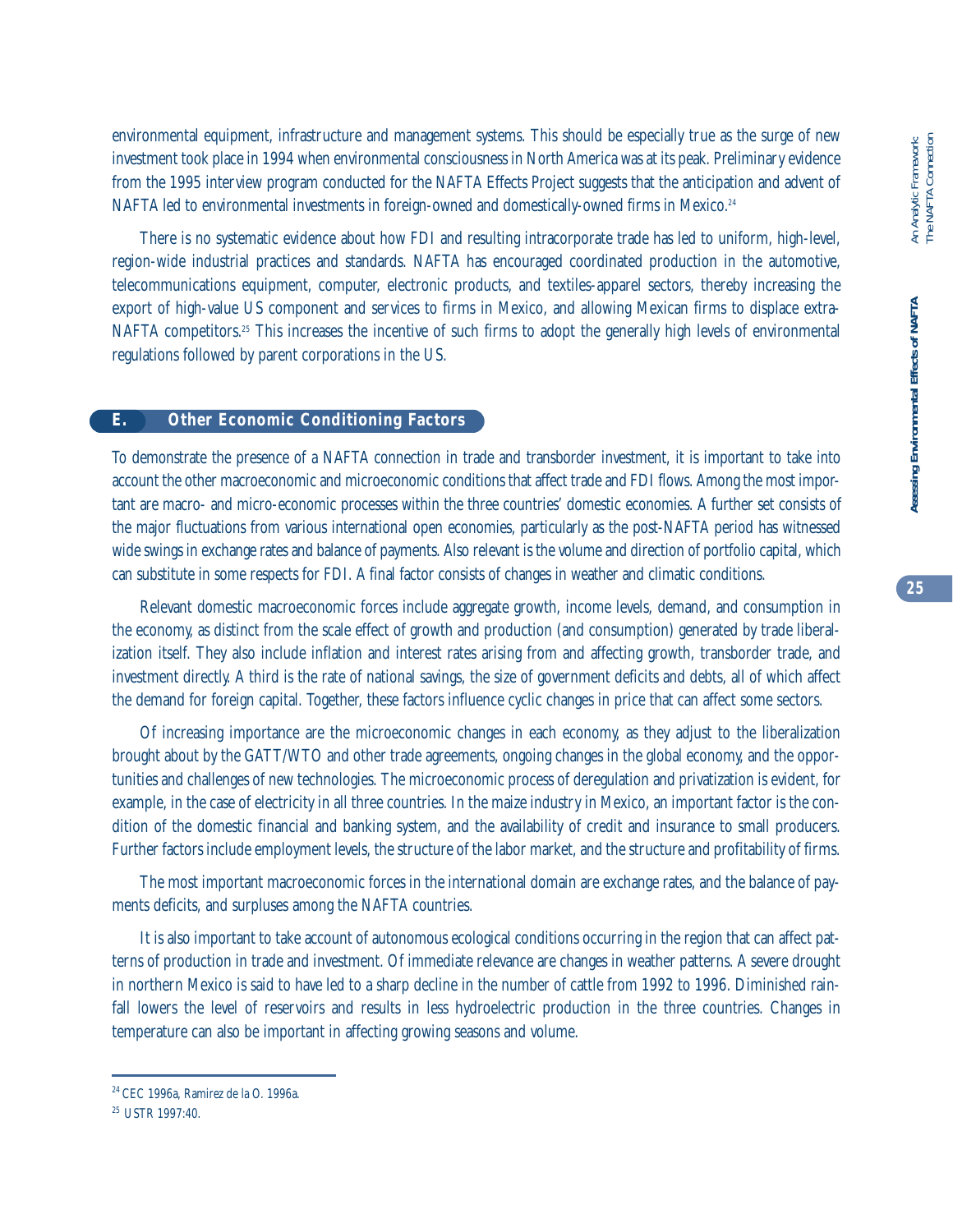Although these macro- and micro-economic forces can and do exert a powerful independent effect on the economy and ecology of North America, the available evidence suggests that post-NAFTA North American trade often remains insulated from the impact of such changes. Indeed, the existence of an autonomous NAFTA effect is evident at times of change in direction of the macroeconomic forces most affecting trade and the failure of observed trade patterns to conform to the patterns they direct but instead to respond to the patterns directed by the provisions of NAFTA. For example, in 1995 when the Mexican peso lost 45 percent of its value against the US (and Canadian) dollar, Mexican GDP contracted almost 7 percent, Mexican domestic demand fell 22 percent and Mexican imports from non-NAFTA countries dropped by 25 percent. However, the overall value of Mexican imports from the United States fell by only 2 percent and Mexican imports from Canada rose by 5.4 percent.

Some of these economic anomalies may be explained as pre-existing integration between US and Mexican firms— Mexican firms importing intermediate and capital goods from the United States in order to increase their exports of finished goods to the US market. Yet the results in the Mexican-Canadian case, where the NAFTA effect is likely to be largest (given the lower levels of pre-NAFTA integration and trade and investment flows) indicate the presence of a powerful NAFTA-generated trade effect. Such results, consistent with the new institutional economics and the results of the FTA liberalization, point to the centrality of institutional rather than economic market forces in determining the direction and shape of post-NAFTA trade flows.<sup>26</sup> They also point to the need to supplement general and partial equilibrium modeling techniques to account for some important changes.<sup>27</sup>

Finally, the high concentration of NAFTA-associated trade and transborder investment in a few large firms, often TNCs in which market forces have been internalized and thus controlled, suggest that NAFTA's economic effects flow not only from macroeconomic market forces but from microeconomic organization and the corporate strategy of individual firms, business alliances, and households as production units.

This suggests that the way NAFTA-associated trade and investment affects the environment can best be assessed for current purposes, not at a broad macro level through quantitative modeling, but through an examination of the operations of individual plants and firms, the physical infrastructure that services them, the social organization that surrounds them, and the government policy that regulates their behavior and that of their stakeholders.

<sup>26</sup> CEC 1996a.

<sup>27</sup> Ramirez de la O. 1996a, Stanford 1992.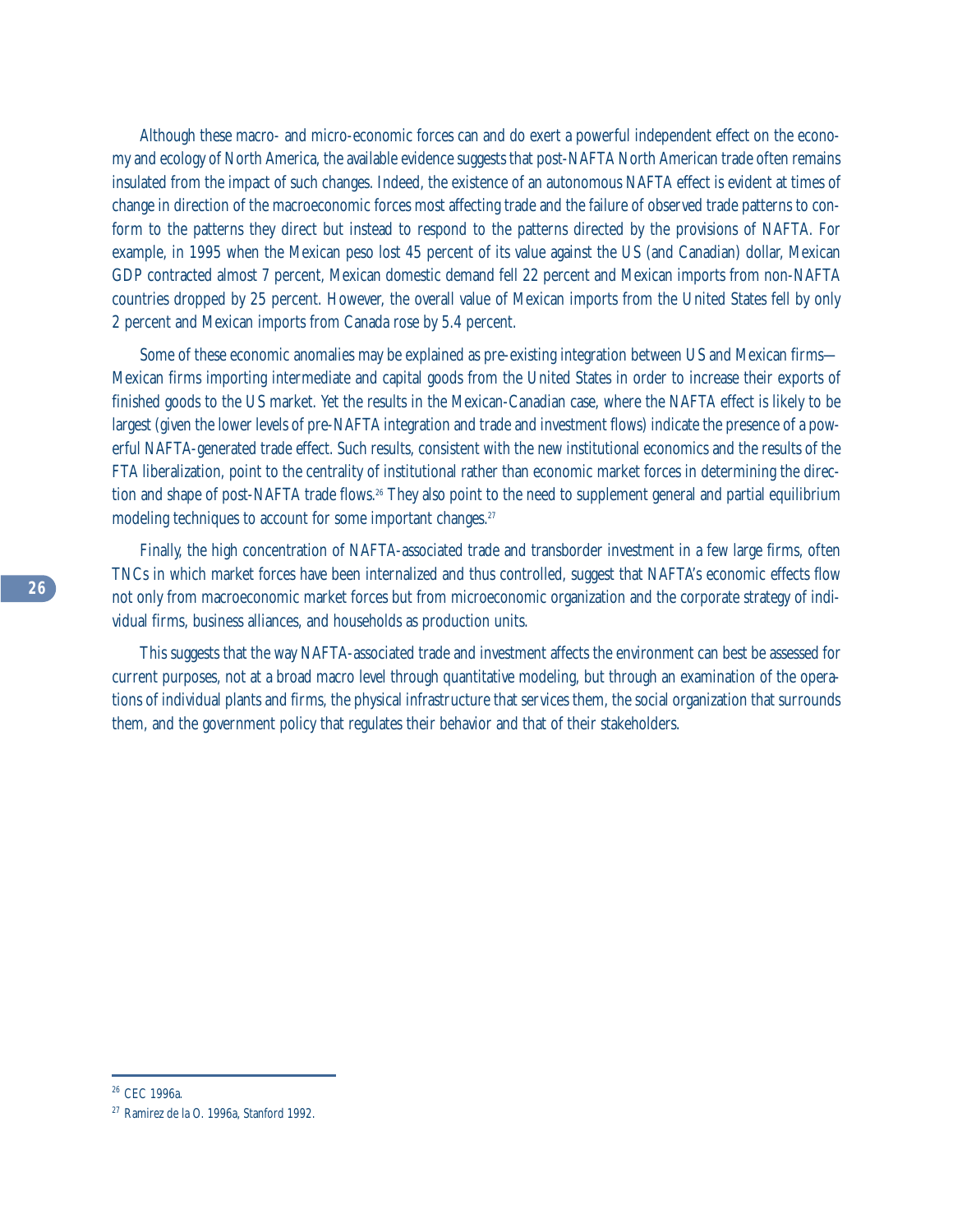# IV. Linkages to the Environment

The NAFTA regime and its economic forces may be transformed into environmental impacts in a number of ways. This framework identifies four critical areas in which NAFTA's rules, institutions, trade and investment will have impacts on the natural environment: production, management and technology; physical infrastructure; social organization; and government policy. These areas where NAFTA can have an effect on the environment are the primary foci for transmiting NAFTA-related economic forces into environmental pressures, supports and changes. Policies and structures in these areas can determine the force, timing, and even direction of NAFTA's effect on the environment.

Even where a NAFTA rule is relatively clear, its ultimate effect on the physical environment often depends on how social organizations and governments react to and implement it. Moreover, the environmental effects of NAFTA-associated trade and investment depend on the operation of the firms and plants that lie behind them, and the physical infrastructure that supports the plants, brings their inputs and workers to them, and transports their goods to market. To understand NAFTA's environmental effects, it is thus necessary to examine the operation of these linkages in some detail.

These intervening processes, or "linkages to the environment," are logically related to NAFTA in several ways. Some may be a direct, immediate result of NAFTA's legal, political, and economic forces. Others may be affected by NAFTA but nonetheless operate with sufficient autonomy to exert their own independent impact on how NAFTA affects the environment. Others may be an indirect or delayed result of NAFTA but also exert a mediating effect. Still others may be unrelated factors that operate independently but in doing so intersect with NAFTA-generated forces to affect the environment in different ways. And some, such as national government policy measures, may, in a reverse flow of influence, be sufficiently strong to offset the impact of NAFTA and determine the shape the NAFTA regime itself takes over time.

#### **A. Production, Management and Technology**

The first linkage to the environment is the production unit that carries out NAFTA-associated trade and investment, or is otherwise affected by it, and the technology and management employed in its production process. An analysis of the production unit at this micro level allows an examination of a broad range of NAFTA connections, and complex environmental impacts as well. It also permits a detailed tracing of the specific process by which NAFTA affects the environment. In so doing, it enables policymakers to target potential interventions with precision, ensuring maximum effectiveness.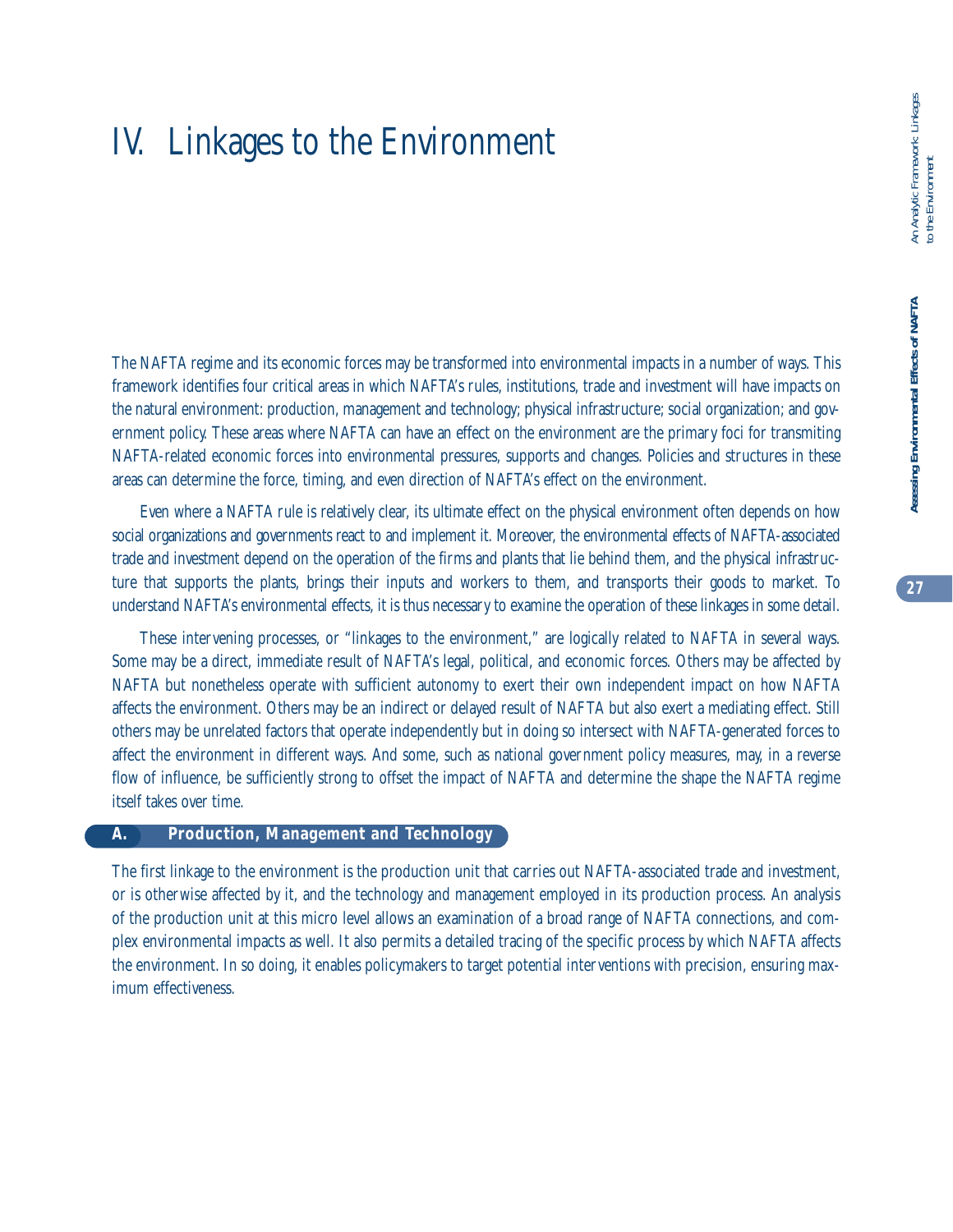In considering how NAFTA may effect the environment, it is important to begin with production for several reasons. All NAFTA-associated trade, transborder investment and other economic activity is based on the specific production units—the firms, government corporations, cooperatives, farms or households—that serve the marketplace. NAFTA-associated production, compared to pre-NAFTA and non-NAFTA production, can employ natural resources and other inputs that constitute a drain on ecological capital. They can employ production processes and technologies that require fewer inputs per unit of output and that reduce environmentally stressful emissions, wastes and byproducts, employ management systems based on an environmentally-respectful culture, and produce products or services that are more durable, recyclable, reusable and biodegradable. The environmental stresses and supports of NAFTA-associated production can thus be affected by at least five dimensions of the production process.

One is the raw material and other inputs used in production, the sources from which they come and the ecological capital, renewable or non-renewable they represent. In all cases, they may consume natural resources, or lead to greater emissions than would alternative inputs. For example, it is of environmental importance whether North America's electricity is generated by high-sulfur coal as opposed to wind or geothermal sources, whether maize or the feedgrains for cattle feedlots is produced using high levels of pesticides, and whether the gasoline in North America's automobiles is produced with or without lead, sulfur or benzene.

A second dimension is the production process itself. This includes the efficiency of the process, as well as such additional factors as the location, scale, and profitability of the producing units. Particular harvesting methods in the fishing and forestry industries (such as selective rather than clear-cutting) can minimize associated environmental damage. Clustering of production in a few large firms in a single location may increase economies of supply and distribution, or lead to an accumulation of environmental stresses or supports. For example, in feedlots and beef packaging this concentration increases not only air pollution and waste management problems but also opportunities for recycling and regulatory oversight. Although small-scale production is often more environmentally friendly, as aspects of traditional production methods for maize in Mexico suggest, large production units can offer economies of scale that have the potential to be more efficient and thus less environmentally degrading. Profitable enterprises are better able to invest in environmentally friendly production methods, or provide more direct environmental supports.

A third dimension is the physical technology employed in the production. This includes technology that can increase overall efficiency (greater production with lower inputs, emissions and waste) and technology devoted specifically to environmental purposes (such as pollution prevention technologies). Increased efficiencies in production generally impose less environmental pressure, allowing aggregate environmental impacts to be held constant with increasing levels of production. There are cases, however, as in the fishing and forestry industries, where technical improvements can lead to the depletion of a renewable resource. Of greatest general relevance is the modernity and transferability of the technology, such as the use in corn production of high-precision farming, soil management techniques, integrated pest management methods, and the use in cattle feedlotting of waste and water recycling and biotechnology to control methane emissions. Technology is a critical factor in increasing the overall productivity of the firm or sector, and such productivity increases can bring significant environmental benefits. The static yields and low level of investment and technology in maize in Mexico in the 1990s point to the difficulties that low technology and poor productivity bring about. It is thus important to examine the investment in and use of general and environmentally-specific technologies, their price, cost and effectiveness, the ability of the workforce to effectively employ them, and the speed of the innovation, development, adoption and diffusion of state-of-the-art technologies.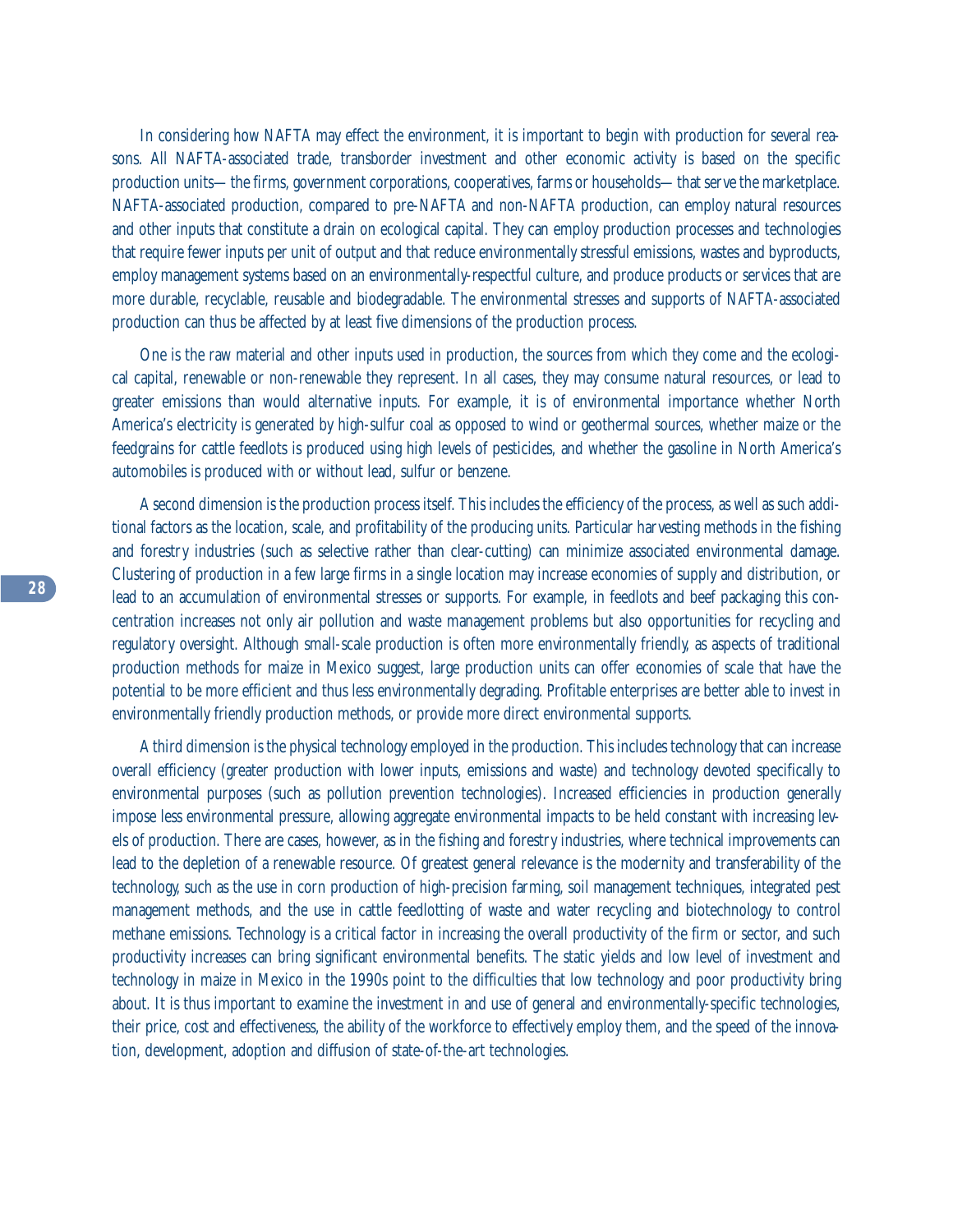**29**

A fourth dimension is the dominant strategic management systems for production units, in both their economic and environmental dimensions. The strategy adopted or devised to respond to NAFTA-affected and other incentives is important, such as modernizing to compete in the international marketplace, substituting into other products or other markets, or producing a greater volume through traditional technologies in the face of declining prices in order to maintain an aggregate level of income. Also important is the presence and use of a high standards environmental management system or industry-wide environmental code, and the way in which an "environmental culture" permeates management and the firm as a whole. Also relevant is the presence of outside stakeholders in the operation of the environmental management systems.

A fifth dimension is the relative price and other characteristics of the product and the environmental emissions and supports flowing directly from this product and its production process. As the case of Mexican maize illustrates, relatively high prices for a product (traditionally-cultivated maize) may sustain activity and prevent strategic or market-driven substitution of alternative products with different environmental impacts. Also important are the performance, use and ultimate disposal and reuse of the products. For example, the energy efficiency of electrical appliances, and the reuse of newsprint has important environmental consequences. Attention should be placed on major emissions of industrial processes whose effects are not yet fully known, such as mercury emissions stemming from electricity production.

The emissions associated with particular firms, industrial plants and sites can be assessed by reviewing the data of such sources as the US government's Toxic Release Inventory and the Canadian National Pollutant Release Inventory. Over time, as these two inventories achieve greater data harmonization and the Mexican inventory begins generating data, they can assist in assessing NAFTA's environmental effects. Such assessments, and those from national enforcement records, can provide a useful indication of which NAFTA-associated firms and industries are generating the greatest environmental stresses and fewest supports, and the particular geographical areas associated with the greatest environmental stress. In time, such data could contribute to computable general equilibrium models to help assess NAFTA's environmental effects.

To consider the overall environmental impact of a sector, it is important to look, in a more aggregate fashion, at two factors. The first is the number, size and geographic concentration of production units in the sector. As it does in the cattle feedlot and beef packing sectors, NAFTA may reinforce comparative advantage and produce a geographic concentration of production in a few large firms. These firms have the size, profitability, visibility, and international marketing power to induce the wider adoption of state-of-the-art production methods, technologies and management systems, and in turn ease the task of regulatory oversight. In some cases, economic and geographic concentration may diminish the diversity of inputs, such as seeds and genetic resources, and the array of technologies, in favor of a monoculture less able to withstand environmental shocks and more dependent on environmentally demanding production methods such as irrigation and pesticides. In the electricity sector, concentration of production in older coal-fired units can compound environmental stress, while numerous smaller enterprises engaged in co-generation or adopting new technology turbines can exhibit improved environmental performance.

Concentration is thus in itself not an environmentally predisposing factor. It is a precondition for a process of strategic calculation and adaptation by those managing production units, that enables those directing large units to invest in greater environmental controls. It is thus important to consider in detail the particular incentives managers of large and small production units respond to, the strategies they adopt, and the role environmental values play in this process.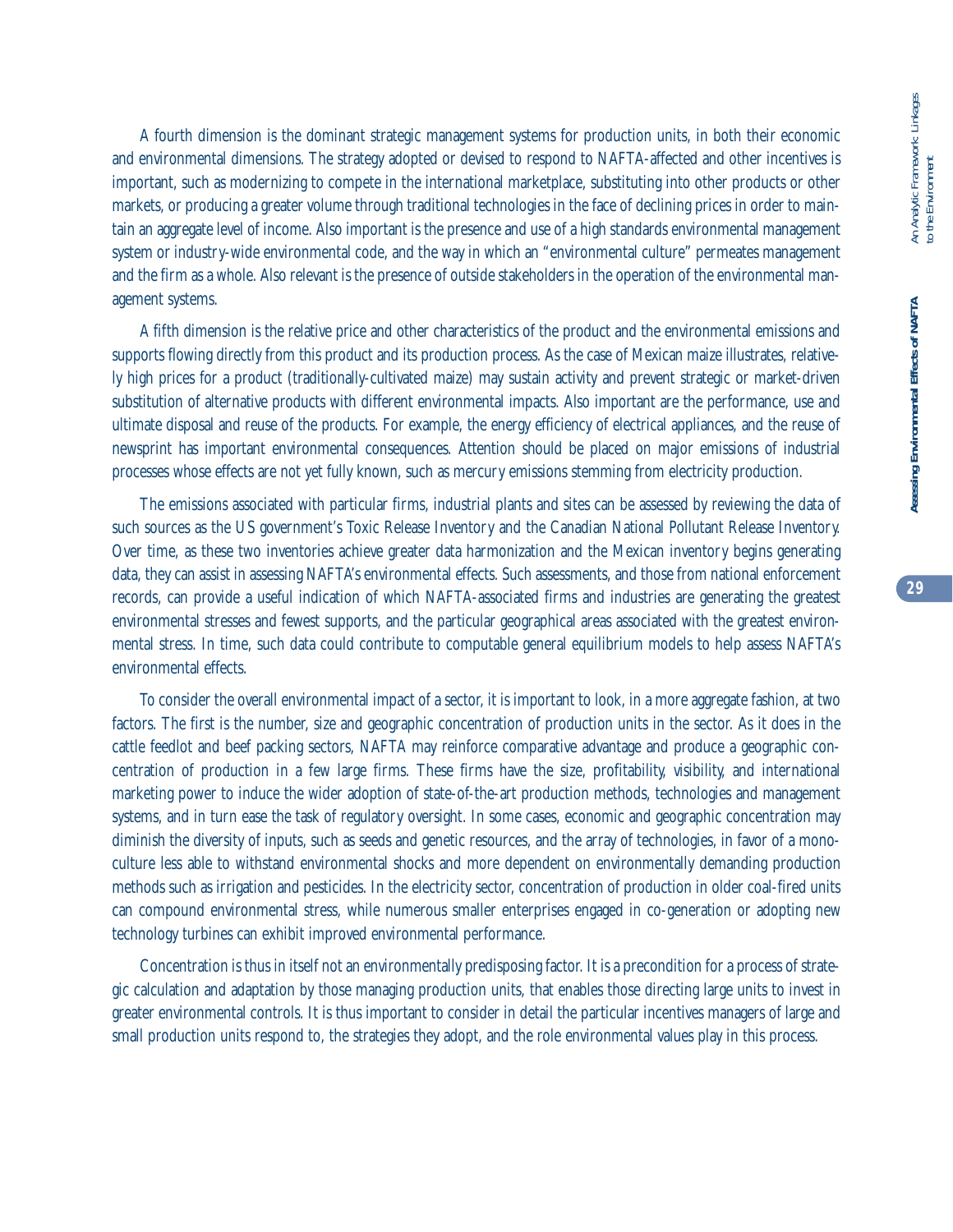# **B. Physical Infrastructure**

Much of the environmental impact of NAFTA-associated production comes from activity spread throughout North America as inputs are transported to plants and products to markets; as plants rely on water, wastewater and power generation infrastructure; and as irrigation systems or other public works operate to sustain logistical and economic systems. It is thus important to consider the character and environmental impact of the physical infrastructure that supports, sustains and connects the site-specific production units. Attention should be paid to the overall public and private investment in such infrastructure, the unused capacity of existing systems available for additional throughput, and the creation of, and need for, new systems to handle additional demand.

Physical infrastructure includes facilities in the public or private sector required to transport and transmit inputs and outputs of NAFTA-related production between suppliers, production sites, and markets, and to service production sites with basic inputs such as water, wastewater treatment, energy, and communications. Transportation/ transmission infrastructure includes, among other things, roads, railways, ports, aircraft and airports, electrical transmission corridors, telecommunication grids, pipelines, irrigation canals, locks, dams, trucks, railcars, bridges, grain elevators and warehouses. Service infrastructure includes such items as water and sewage plants and the local production and distribution of electricity, telephone and telecommunications networks, and irrigation systems.

To a large degree, the provision and operation of such infrastructure is regulated by local and national authorities in their planning, siting, and environmental assessment activities. However, the NAFTA agreements place importance on physical infrastructure in several ways. The region's transportation and transmission infrastructure was, in cases such as the Land Transportation Standards Subcommittee and its mandate for the transportation of dangerous goods, made the responsibility of the NAFTA institutions. Responsibility for service infrastructure in the high impact area immediately adjacent to the US-Mexican border was assigned to the Border Environment Cooperation Commission (BECC) and the North American Development Bank (NADBank).

Physical infrastructure plays a critical role linking trade and investment flows to the environment in several ways. In general, transportation patterns will vary with differential environmental effects, due to NAFTA-associated economic growth, privatization, logistical efficiencies and mode shift, or import substitution and changes in transportation distances. Especially in an era of regionally rationalized production systems and just-in-time inventory, the absence of adequate or appropriate infrastructure can impede NAFTA's liberalization from creating the new trade volumes or flows they otherwise might. For example, the absence of interconnection capacity on the US-Mexican border has led to less US-Mexican electricity trade than the NAFTA regime encourages. Transportation and service infrastructure affects the location and volume of production (including transborder investment flows), and the location and quality of life enjoyed by the local communities that provide the workforce and supporting infrastructure for plants. In the agriculture sector, investment in hydro-agricultural infrastructure is critical to reaping the efficiency gains promised by NAFTA. Governments have an important role to play in providing and regulating the creation and operation of physical infrastructure throughout the region.

Physical infrastructure can also ensure that such production and its distribution and consumption is more or less environmentally friendly. Three such forms of direct environmental impact stand out.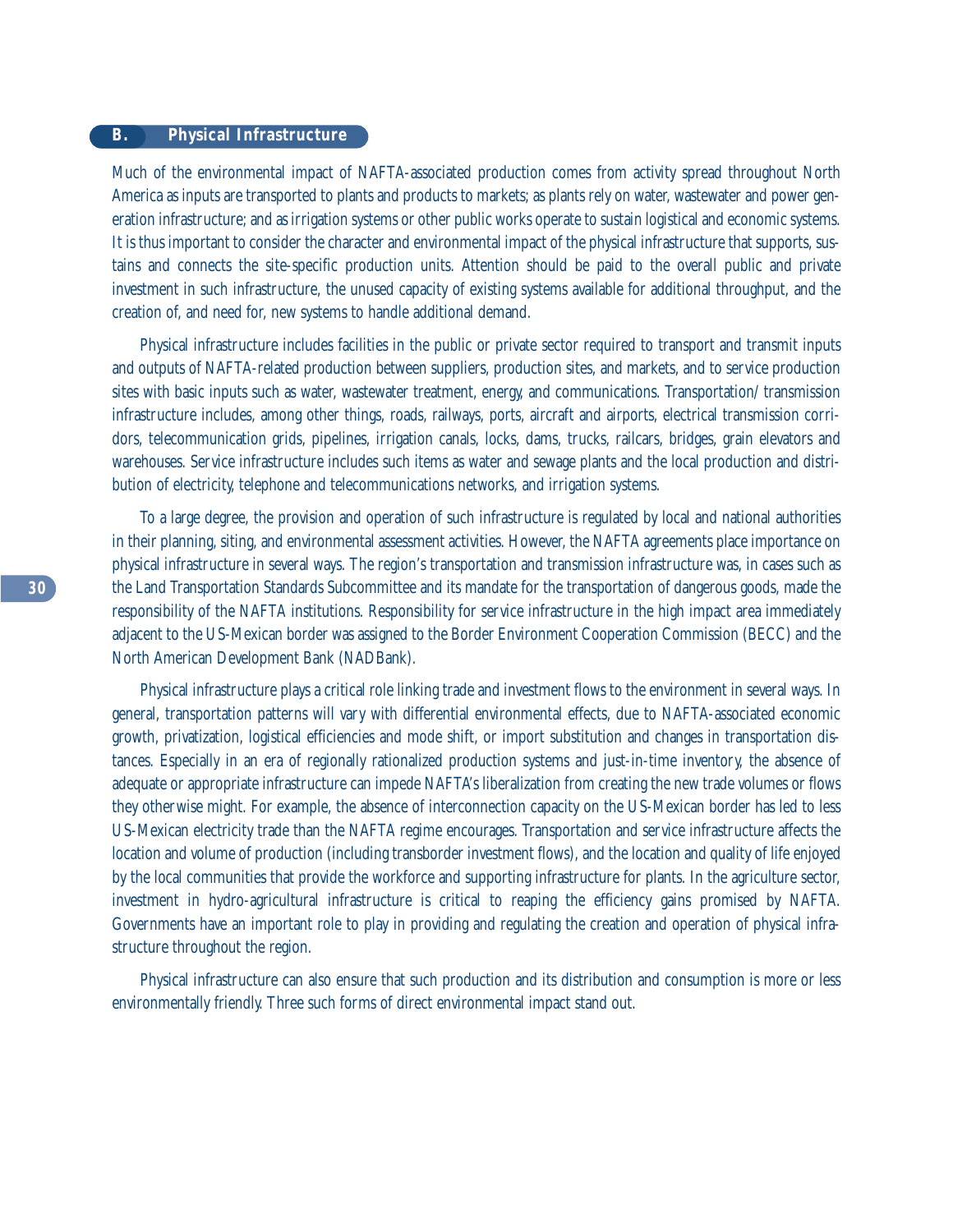NAFTA may direct trade toward products and services, and toward geographic locations, where the existing infrastructure can absorb the new traffic and demands, thereby obviating the need for new investments, new routes, and associated impacts on the environment. This appears to be the most likely short-term scenario in the case of electricity, where technological solutions for interconnection and wheeling power appear able to provide a much more intensively used integrated regional grid with few new transmission corridors or even twinning of existing transmission lines required. However, a different path appears to be underway in Mexican maize production where the transition from traditional to modern cultivation methods is weakening supports for traditional terracing techniques, and generating increased demands for mechanical irrigation systems and water.

Second, NAFTA-generated comparative advantage and specialization may concentrate new production activity at locations with a well-developed transportation/ transmission and local environmental infrastructure. While there will be additional environmental impacts from increased use, incremental additions to a well-developed and regulated network can minimize environmental stress. They may even result in environmental improvement by diverting activity from less efficient and more ecologically stressed regions. This appears to be the case with cattle feedlotting, which in the United States has come to be heavily concentrated along Interstate 35. That highway, running from Duluth to Laredo, has its epicenter in Kansas City, where more than 300 motor freight carriers are headquartered. It carries 74 percent of all goods traded between the United States and Mexico by truck. Such locations also feature advanced service infrastructure and waste management facilities.

Along the US-Mexican border, since NAFTA came into effect, increases in production designed for export to the United States and accompanying production and population concentrations continue to overwhelm the capacity of local infrastructure. However, these concentrations and resulting environmental stresses are not the result of NAFTA but of the 1995 peso devaluation that generated a need for Mexico to increase exports and sheer proximity to the US market. Indeed, NAFTA may well engender the geographic diffusion of production by giving, over time, to all of Mexico the special trade privileges long enjoyed by only the border region. Moreover, the negative environmental effects, due overwhelmingly to the lack of local environmental infrastructure, may be substantially diminished as the BECC and NADBank move into full-scale operation.

NAFTA-generated trade may create choke points that generate local environmental stress should trade increase or concentrate more rapidly than new transportation/transmission infrastructure can be constructed to service it. Texas alone accounts for over half the 3,326 kilometer US-Mexican border, and 40 percent of total US exports to Mexico move south along Texas highways and railways.28 This has raised concerns about the fumes and emissions from the heavy road traffic and idling trucks at border crossing such as Laredo, and the entry of substandard trucks from one jurisdiction into another.

There are additional potential environmental impacts from transportation and transmission infrastructure that warrant attention and perhaps systematic monitoring in the future.

One is the competition on the part of coalitions of subfederal governments and private sector actors to create new north-south corridors from Canada to Mexico, to service new NAFTA trade in ways that will benefit their local jurisdictions. For example, the CANAMEX project runs from Edmonton to Mexico along US Interstate 15 and involves Alberta,

<sup>28</sup> Fry 1997:8.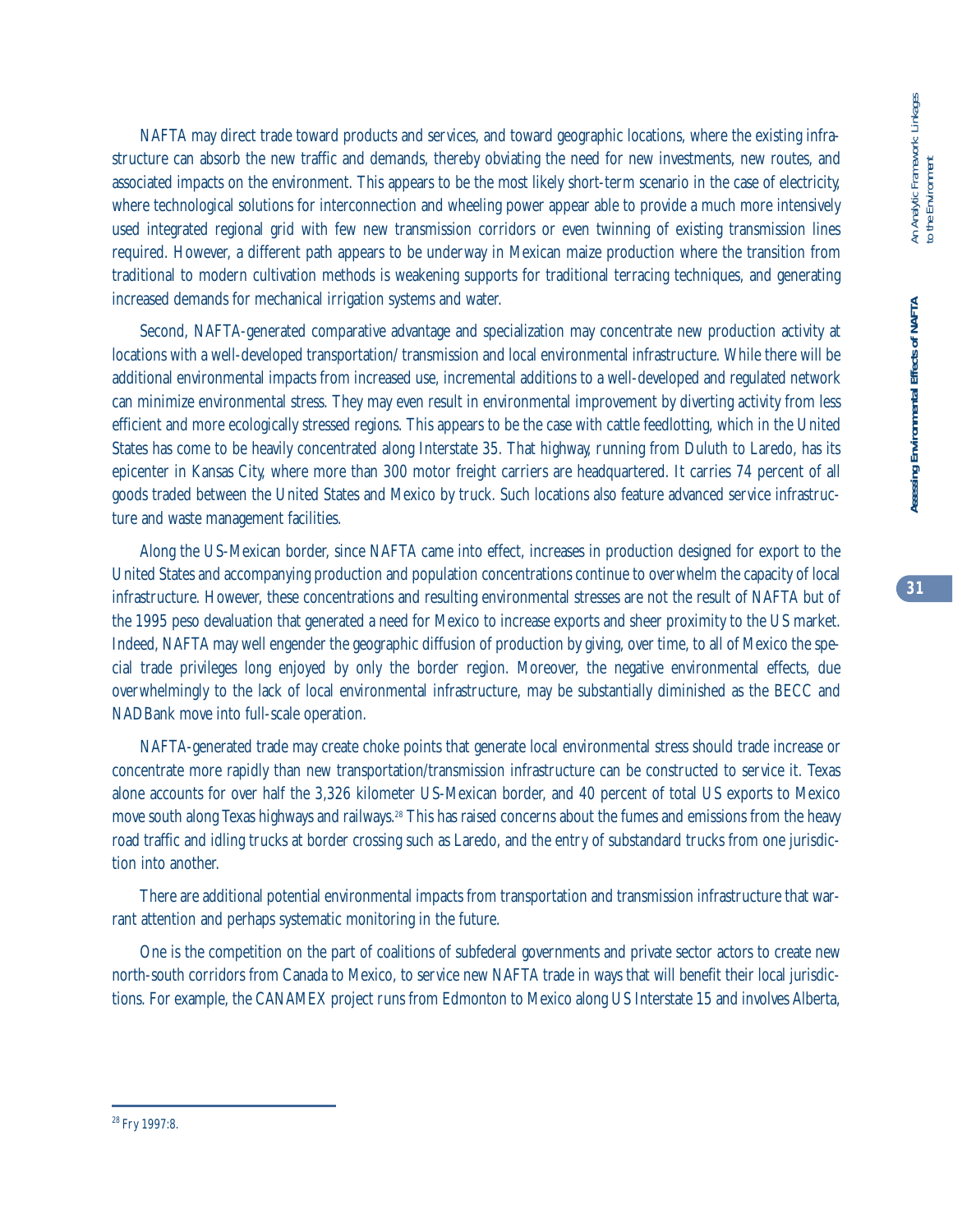Idaho, Arizona, California, Montana, Utah and Nevada. A parallel Rocky Mountain corridor currently contains extensive two-lane roads in southern Utah and northern Arizona. Government cooperation may not keep pace with the new transportation demands. In the most recent comprehensive survey of subfederal linkages among Canadian provinces, US states, and Mexican states, there were very few involving both transportation and environmental authorities.<sup>29</sup>

A second issue is the volume of NAFTA-generated transportation and the increase in fuel consumption, emissions, and accidents involving dangerous goods that it brings.

A third issue is the intermodal shifting from one form of transportation to another. European evidence suggests that regional integration induces a shift from environmentally-friendly sea and rail transport to less environmentally-friendly road and air transport. There is a need to confirm the applicability of these findings to North America, particularly as partial data for Canada suggest a different pattern of environmental impact.30 At present, trucks transport about 80 percent of freight shipments between the United States and Mexico and 60 percent between the United States and Canada. Bottlenecks appear more extensive in regard to rail and air than to road transport, as parts of the southwestern United States and northern Mexico lack modern or standardized railroads, and the United States and Mexico are far from having an "Open Skies" regime. It would be useful to monitor whether the portion of truck transport increases in the future, and study the changing environmental impacts that trucks, especially under NAFTA-wide regulations relative to rail, sea and air, have in the North American setting.

A further consequence of trade and investment-related transportation is that it distances the ecological footprint of production far from the awareness and sense of responsibility of the producer, as well as from the ultimate consumer and his/her political jurisdiction. Thus far, NAFTA institutions have had a variable record in producing high-level, region-wide, environmental regulations to govern transportation. Work in transportation of dangerous goods is proceeding rapidly and that regarding automotive emissions, slowly.

# **C. Social Organization**

The environmental impacts of NAFTA-associated production further depend on the way stakeholders operate collectively in networks of social organization. Environmental enhancement flows from a well-developed network of social organizations that can add to economic and market logic important environmental, cultural and public values. Conversely, ecological stress can arise when a rapid inflow of migrant workers to new production locations overwhelms the environmental infrastructure and community supports that exist, or when outwards migration leaves institutions and communities unable to carry out the traditional roles involved in supporting the environment.

Social organization consists of well-organized and influential business, labor, community, consumer, and environmental groups, other cooperatives, and aboriginal communities. The balance among these groups is important. Some business associations are engaged in pollution prevention and voluntary environmental standard-setting. An important component of social organizations are the voluntary environmental and other standards created, administered and accepted by the members of industry or professional associations. These can be created as needed in response to, in anticipation of, or as an alternative to, government regulation. They can also serve as the basis for regulation, as government-owned firms or departments adopt them or as they are referenced in government legislation. Also relevant

<sup>29</sup> Munton and Kirton, 1996.

<sup>30</sup> CEC 1996a.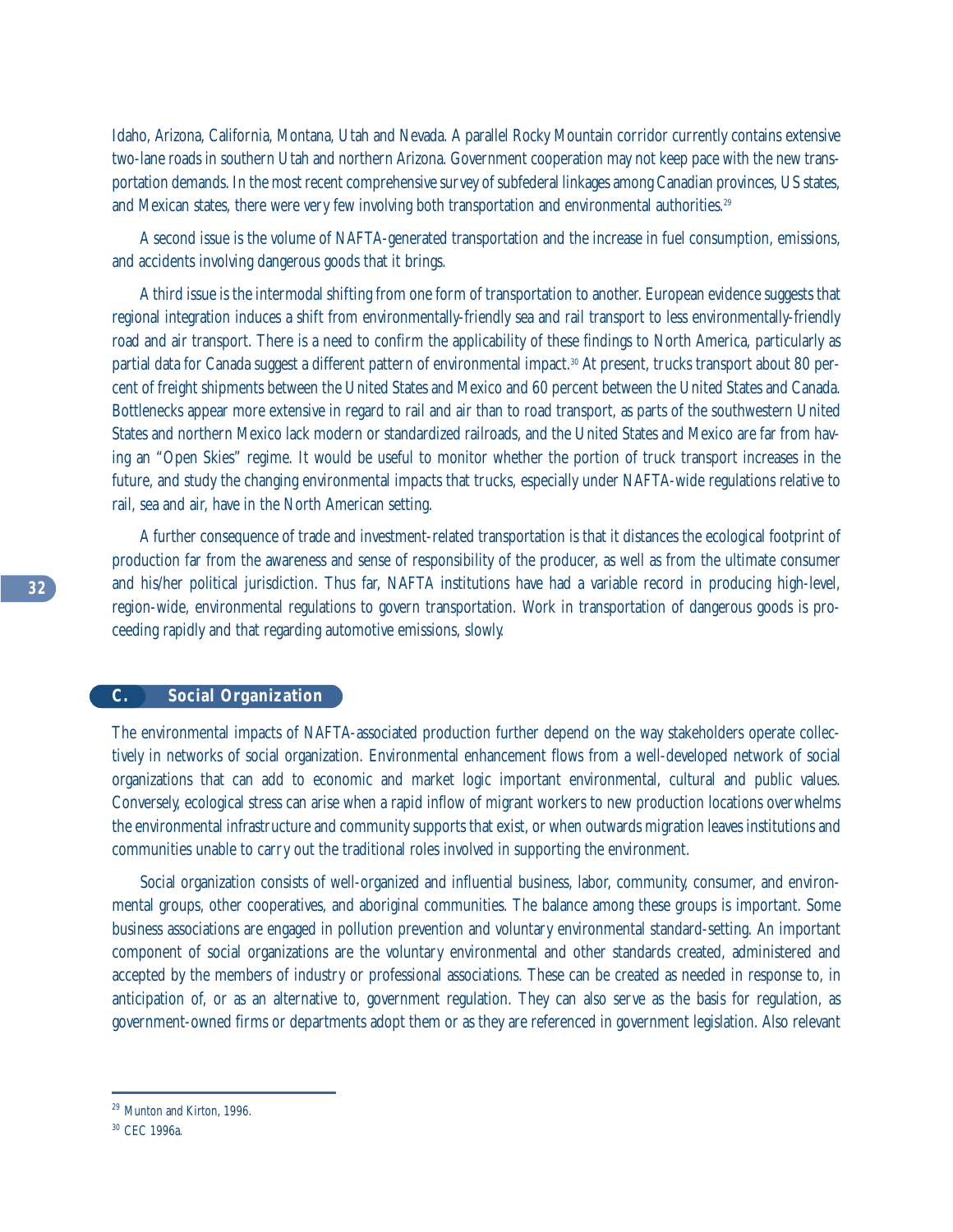**33**

is the impact of production activities on traditional social units such as the family farm or *ejido.* This includes the development of trilateral transnational networks of civil society actors, and the involvement of societal actors in the work of the NAFTA institutions.

Voluntary standardization can be assisted by the NAFTA institutions, as they stimulate the work of such societal equivalents on a trinational basis. The intensification of integrated production systems on a regional wide basis through trade and investment can have a similar effect, particularly if the NAFTA institutions or *ad hoc* intergovernmental harmonization are unable, for other reasons, to move with sufficient speed or effectiveness. Evidence suggests that few of NAFTA's environmentally-relevant institutions involve civil society actors, and that those institutions insulted from concentrated industry involvement by multistakeholder participation or government-only operation are more likely to rapidly generate high-level regional environmental regulatory convergence.<sup>31</sup>

There is evidence of the emergence of ultimately trinational cooperative networks and resulting environmentallyrelevant voluntary standards-setting within the business community. For example, in 1996, Mexico's National Livestock Council reached an agreement with the US National Cattlemen's Association to exchange information and promote beef consumption in Mexico. In 1996 they reached a trilateral agreement to pursue joint cattle export opportunities in Asia and Europe. Less in evidence are influential trilateral organizations of ENGOs and consumers.

Social organization consists secondly of property rights regimes that can provide resources for environmental supports or respect values other than short-term profitability. The recent changes to the *ejido* sector in Mexico are of particular importance in this respect. Conversely, even within the market-based economy, NAFTA-related price changes can make relatively low-priced products such as beef more affordable to low-income consumers, and thus reduce lifestyle differences based on socio-economic class.

A third element of social organization is culture. The cultural meanings shared by local and national communities give daily activities significance and render them relatively immune from rational economic incentives. For example, the central place that maize occupies in the culture of Mexico makes it less likely that traditional production methods will drastically altered by new market forces. Explanations for patterns of migration themselves are not fully reducible to the rational structure of economic incentives but also reflect family and group networks that have arisen over time.<sup>32</sup>

An additional element of social organization is migration and associated demographic changes. This consists broadly of community formation and change as workers and their families migrate from one location in the NAFTA region to another to take advantage of employment opportunities or to avoid unemployment. Sudden clustering of populations in ecologically sensitive areas, or ones without adequate environmental infrastructure can cause environmental stress. It can also lead over time to the community organizations that demand environmental supports.

Similarly, outmigration can relieve environmental stress (as when it leads to reduced farming on marginal lands). However, it can also reduce the availability of labor for social institutions that provide low-cost, community-based environmental supports (as with *ejido* labor in maintaining terraces and other labor-intensive supports for environmentally adapted rain-fed maize production in Mexico). NAFTA-induced concentration can place pressures on the family farm as the dominant production unit, and thus on the many rural communities which such farms sustain. Also of relevance here is the direct impact NAFTA's rules may have on the temporary migration of business professionals, including those involved in the environmental services industries, migrant workers and tourists.

<sup>31</sup> CEC 1997b.

<sup>32</sup> Marichal 1998.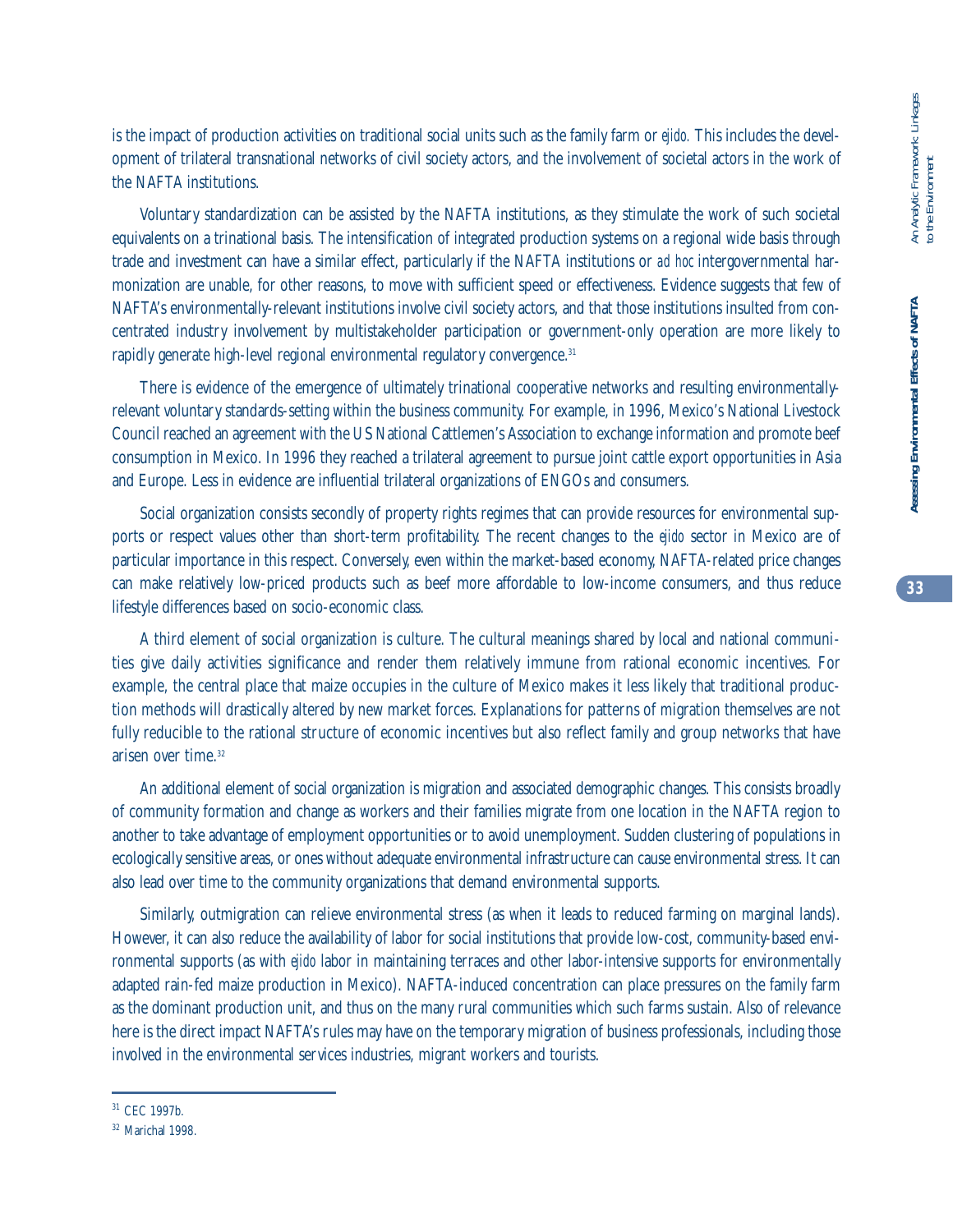Migration to, and population concentration in, border areas and crossings and along new NAFTA transportation corridors and production centers, are of interest as is NAFTA-associated rural to urban migration, and the resultant impact on traditional units such as the family farm. Electricity restructuring, for example, facilitating the delivery of lowcost electricity to any location in North America, should reduce undue pressures for industrial and migratory concentration. In the case of electricity restructuring, consumer and environmental groups in the United States and Canada are pressing, with some effect, for new regulatory regimes that allow consumers to purchase electricity generated from renewable sources, and that promote energy efficiency and national environmental objectives.

# **D. Government Policy**

A fourth process that determines how NAFTA-associated economic change might affect the environment is government policy. At the national and subfederal levels these play a major role in forwarding programs that can reinforce, offset or otherwise alter the impact of NAFTA liberalization. Through direct expenditures, tax regimes, credit, subsidies, usercharges, set-asides and conservation programs, targeted to environmental purposes, to a particular sector, or to the economy as a whole, governments can provide important environmental supports at a level and with a focus tailored to the new environmental pressures NAFTA-associated production might bring. Governments also impose and enforce environmental regulations that respond to new developments in production and technology, and that can encourage a move to a high level of general and environmental regulatory convergence in North America. It is important to assess whether NAFTA is geographically concentrating production activity in jurisdictions with the highest government regulatory and other policy capacity, and whether it is facilitating the move to extend such high capacity through regulatory convergence and other forms of international cooperation.

The environmental effects of government policy depend broadly on the balance of resources and linkages between state and society. In general, the responsiveness of the state to the social organizations and the transparency and meaningfully balanced involvement of civil society in decision-making should strengthen the demand and capacity for environmental enhancement. Moreover, a strong, resource-rich state is often required to protect the public good that the environment represents, as in the creation of national parks, the preservation of biodiversity, and the exercise of regulatory oversight over non-renewable resources.

Of relevance here is the degree of government intervention in the market (or society), especially through the presence of state-owned enterprises. Although the three North American countries began the NAFTA era with different mixes of state-society relations, there has been a general move in all three countries to less governmental intervention, with varying environmental consequences. The current move toward restructuring in the North American electricity sector, for example, may lead to a lessening of public utilities' previous demand-side management programs, and their traditional role as an employer of last resort. At the same time, as in Mexico's opening of gas distribution, it can prompt the inflow of a whole range of environmentally enhancing technologies and practices. In the case of agriculture in Mexico, the 1991 amendment to Article 27 of the Constitution, allowing private sector participation in *ejidos,* has had varied consequences for their adjustment under NAFTA.

A second factor is the division of responsibility for environmental policy between federal and subfederal governments. In addition to the three national governments, the North American region contains 91 states and provinces, 2 federal districts, 5 major territories, and tens of thousands of counties and municipalities.33 Of relevance is the degree

<sup>33</sup> Fry 1997.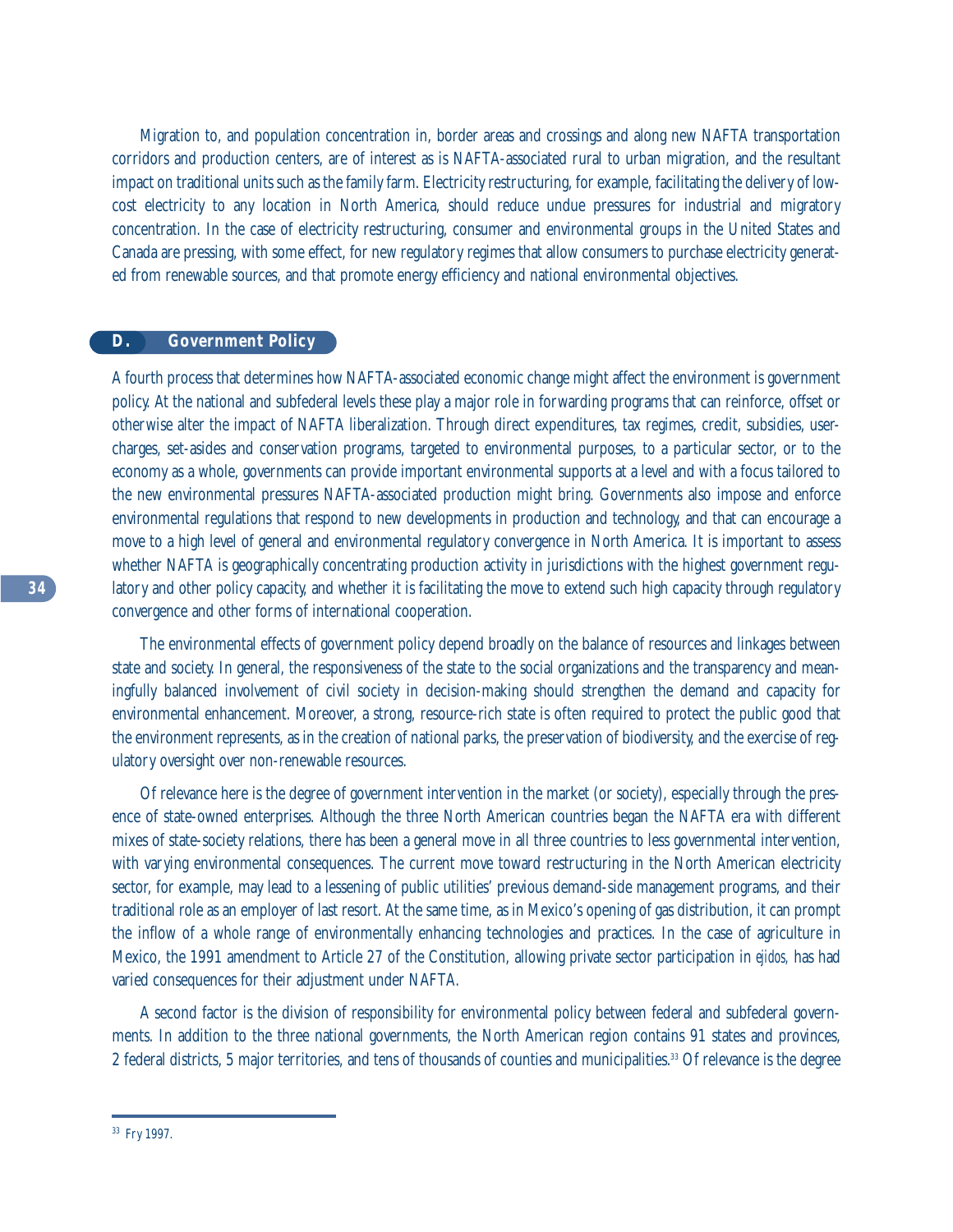of centralization within the three federal systems of the member countries, and the number, diversity and capacity of subfederal governments within each. The relatively highly centralized Mexican government contrasts with the extensive powers of the provinces within the Canadian federation, where an estimated 70 percent of the responsibility for environmental matters rests with provincial governments. The large number of states within the United States creates greater scope for diversity and challenges of coordination. As the case of cattle feedlotting suggests, environmental enhancement is increased when the standards mandated by environmental regulations are high in those jurisdictions where production activity is being concentrated geographically by NAFTA's dynamics of comparative advantage and other forces.

An important issue is the degree of federal-provincial cooperation in matters relating to the environment, including enforcement. For example, the scope of Canada's full participation in the NAAEC depends in part on an Intergovernmental Agreement among the federal and provincial authorities that governs the role of each.

Also important is the effect of decentralization, a large number of subfederal units, and diversity in the environmental conditions and regulations among each in enhancing the competitive pressures stemming from NAFTA's liberalization. These may intensify incentives to lower or at least not raise environmental standards to seek competitive advantage. This may be particularly true where subfederal jurisdictions are contiguous (and thus exposed by low transportation costs) to those in partner countries, especially where such jurisdictions have an economy dominated by natural resource-based industries or relatively polluting industries. However, such diversity can also allow subfederal jurisdictions, some of whose environmental regulations are more stringent than those of federal authorities, to pioneer new and higher environmental standards that may become more widely adopted. Examples of such policy leadership include the "California effect" in automotive emission controls, the initiatives of Alberta and California in 1993 and 1994, respectively, to move to electricity restructuring, and policies to promote "green" electricity in some New England states.

In general, however, diversity can complicate the process of setting common nationwide standards, as the case of standard-setting among Canadian provinces for the transportation of dangerous goods. It may also raise the cost of trade and even impede it by requiring industry to produce products to meet different standards for several different jurisdictions, some of which contain a small market. At the same time, NAFTA's institutions can help overcome federal-subfederal differences to generate single, high-level regional standards.

A third factor is the balance within governments among the executive, legislative and judicial branches. In general, the coordinated or convergent involvement of all three branches in environmental policy is likely to promote environmental enhancement. Also relevant within the executive branch is the balance and relationship among environment, trade, foreign, finance and industrial-sector ministries, and the role of central government in coordinating them, including the involvement of the head of state or government. An equal and integrated role for environment ministries is likely to promote environmental enhancement.

A fourth factor is the strength of government polices to ensure freely functioning markets, rather than monopolistic or oligopolistic concentrations, asymmetrical in their policies of access, information and accountability. This includes government policies and interventions to affect the macroeconomic and microeconomics forces discussed above. The most environmentally relevant policies include unilateral or accelerated tariff reductions, the provision of export credits, and regulations on FDI. An example of the latter is Mexico's 1995 opening of gas distribution to foreign investors.

There are also more specific government policies relevant to how NAFTA and its trade and investment flows affect the environment. Within the government itself, these include procurement practices and the environmental management systems used by state-owned enterprises. Vis à vis society, they translate into several different types of policies.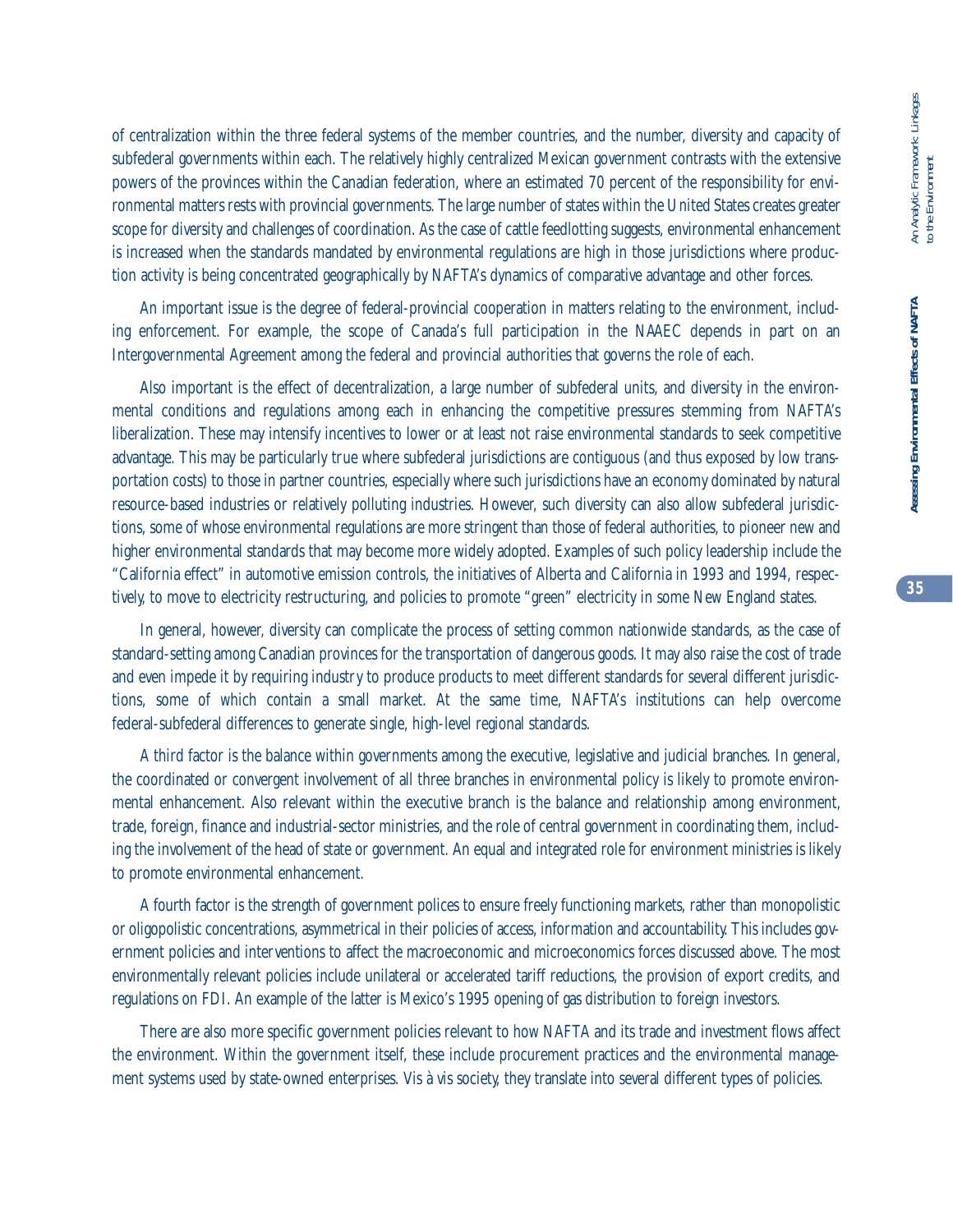One such set includes financial instruments like taxes, credits, subsidies, and user fees. Examples could include targeted financial incentives for customers to buy efficient appliances, subsidized water for irrigation for corn production in the United States, programs targeted to sustainability rather than income transfer or production of particular crops to agricultural producers, and the US 1996 Environmental Quality Incentive Programs (EQIP) for small livestock facilities to construct lagoons. Government research and development and the provision of technical assistance are also important, as is the assessment of the level of and targets for such supports, as against the environmental stresses generated by NAFTA-associated production. The use of these programs by already affluent producers, or by those seeking to invest in particular production techniques (such as highly irrigated and pesticide intensive agriculture) with high environment stress) is also relevant.

A second set of policies includes regulation, such as allowing access for producers and consumers to transportation networks/transmission grids, or imposing uniform charges for electricity efficiency. Also relevant are regulations for environmental assessment, which affect the siting decisions for, and environmental quality of, electricity generation plants. Domestic and international regimes for intellectual property rights can be an important factor.

A third set is direct environmental regulation of producers (such as emission levels on old and new plants, US and Canadian regulations on beef processing and packaging), their inputs (such as minimum content requirements in electricity), their products (including disclosure requirements and ecolabels) and their consumers (such as automotive inspection and maintenance and end use regulation of electrical appliances). Also relevant are environmental rules, such as the US NAAQS on  $SO_x$  substances and Mexico's 1994 regulations on  $SO_x$  and  $NO_x$ , which diminish harmful air emissions from electricity generation plants.

A fourth set of policies include direct conservation programs, such as the US Soil Bank, CRP and Seedbank Programs.

Two additional dimensions are worthy of consideration. The first is the capacity and performance of governments in environmental surveillance and enforcement. The second is the move towards increased trilateral cooperation at the federal and subfederal level on environmental issues. This can take the form of communication, capacity building and resource sharing, the upward convergence of standards and co-operation in multilateral forums. Thus far, such cooperation appears to be limited at the subfederal level. At the federal level, the NAFTA institutions appear to be the central forums for fostering such exchanges. Such cooperation could include far reaching innovations, such as a region-wide emissions permit trading system to assist the three countries meet climate change targets.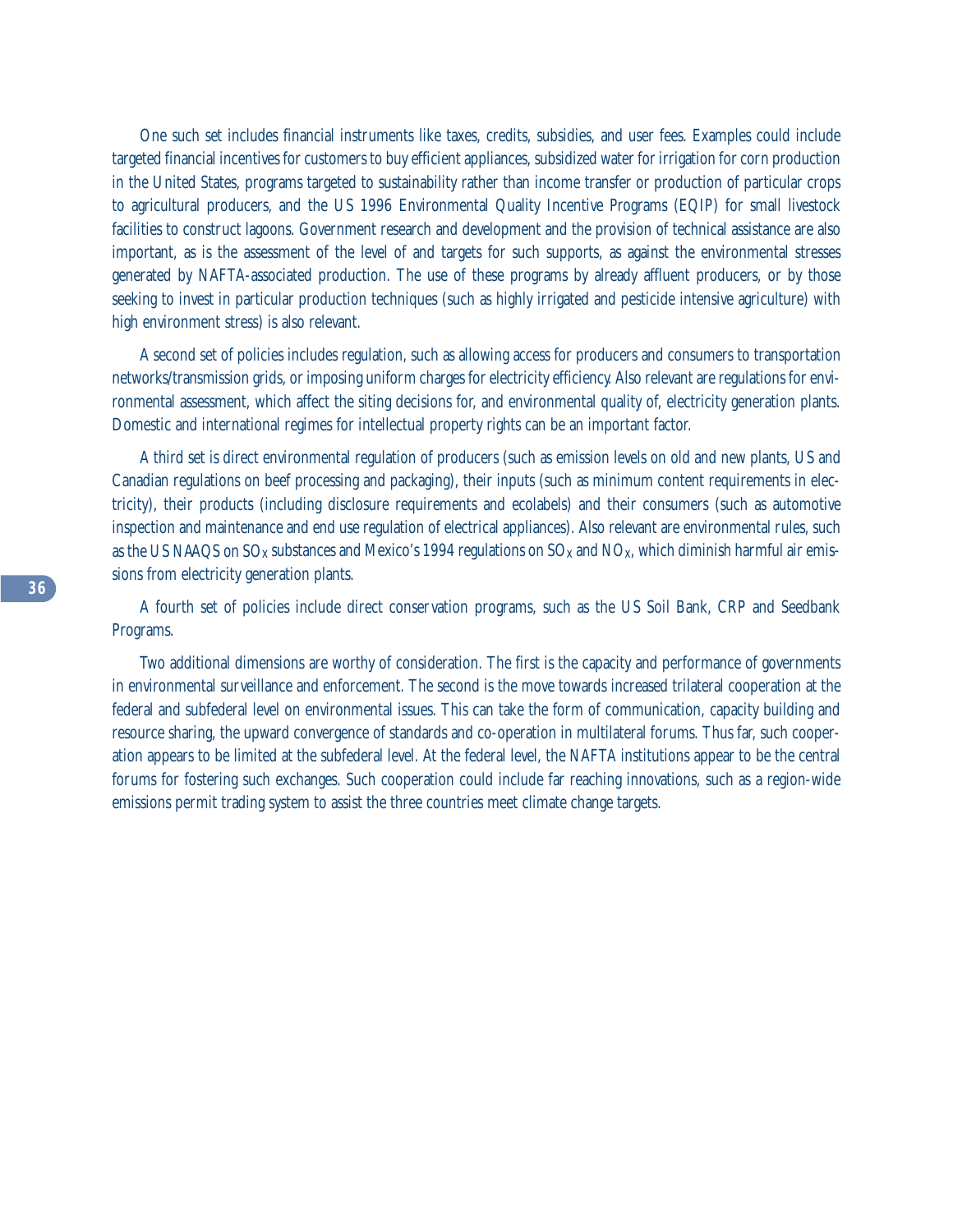# V. Environmental Impacts and Indicators

This section addresses the possible environmental impacts of changes from these four linking processes, as a basis for identifying indicators that would be most useful at this stage to measure NAFTA-induced or associated effects. Of ultimate interest is how NAFTA-associated forces can or do create movement toward sustainability in each of the four major components of the ambient environment: air; water; land and living things. The measurement and monitoring of indicators will require different techniques according to the particular problem under analysis. In most cases, heavy reliance will be made on data already being collected by other environmental agencies.

Environmental pressures are processes that increase the stress on the environment in its existing condition by providing a further load on its absorptive capacity. Example of such stresses are pollution and emissions that flow from industrial and human activity. In the agriculture sector, in activities such as maize production and cattle feedlotting, beef processing and packaging, and associated feedgrains production, environmental pressures can take several forms. These include dams and diversions for irrigation; overgrazing which causes soil erosion; water consumption in the feedlot; pesticide and agricultural chemical use; and management, food residues, and the heath of agricultural workers.

The impact of such pressures must be considered together with environmental supports, which can be created by the same processes. Supports include waste management practices, such as animal and nutrient management and manure disposal in cattle feedlotting. The social organization of maize production in Mexico, with its emphasis on communal terracing and the use of a wide variety of seeds as an insurance policy against natural conditions, creates important environmental supports for improving water quantity, preventing soil erosion and maintaining genetic diversity. Creating such supports may be the deliberate target of government policies, such as the establishment of natural protected areas.

The impact of such mixtures of pressures and supports will vary according to the existing state of the natural environment in the geographic area they affect. Although it is very difficult to establish precise stability thresholds for specific ecosystems, of particular concern are those instances in which small net increases in pressures over supports can have a major catalytic and potentially irreversible effect on the ambient environment, or where a small amount of environmentally-enhancing intervention can generate large gains.

Also of particular interest are high impact locales—places where environment pressures concentrate to overwhelm the available supports. One such area may be the large hypoxic zone in the Gulf of Mexico at the mouth of the Mississippi, resulting from the contamination of surface water from pesticide-fertilizer applications in the US Corn Belt.

Of ultimate interest is the cumulative impact of such pressures and supports on the air, water, land and livings things that constitute the ambient environment. These major components of the ambient environment are interrelated in complex ways, and it is the overall state of the entire ecosystem that is of essential concern. Changes in human health can serve as an indicator of change in the ambient environment. However, at present, it is appropriate to focus individually on the major aspects of each separate component of the ambient environment, as a foundation for identifying critical indicators, and working toward reliable, cross-national data on them. These selected indicators should cover both standard scientific measures and items of particular importance in patterns of North American environmental change.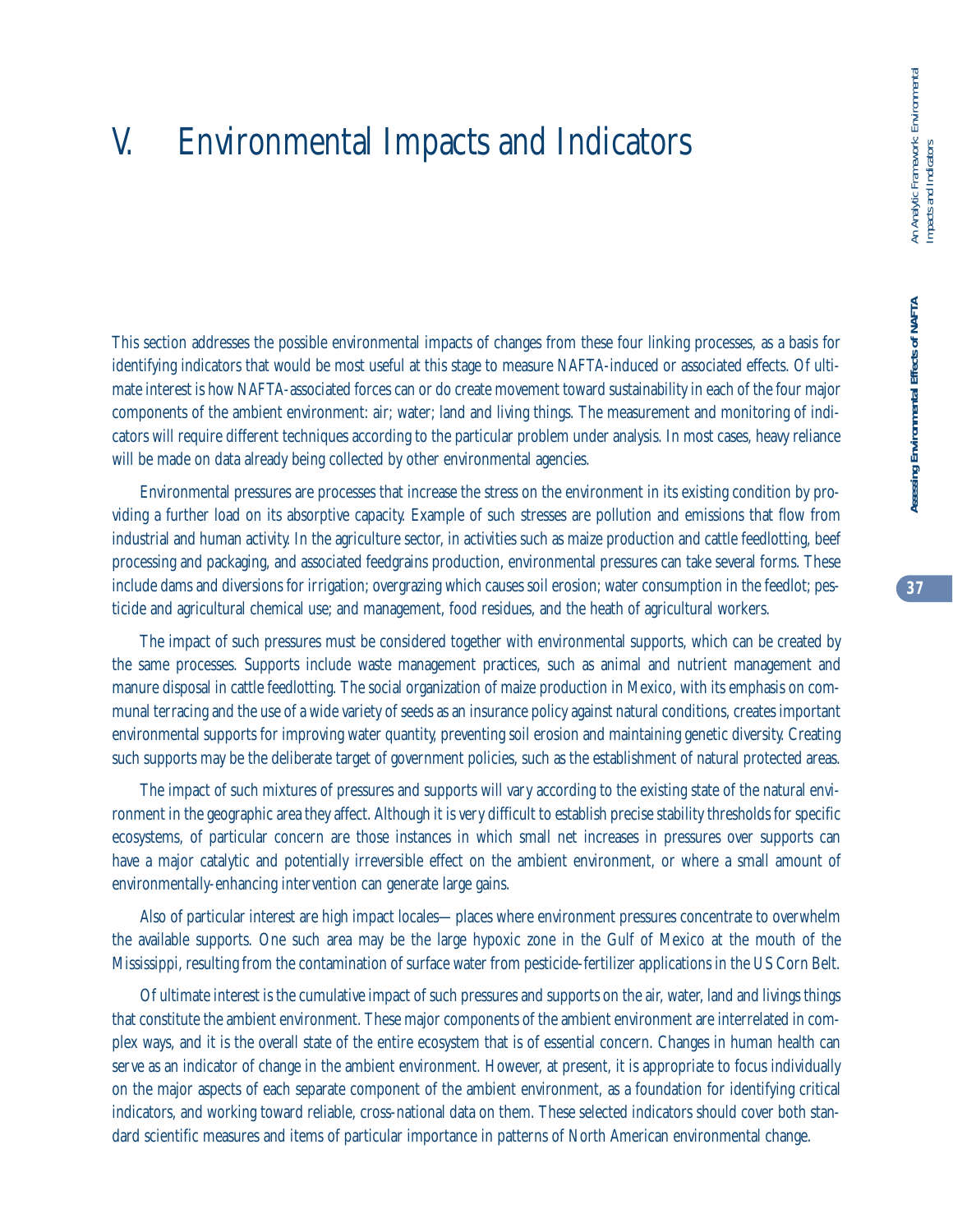The first component of the ambient environment is the atmosphere. It includes local and regional air quality, pollution levels, and broader processes such as stratospheric ozone depletion and climate change (see Table 1).

There is a standard list of indicators of atmospheric quality generally accepted by the scientific community. <sup>34</sup> Many of these are employed by federal governments of the NAFTA countries in their overall and sector-specific environmental monitoring programs. For example, US livestock facilities are subject to the National Ambient Air Quality Standards (NAAQs) under the Clean Air Act for six compounds: carbon monoxide, ozone, particulates, sulfur dioxide, nitrogen oxides, and hydrocarbons.

# Table 1 Some Environmental Indicators for Air

| <b>Issue</b>                              | <b>Indicators</b>                                                                                                                                   |
|-------------------------------------------|-----------------------------------------------------------------------------------------------------------------------------------------------------|
| <b>Outdoor Urban Air Quality</b>          | Ambient concentrations and emissions of common air pollutants: TSP $(PM_{10})$ , CO, SO <sub>2</sub> , O <sub>3</sub> ,<br>(ambient only), $NO_{v}$ |
|                                           | Ambient concentrations and emissions of toxic air pollutants: inorganic toxics (Pb, Mn, etc.),<br>organic toxics (VOCs, PAHs, dioxins, furans)      |
| <b>Acid Rain</b>                          | Emissions of $SO_2$ , $NO_x$                                                                                                                        |
| <b>Climate Change and Ozone Depletion</b> | Emissions of $CO2$ , CFCs, N <sub>2</sub> O, CH <sub>4</sub>                                                                                        |

In such cases, further development and use of a general framework should concentrate on establishing the crossnational comparability of such scientifically and governmentally accepted core indicators. This process could begin with those dimensions currently in the forefront of scientific interest and closely associated with economy-wide practices such as electricity generation and automobile transportation—notably particulate matter, ground-level ozone and sulfur dioxide. It might also include dimensions of air quality which arise in particular industries of interest and which are not currently subject to widespread or full federal and subfederal monitoring. In the case of cattle feedlots, these items could include dust, ammonia emissions from manure and dust, particulates, methane, and reactive organic compounds. It could also focus on emissions not yet widely monitored but considered important, such as mercury emissions from electricity generation, or ensuring that such national monitoring programs and regulations are introduced on a comparable, region-wide basis.

The second component, water, includes its quality and quantity in inland, coastal and underground areas, its use for purposes ranging from irrigation to drinking, and its subjection to the discharge of effluents and compounds such as pesticides and fertilizers. Water is both an essential part of ecosystem and human health and a basic resource for most economic activities and processes (see Table 2).

Water quality is directly affected by the activities in specific sectors. For example, agriculture is the primary cause of surface water impairment nationwide in the United States. Groundwater, which supplies half the US population with drinking water, and is the sole source for most rural communities, is subject to contamination from substances such as nitrates in fertilizers and from pesticides. There is also concern in some locations regarding water quantity such as that supplied by the Ogallala acquifer.

<sup>&</sup>lt;sup>34</sup> Masera and Maclaren 1996, CEC 1996a:114.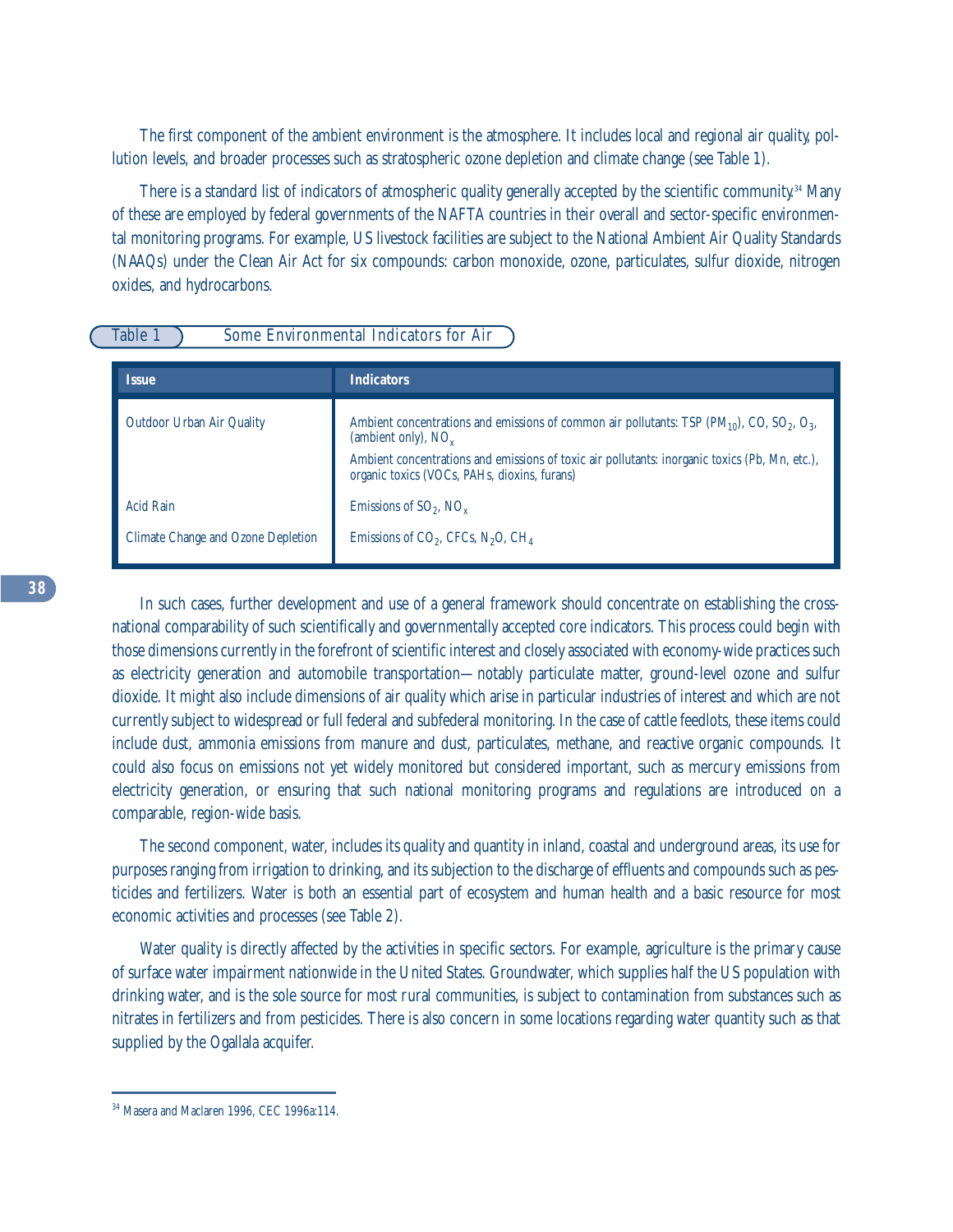There are standard indicators of water quality and quantity generally accepted by the scientific community. <sup>35</sup> Further development of the framework could usefully concentrate on reliable cross-national information gathering and monitoring of that subset which is critical in environmentally salient sectors such as agriculture. Such a list would include five indicators: (1) nitrates in groundwater at threshold of less than the EPA drinking water standard of 10mg/L; (2) atrazine (a corn herbicide, the most frequently detected pesticide, a possible carcinogen) in ground and surface water; (3) phosphorous, which causes oxygen depletion in water, eutrophication, and algae growth, in concentrations of as little as 0.05 mg/L; (4) Biological Oxygen Demand (BOD)—which the EPA uses as a standard measure; and (5) and Total Suspended Solids (TSS)—a measure also used by the EPA.36

# Table 2 Some Environmental Indicators for Water

| <b>Category</b>      | <b>Indicators</b>                                                                                               |
|----------------------|-----------------------------------------------------------------------------------------------------------------|
| <b>Water Quality</b> | BOD, TSS, nitrates, phosphates, ammonium, fecal coliform, organic toxics (PCBs, dioxins,<br>etc.), heavy metals |
| <b>Water Supply</b>  | Withdrawal rates, use (groundwater and surface water, treated and untreated, by sector),<br>replenishment rates |

The third component is land, which includes soil quality and patterns of land use, including agriculture, forest cover and natural protected areas. Soil degradation is the most serious threat to the agricultural industry over the long term. Agricultural pesticides, acid rain from fossil fuel burning, deforestation from over-harvesting of timber, and poor waste management practices can adversely affect soil health. In certain parts of North America, soil erosion due to deforestation already contributes to pollution of local streams and lakes. On other parts of the continent, valuable agricultural land is lost each year from poor cultivation practices. Shifting trade patterns under NAFTA, particularly those involving timber harvesting, agriculture or mining operations, could affect soil health by advancing or slowing the rate of erosion, the level of salinity, or chemical contaminants contained in soil. Urban development spawned by NAFTA-associated investment may also encroach on agricultural lands, affecting productive capacities. Finally, hazardous and solid waste disposal arising from industrial activities can lead to widespread soil contamination.

Here attention should focus on indicators of soil erosion, conservation and other tillage methods, soil runoff (of substances such as nitrates), fertilizer and pesticide buildup from over-application, the overuse of marginal land from expanded agricultural production, land set-asides, and land conversion. The spread of highly mechanized irrigation in agriculture suggests itself as a priority indicator. Table 3 presents a preliminary list of soil indicators that includes indicators for the chemical, biological and physical properties of soils.

<sup>35</sup> Masera and Maclaren 1996, CEC 1996a 114.

<sup>36</sup> Runge *et al* 1997:82.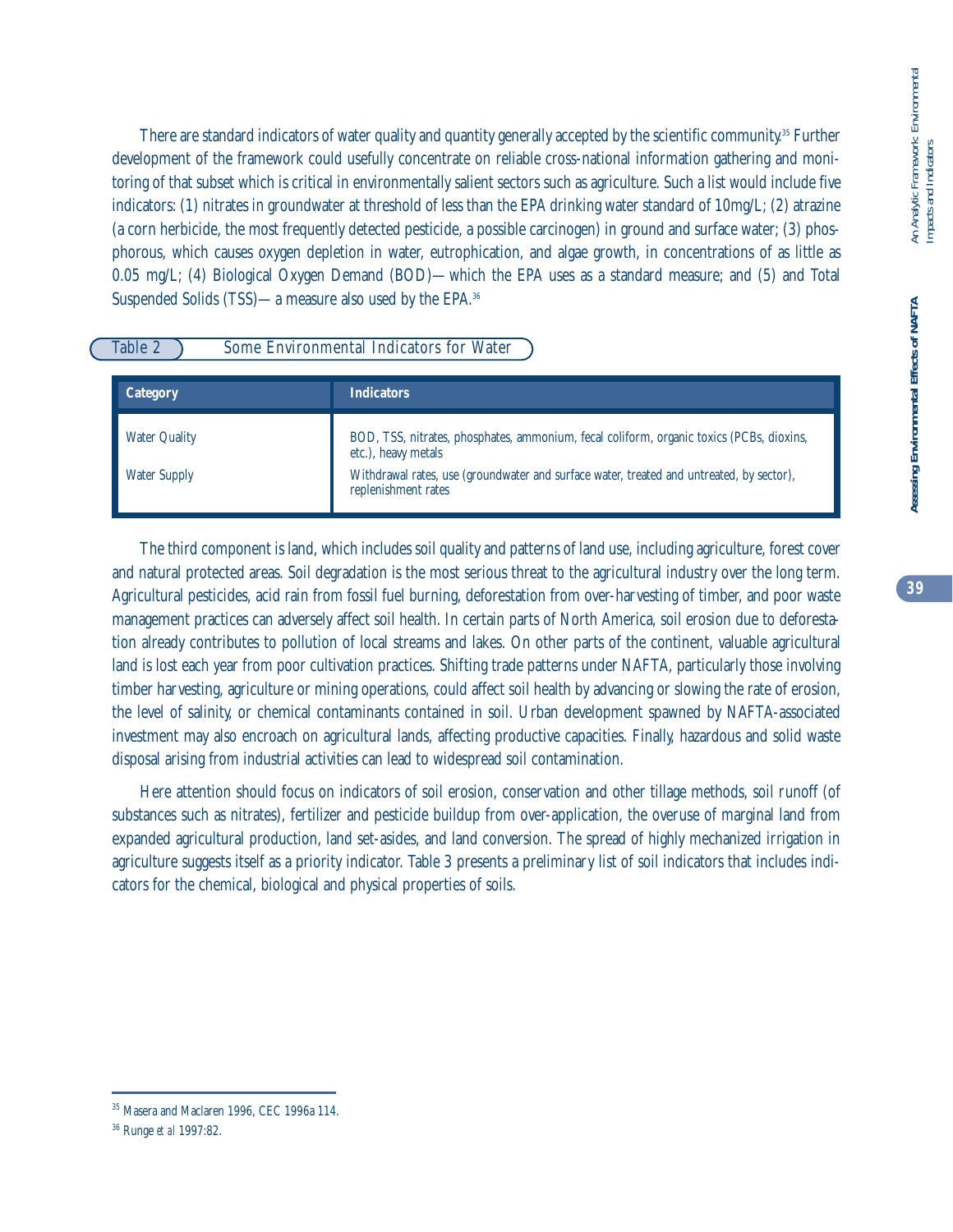# Table 3 Some Environmental Indicators for Land

| <b>Category</b>      | <b>Indicators</b>                                                                                                                                                                                                                       |
|----------------------|-----------------------------------------------------------------------------------------------------------------------------------------------------------------------------------------------------------------------------------------|
| <b>Soil Quantity</b> | Consumption of land for hazardous and non-hazardous waste disposal, land conversion,<br>erosion, conservation and set-aside programs, tillage methods                                                                                   |
| <b>Soil Quality</b>  | Impact of chemicals applications, soil organic matter levels, changes in soil structure, overuse<br>of marginal land, irrigation, salinization, desertification, erosion, soil contamination<br>(by hazardous and non-hazardous wastes) |

The fourth component is biota, or living things. Biota refers to overall biodiversity, including all forms of living organisms, including animals, plants and micro-organisms. Flora and fauna are adversely affected by the pollution of soils, water and atmosphere that result from industrial activities and intensive agriculture and forestry. The loss and fragmentation of forests and wildlands (either through non-sustainable harvesting or conversion to other land uses) also results in the loss of biodiversity. Animals and plants are an essential part of the environment and also serve as economic resources for human activities. Indicators should therefore reflect both aspects.

Table 4 presents the preliminary list of biotic indicators. Priority parameters appear to be the size and diversity of forest habitat, conversion of grasslands (prairie) and wetlands, impact on wildlife habitat, loss of or the endangering of grassland and other wildlife species, plant diversity and a narrowed genetic base.

Table 4 Some Environmental Indicators for Biota

| <b>Category</b> | <b>Indicators</b>                                                                                                                                                                                                                                                                                                 |
|-----------------|-------------------------------------------------------------------------------------------------------------------------------------------------------------------------------------------------------------------------------------------------------------------------------------------------------------------|
| General         | Species depletion (including flora and animals)<br><b>Endemic species</b><br>Number of species at risk (threatened and endangered)<br>Loss and fragmentation of habitat (forests, wetlands, other wildlands)<br>Rural to urban conversion of land<br>Natural protected areas (area, quality, % by ecoregion type) |
| <b>Forests</b>  | For each major forest type: amount of forest cover, rate of deforestation, rate of afforestation,<br>successful regeneration, standing volume, mean annual increment versus harvesting rates                                                                                                                      |

Considerable work remains in determining the extent to which the general indicators will need to be supplemented by additional sector-specific indicators for individual issue studies. There may also be a need for further study concerning the development of a systematic approach for reporting on the positive and negative effects on human health. In all cases information gathering and monitoring should rely to the maximum extent on indicators and information being developed under parallel CEC programs. It should in particular be consistent with, and use the contribution of the CEC's work on the state of the North American environment (forthcoming).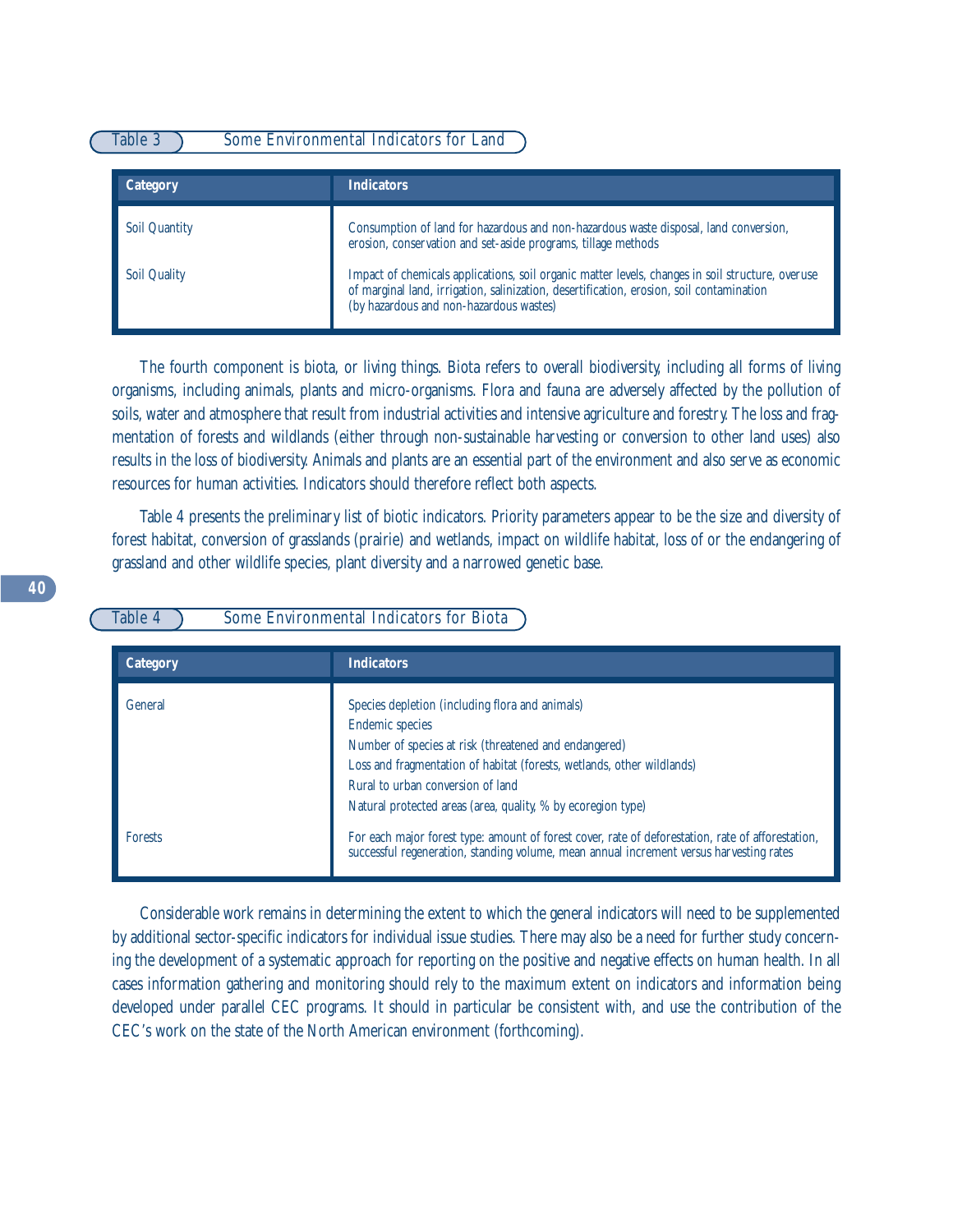# **Conclusions**

Notwithstanding the need for expanded analytical development of Section IV of the framework and its further refinement and application on a pilot basis, at present some general observations can be made:

As the case of maize in Mexico demonstrates, the differential pace and degree of reduction and elimination of tariffs and other trade barriers under NAFTA can have major impacts on production and consumption substitution in ways that are not optimal for economic efficiency or environmental enhancement. It would be useful to conduct a broader review of NAFTA's tariff regime from this perspective, with a view to identifying opportunities for accelerated tariff reduction with environmental benefits (beyond those of April 1998), beginning with environmental products and services themselves. In the latter case, such work would reinforce that now beginning by the three countries in the APEC process.

It is useful to encourage consultation and regulatory designs that exploit opportunities for harmonization (as in animal health, meat and plant inspection, grading standards, mercury emissions). At present there appear to be opportunities for major gains in the convergence of national and introduction of region-wide standards in several areas, such as electricity. Even where the NAFTA institutions currently provide the capacity for such convergence, as in agriculture, there is relatively little environmentally enhancing activity in evidence. It would be most useful for the CEC to review the current record of, and ways to encourage high level region-wide regulatory convergence in environmentally relevant ways throughout the North American economy. Such an exercise could begin with a focus on key sectors common to all three countries, such as the automotive and electrical appliance industries.

Because the complex processes that transform NAFTA-associated forces into environmental effects include a wide array of functional communities and government departments, it will be important to continue to mobilize their resources in an ongoing monitoring effort.

Improvements can come through the rapid and wide transfer and diffusion of environmentally enhancing technologies. There is a need to examine the unexplored area of technology transfer and diffusion among the three countries within multinational corporations investing and operating in the three countries and the environmental impact such processes have.

Finally, in many cases, no uniquely trilateral policy responses, either through the NAFTA institutions or intergovernmentally, will be needed to address environmentally negative consequences or to reinforce positive ones. National and subfederal governments or civil society and private sector actors, equipped with the proper information, can adjust on their own. Expanded monitoring of key indicators, on a reliable, cross-national, overtime basis, together with timely publication of the results will represent an important contribution.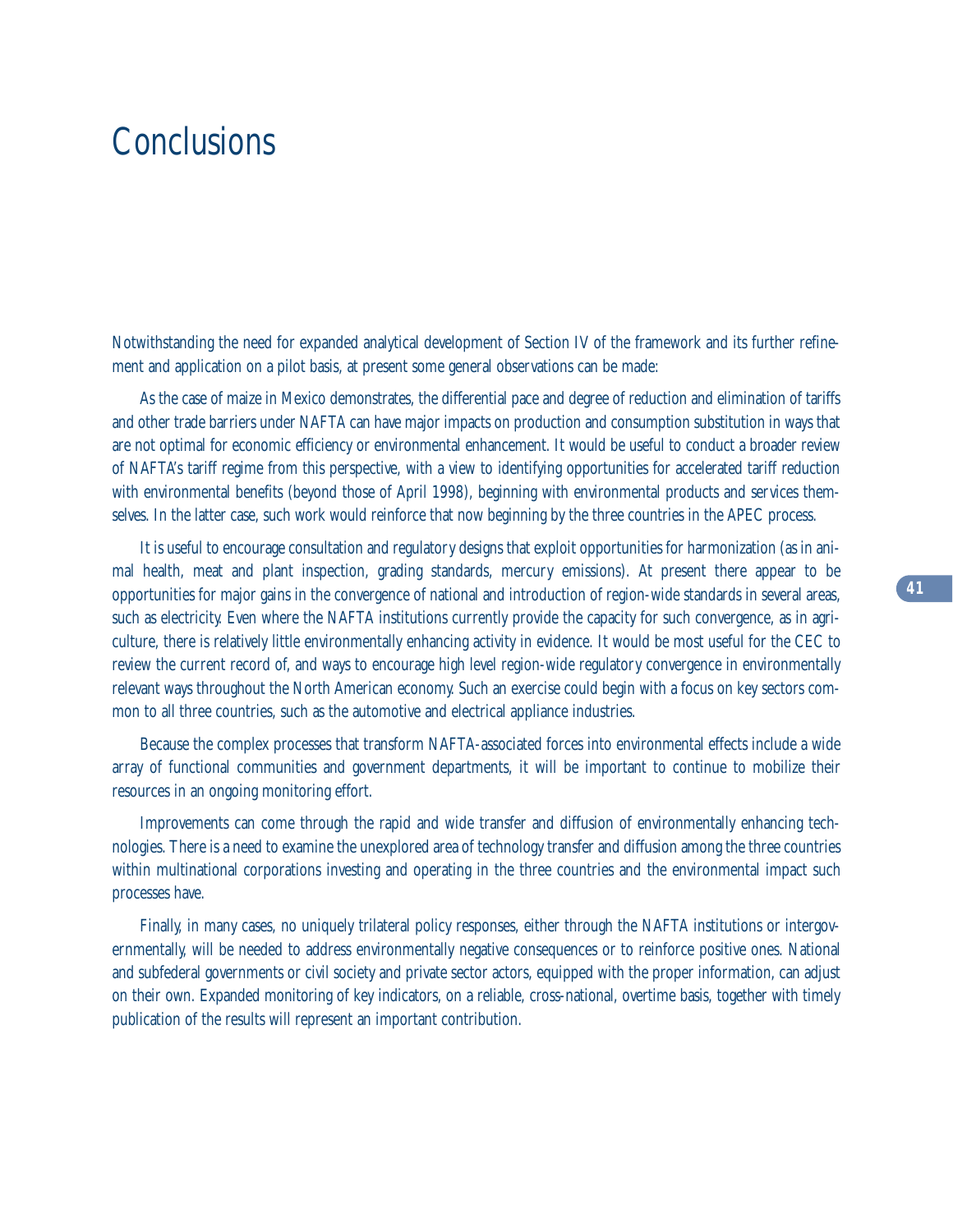# References

- Alcerreca-Joaquín, Carlos. 1997. "Free Trade and Human Resources in North America: Theory and Practice," *North American Outlook* 6 (June).
- Commission for Environmental Cooperation, 1996a. *Building a Framework for Assessing NAFTA Environmental Effects,* Report of a Workshop held in La Jolla, California on 29-30 April 1996. CEC Environment and Trade Series, No. 4. (Montreal: Commission for Environmental Cooperation).
- Commission for Environmental Cooperation. 1997a. *Continental Pollutant Pathways,*  (Montreal: Commission for Environmental Cooperation).

Commission for Environmental Cooperation. 1996b. *Dispute Avoidance: Weighing the Values of Trade and the Environment under the NAFTA and the NAAEC,* CEC Environment and Trade Series, No. 3 (Montreal: Commission for Environmental Cooperation).

Commission for Environmental Cooperation. 1996c. *NAFTA Effects—A Survey of Recent Attempts to Model the Environmental Effects of Trade: An Overview and Selected Sources.* CEC Environment and Trade Series, No. 1. (Montreal: Commission for Environmental Cooperation).

Commission for Environmental Cooperation. 1996d. *NAFTA Effects—Potential NAFTA Environmental Effects: Claims and Arguments, 1991-1994.* CEC Environment and Trade Series, No. 2. (Montreal: Commission for Environmental Cooperation).

- Commission for Environmental Cooperation. 1997b. *NAFTA's Institutions: The Environmental Potential and Performance of the NAFTA Free Trade Commission and Related Bodies,* CEC Environment and Trade Series, No. 5. (Montreal: Commission for Environmental Cooperation).
- Commission for Environmental Cooperation. 1997c. *Proceedings of an Expert Consultation on the NAFTA Effects General Framework and Agriculture Issue Studies,* (Montreal: 16 October).
- Commission for Environmental Cooperation.. 1997d. *Proceedings of an Expert Consultation on the NAFTA Effects General Framework and Energy Issue Study,* (Montreal: 17 October).
- Cole, Elizabeth and Prescott Ensign. 1997. "An Examination of United States Foreign Direct Investment into Mexico and Its relation to the North American Free Trade Agreement: Towards a Balanced Understanding of the Effects of Environmental Regulation and the Factor Endowments that Affect the Location Decision," *Paper Presented at the Annual Meeting of the Academy of International Business,* Monterrey, Mexico, 8-12 October 1997.
- Council on Hemispheric Affairs. 1997. NAFTA's Failure to Deliver, Washington, DC, June 27-29.
- de Janvry, Alain. 1996. "NAFTA and Agriculture: An Early Assessment," NAFTA and Agriculture: Is the Experiment Working? A Trinational Research Symposium, Keynote Address, San Antonio, Texas, November 1–2, 1996.
- Department of Foreign Affairs and International Trade Canada (DFAIT). 1997. *NAFTA: A Partnership at Work,* (Ottawa: DFAIT, June).
- Economic Policy Institute (EPI). 1997. *The Failed Experiment: NAFTA at Three Years,* The Economic Policy Institute, Washington DC, June 26.
- Eden, Lorraine, Kaye Husbands and Maureen Appel Molot. 1997. "Shocks and Responses: Canadian Auto Parts Suppliers Adjust to Free Trade and Lean Production," *Paper presented to the annual meeting of the Academy of International Business,*  Monterrey, Mexico, 12 October.
- Fry, Earl. 1997. "NAFTA and the Expanding Role of Non-Central Governments in North America," *Paper presented at the Joint Conference of the Asociacion Mexicana de Estudios Internacionales and the International Studies Association,* Manzanillio, Mexico, 11-13 December.
- García, Raúl and David Wilk. 1996. "NAFTA's Environmental Effects: General Connecting Processes," *NAFTA Effects Working Paper Series* Number 6 (Montreal: Commission for Environmental Cooperation, April).
- Hinjosa-Ojeda et al. 1996. "North American Integration Three Years After NAFTA," University of California, Los Angeles.
- Hirshhorn, Ronald. 1997. Industry Canada's Foreign Investment Research: Messages and Policy Implications, Discussion Paper Number 5, October.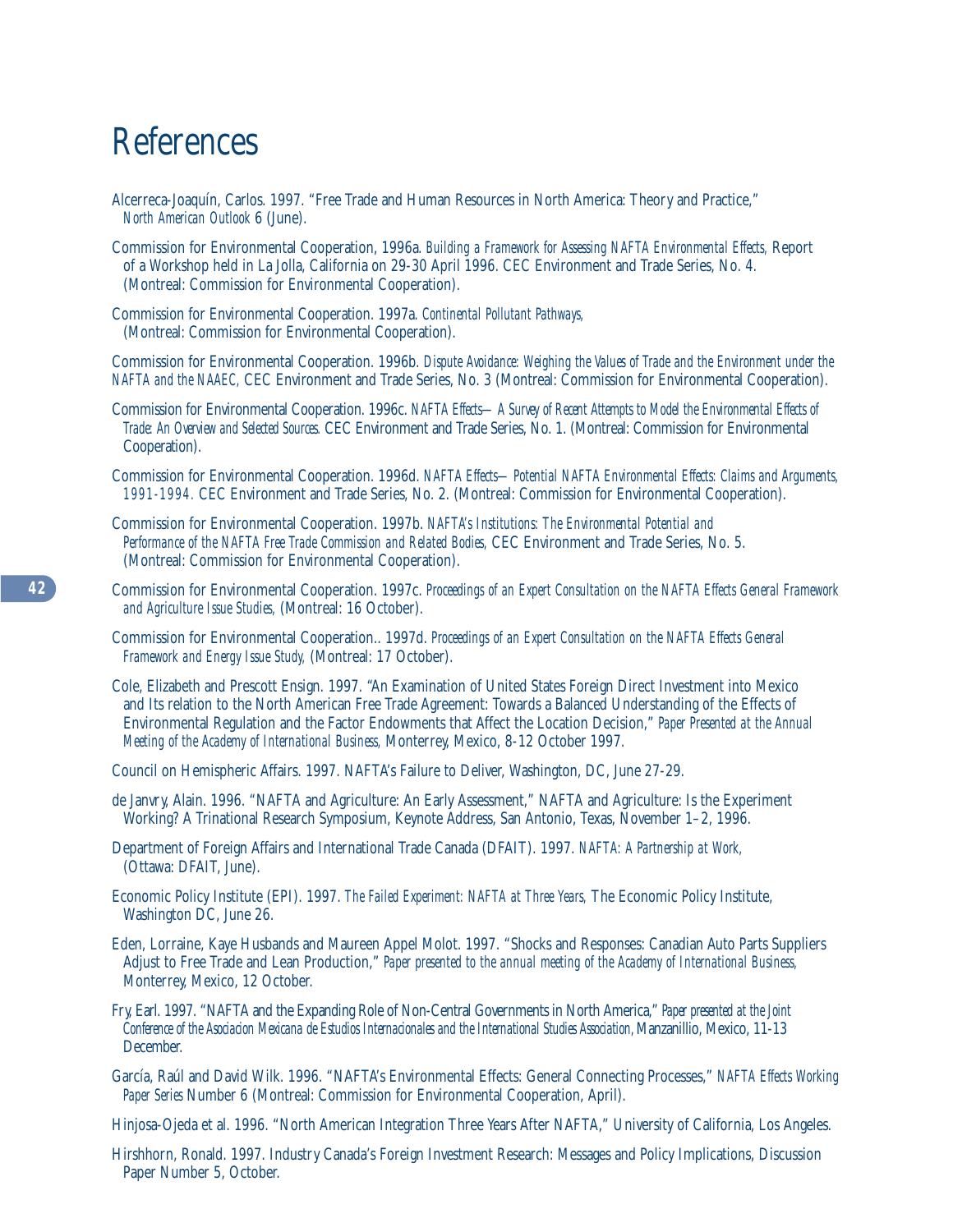- Johnson, P.M. and A. Beaulieu. 1996. *The Environment and NAFTA: Understanding and Implementing the New Continental Law.*  Washington, DC: Island Press.
- Kirton, John. 1998. "NAFTA, Foreign Direct Investment and Economic Integration: The Case of Canada," *Paper presented at an OECD Seminar on "Migration, Free Trade and regional Integration in North America,"* Mexico City, 15-16 January.
- Kouparitsas, Michael. 1996. "A Dynamic Macroeconomic Analysis of NAFTA," Federal Reserve Bank of Chicago, 14–35, Chicago, IL.
- Levy, Santiago and Sweder van Wijnbergen. 1995. "Transition Problems in Economic Reform: Agriculture in the North American Free Trade Agreement," *The American Economic Review* 85 (4): 738–754.

Masera, Omar and Virginia Maclaren. 1996. "NAFTA's Environmental Effects: Dimensions and Indicators of Environmental Quality," *NAFTA Effects Working Paper Series,* Working Paper Number 5, (Montreal: Commission for Environmental Cooperation, April).

- Marichal, Carlos. 1998. "Regional Experiences of Migration and Economic Integration in North America," *Paper presented at an OECD Seminar on Migration, Free Trade and Regional Integration in North America,* Mexico City, 15–16 January 1998.
- Mexican Government. 1997. NAFTA Works for Mexico-Canada Trade, 1993–1996, Mexican Embassy, Trade Office, Ottawa.
- Munton, Don and John Kirton. 1996. "Beyond and Beneath the Nation-State: Province-State Interactions and NAFTA," *Paper Presented at the International Studies Association Annual Meeting,* San Diego, California, April.
- OECD. 1997a. *Economic Globalisation and the Environment,* (Paris: Organization for Economic Co-operation and Development).
- OECD. 1997b. *The OECD Report on Regulatory Reform,* Volume 1: Sectoral Studies, (Paris: Organization for Economic Co-operation and Development).
- OECD. 1994. *Methodologies for Environmental and Trade Reviews,* (Paris: Organization for Economic Cooperation and Development).
- Ramirez de la O., Rogelio. 1996a. "North American Investment Under NAFTA," *NAFTA Effects Working Paper* Number 3, (Montreal: Commission for Environmental Cooperation, April).
- Ramirez de la O., Rogelio. 1996b. "Literature Review of Econometric Models Developed to Assess Environmental Effects of NAFTA," *NAFTA Effects Working Paper Series,* Working Paper No. 4 (Montreal: Commission for Environmental Cooperation, April).
- Runge, Ford et al. 1997. "Environmentally Sustainable Trade Expansion in the Latin American Region: An Analysis and Empirical Assessment" (Washington: World Resources Institute).
- Stanford, James O. 1992. "CGE Models of North American Free Trade: A Critique of Methods and Assumptions," testimony to the United States International Trade Commission Public Hearing on Economy-Wide Modeling of the Economic Implications of Free Trade. (Investigation No. 332-317) April.
- US Congress. 1997. Secretary of Agriculture's Report to Congress on the Effects of the North American Free Trade Agreement on Agriculture and the Rural Economy, The US Senate Committee on Agriculture, Nutrition and Forestry and the U.S. House of Representatives Committee on Agriculture, Washington, D.C., August.
- US International Trade Commission (US ITC). 1997. *Cattle and Beef: Impact of the NAFTA and Uruguay Round Agreements on US Trade.* Investigation No. 332-371. Publication 3048. (Washington, DC: July).
- USTR. 1997. *Study on the Operation and Effects of the North American Free Trade Agreement,*  (Washington, DC: United States Trade Representative, July).
- Weintraub, Sidney. 1994. "Current State of US-Canada Economic Relations," *The American Review of Canadian Studies* No. 24 (Winter 1994), 473-488.
- Weintraub, Sidney. 1997. *NAFTA at Three Years,* (Washington, DC: Center for Strategic and International Studies).
- Weintraub, Sidney and Jan Gilbreath. 1996. "North American Trade under NAFTA," *NAFTA Effects Working Paper Series*  Number 2 (Montreal: Commission for Environmental Cooperation, April).
- Zeile, William. 1997. "US Intrafirm Trade in Goods," *Survey of Current Business,* February,  $\langle$ http://www.bea.doc.gov/bea/ai/o297iid/maintext.htm>.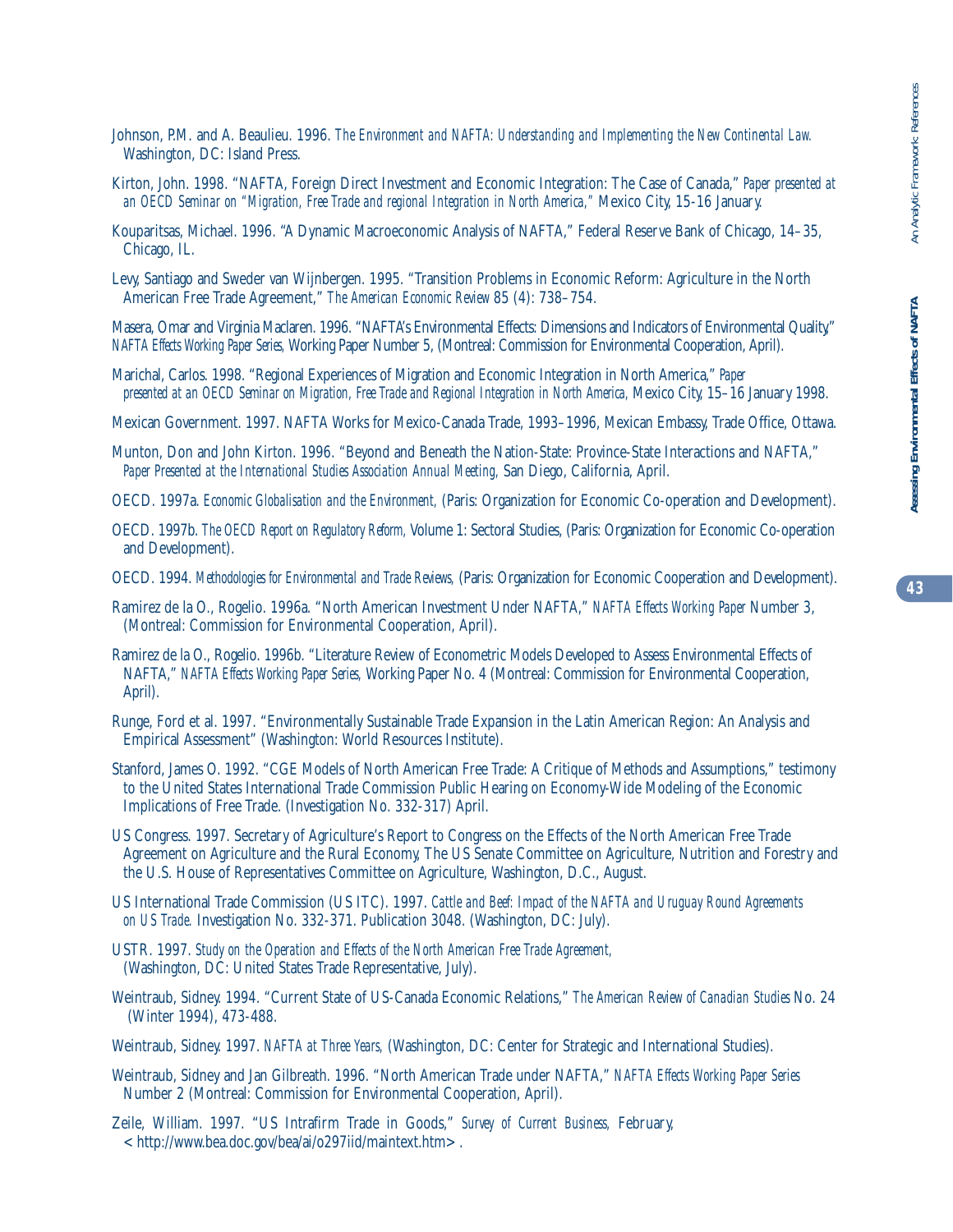# Appendix A Building a Framework for Assessing NAFTA Environmental Effects: Major Issues and Themes

Conclusions of 29–30 April 1996 workshop<sup>37</sup>

# Major Issues and Themes *Sarah Richardson Program Manager, CEC NAFTA/Environment*

The following is a summary of ten key themes that emerged from the Commission for Environmental Cooperation's (CEC) workshop "Building a Framework for Assessing NAFTA Effects."

# **1. Importance**

A number of individuals supported the CEC's role in undertaking the NAFTA Effects Project and designing a study by which to assess these effects. Participants noted that the CEC has a clear mandate to do so. Many expressed that it was, and continues to be, a legitimate source of concern for governments and others who want to know exactly what the implications of NAFTA and the processes and institutions that it established actually, are on the environment.

To that end, this study presents a unique opportunity to gather empirical evidence to test the many and varied theories advanced with respect to NAFTA and to attempt to respond to the questions that were raised during the

<sup>37</sup> Taken from Commission for Environmental Cooperation (1996). *Building a Framework For Assessing NAFTA Environmental Effects: Report of a Workshop held in La Jolla California, on April 29 and 30, 1996.* CEC Environment and Trade Series Number 4. (Montreal: Commission for Environmental Cooperation).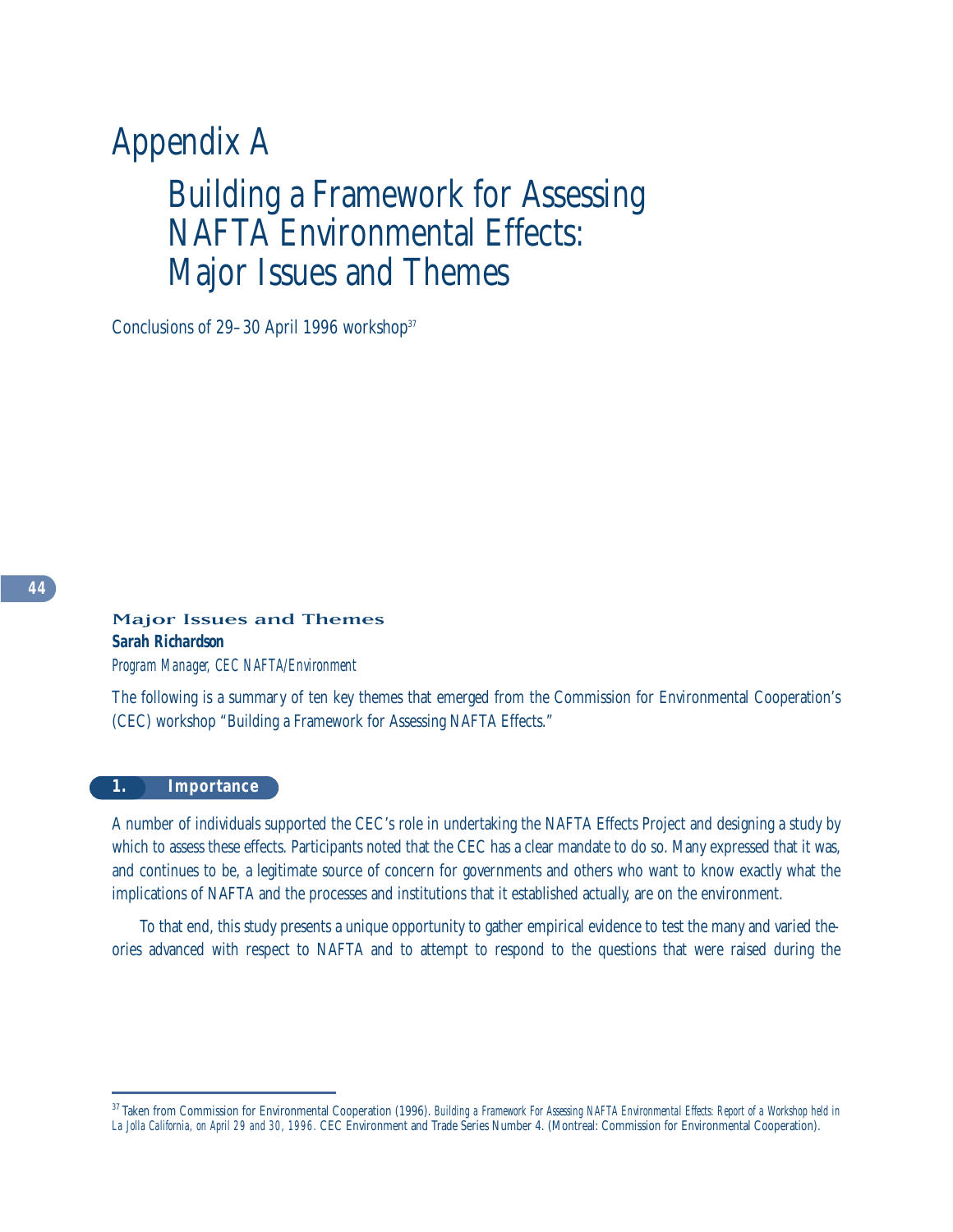negotiations. The study of the environmental effects of NAFTA demonstrates not only that this trilateral agreement can bring about new forms of international cooperation. But it provides an opportunity to use the North American region as a case study to examine issues that are extremely complex and often outside the mandates or workplans of other international organizations.

The study will be closely scrutinized by a number of constituencies in all three NAFTA countries and beyond North America. The CEC was reminded that there is a great deal of interest in NAFTA internationally and in its environmental implications. For example, NAFTA is currently the subject of review in the WTO. Therefore, the NAFTA Effects Project will not go unnoticed internationally and the CEC should regard this attention as an opportunity to advance important work. The work should be credible and systematic. Indeed, the NAFTA Effects Project presents the opportunity to develop new and important findings that may be applicable to other regional arrangements such as *Mercosur* and the European Union.

# **2. Balance**

The effects of NAFTA will be felt throughout North America. There were a number of general comments suggesting that the discussion paper and the presentations at the workshop tended to focus too heavily on Mexico. Although Mexico is important, it should not become a case study for this project and there are important environmental issues, as well as significant and important effects in Canada and the United States in relation to NAFTA.

The US-Mexico border region was highlighted as a critical area for consideration as a separate geographic entity along with the three NAFTA countries. The implications on the environment of the shifts in the structure of the border economy and the *maquiladoras* since NAFTA was recommended as one area for study. For example, in 1995, 465 new *maquiladoras* were established and 59 percent of them were not along the border but in the interior of Mexico. Also, increased sales of goods from *maquiladoras* are remaining in Mexico as opposed to being shipped back to the United States. This could have impacts on cross-border traffic as might increasing *maquiladora* exports to Europe and Latin America.

# **3. Causation**

A number of participants raised the difficulty of showing clear cause-and effect relationships in this study. For a variety of reasons, some expressed a concern that strict scientific causation would be almost impossible to prove. First, the data does not support strong findings of causality. Second, there are a number of impacts of trade liberalisation beyond NAFTA and it is difficult to separate the impact of NAFTA from the impacts of the GATT and from general globalization and competitiveness issues. Third, as the North American economy becomes more integrated, it becomes increasingly difficult to isolate individual events and factors as causes of environmental degradation or improvement, particularly as governments attempt to integrate environmental concerns into policy formulation. In particular, in determining how firms and individuals respond to the economic incentives of NAFTA, there may be some logic to attributing some level of causality to those changes in economic incentives. But it makes less sense to talk about how governments respond to the NAFTA and attempting to make links of causality with respect to policy changes.

There was a suggestion that, instead of attempting to prove strict causality, the Project team(s) should look for "causal relationships", patterns and directions that make sense with respect to linkages between trade and the environment.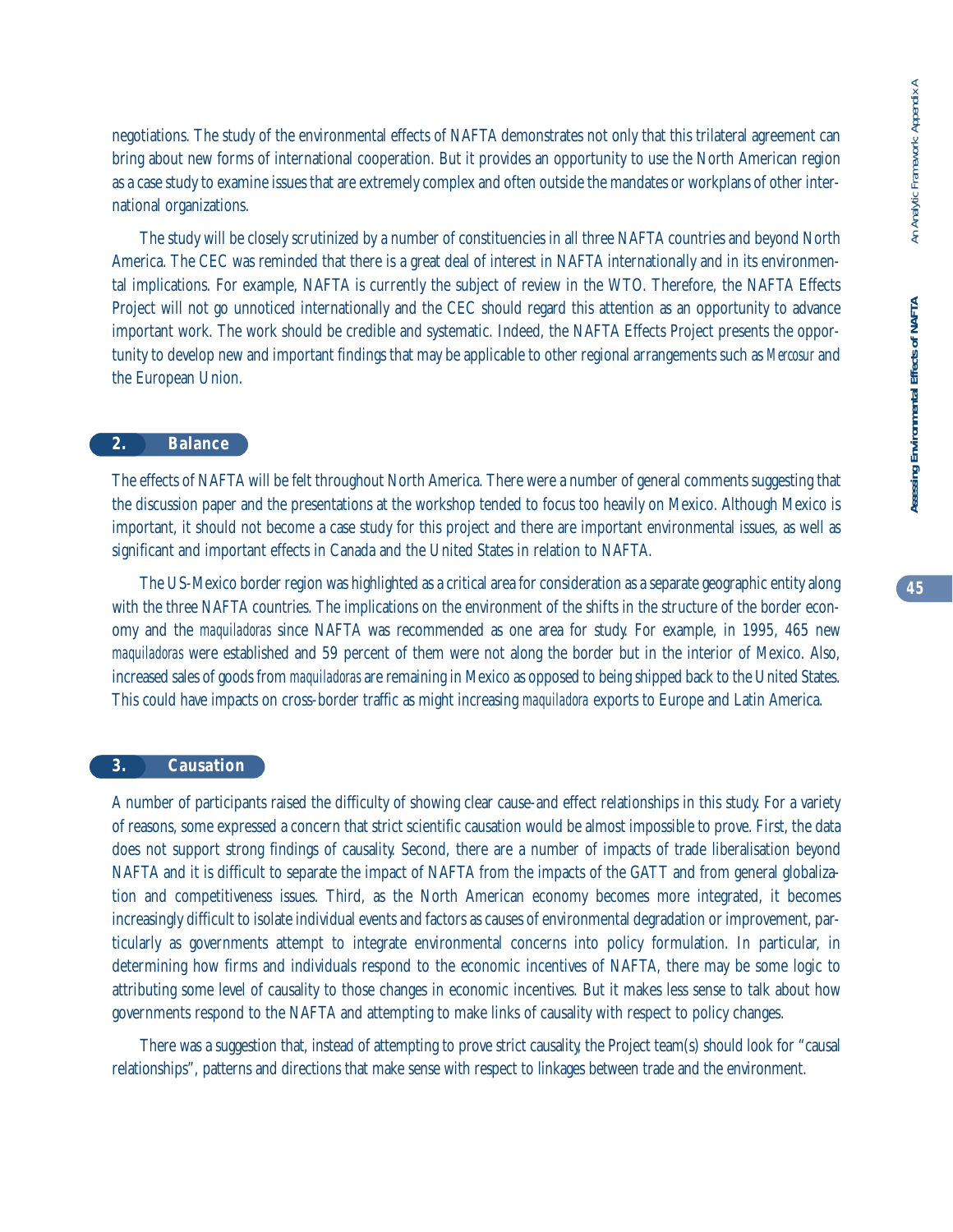# **4. Policy Relevance**

A number of participants suggested that it would be useful for the study to focus very squarely on the policy matters that were of concern to the negotiators and policy makers at the time that the NAFTA was negotiated. That is, the study would be doing a service if it attempted to answer questions such as: Is the pollution haven hypothesis valid? Do dirty industries migrate? Are maquiladoras moving away from the border? Has the NAFTA improved access to a "clean field" and state-of -the art environmental technologies?

The recent publication by Public Citizen entitle *NAFTA's Broken Promises: The Border Betrayed NAFTA's Environmental Effects* (January 1996), indicates that there is continuing and sustained interest in NAFTA's environmental effects. Thus, it is important that the NAFTA Effects Project carefully consider the questions posed above and produce an objective and balanced study, in order to contribute to the policy debate in the future.

NAFTA is a dynamic process. It has changed the organization of social, economic and environmental boundaries in North America. Thus, it is natural for the governments to assess the consequences of the process. Indeed, the exercise of assessment is an important one, not only for the governments. Assessment is also an essential element for building public constituencies.

# **5. Breadth**

Another issue that was raised repeatedly at the workshop was the issue of breadth and scope of the project, not only in terms of issues, but within issues. In an attempt to be comprehensive, it was suggested that the study pose questions and test theories designed to assess the environmental implications of NAFTA as rigorously as possible.

A focus on the mechanics of change, as opposed to a snapshot of indicators, was proposed. Also requested was the consideration of a life-cycle analysis to understand how different effects take place at different states throughout the life cycle. A balance between potentially positive and negative effects was stressed. A number of individuals also suggested that the study include issues such as NAFTA's impact on efficiency as it affects the environment, technological improvements, diversification and investment location, and the resources available for environmental protection. A number of individuals also suggested that the study include indicators of human health.

## **6. Importance of Rule Changes and the Institutional Context**

The importance of institutions and their future role in NAFTA was a recurring theme throughout the workshop. Participants considered the institutional framework of NAFTA as the element likely to have the most influence in terms of its environmental effects, as well as for the management by the three countries of those environmental effects both individually and collectively.

Because the importance of the US-Mexico border region was highlighted as critical for this study, a number of participants suggested that the CEC consider the BECC and the NADBank as being within the scope of the project, even though they are not formally linked to NAFTA but are indirect outgrowths of the NAFTA process. A number of participants suggested that the BECC and the NADBank, along with the CEC, are integral part of the NAFTA process. This is because without that process they would not have been created, and without the environmental institutions, NAFTA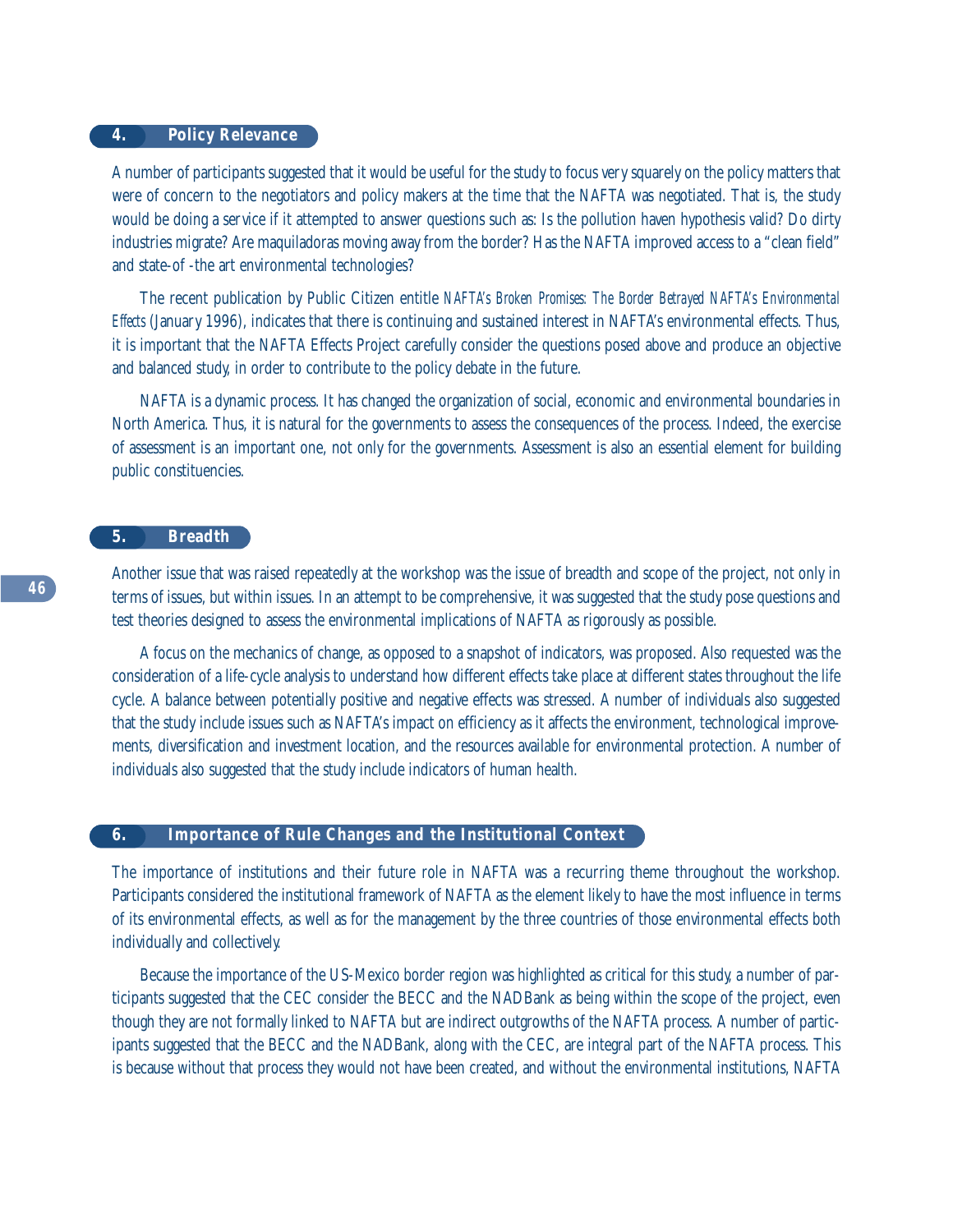may not have been passed when it was. Therefore, the border institutions are linked integrally to the NAFTA regime. They are an essential element of the environmental rule changes and for consideration of new procedures and processes when making environmental decisions among the three countries of North America. The creation of the CEC, the BECC and the NADBank was put forward as perhaps the most immediate environmental benefit from the NAFTA, certainly in their ability to improve communications and encourage the three countries to work together to protect the North American environment. Taken together, the CEC, the BECC and the NADBank are considered to have the potential to make substantive contributions to the mitigation of environmental effects in the three NAFTA countries.

# **7. Focus/Environment First**

A number of participants at the workshop suggested that the starting point for analysis under the NAFTA Effects Project should be the environmental dimensions of the relationships between the three NAFTA countries. That is, while the economic analysis is very important for the study, it would be valuable to determine first what the state of the environment is, determine what the effects of NAFTA may be, and then incorporate the economic analysis into the study, rather than use the economic analysis as a point of departure.

However, there were also cautionary voices urging the CEC not to lose sight of the trade element of the project. NAFTA is a trade agreement, not an environmental agreement, and in order to ensure that the study is a manageable undertaking some people emphasized the need for it to have clear parameters. The point was made that there is a lot of independent work being done on the environment in North America by the CEC and others that could overshadow the trade analysis, whereas there is little if any work being done on the impact of NAFTA on the environment.

# **8. Migration and Land Degradation**

Some individuals at the workshop noted the importance of the relationship between land degradation and NAFTA. This would include, for example, the link between land degradation and new agricultural practices which may have been induced by NAFTA and migration from the rural dryland areas into urban centres. There are projections that this migration will increase under NAFTA putting tremendous pressure on the urban infrastructure, particularly in Mexico. The environmental impacts of population growth, consumption, enforced migration, the abandonment of rural areas and increased poverty may well be significant.

# **9. Communities and Social Actors**

There were a number of concerns raised about the need to focus on specific social groups, not only on economic sectors to determine in particular whether specific groups that interact in sensitive ways with the environment have been affected by NAFTA. This is related to the issues stimulated by rural dislocation as there may be environmental implications by the dislocation of communities that have provided environmental stewardship on a given piece of land for hundreds of years. In this context, it was suggested that be some discussion of the role of indigenous communities. Other groups considered by the NAFTA Effects Project should extend beyond environmental NGO's to include local authorities, parliamentarians and the business communities in the three NAFTA countries.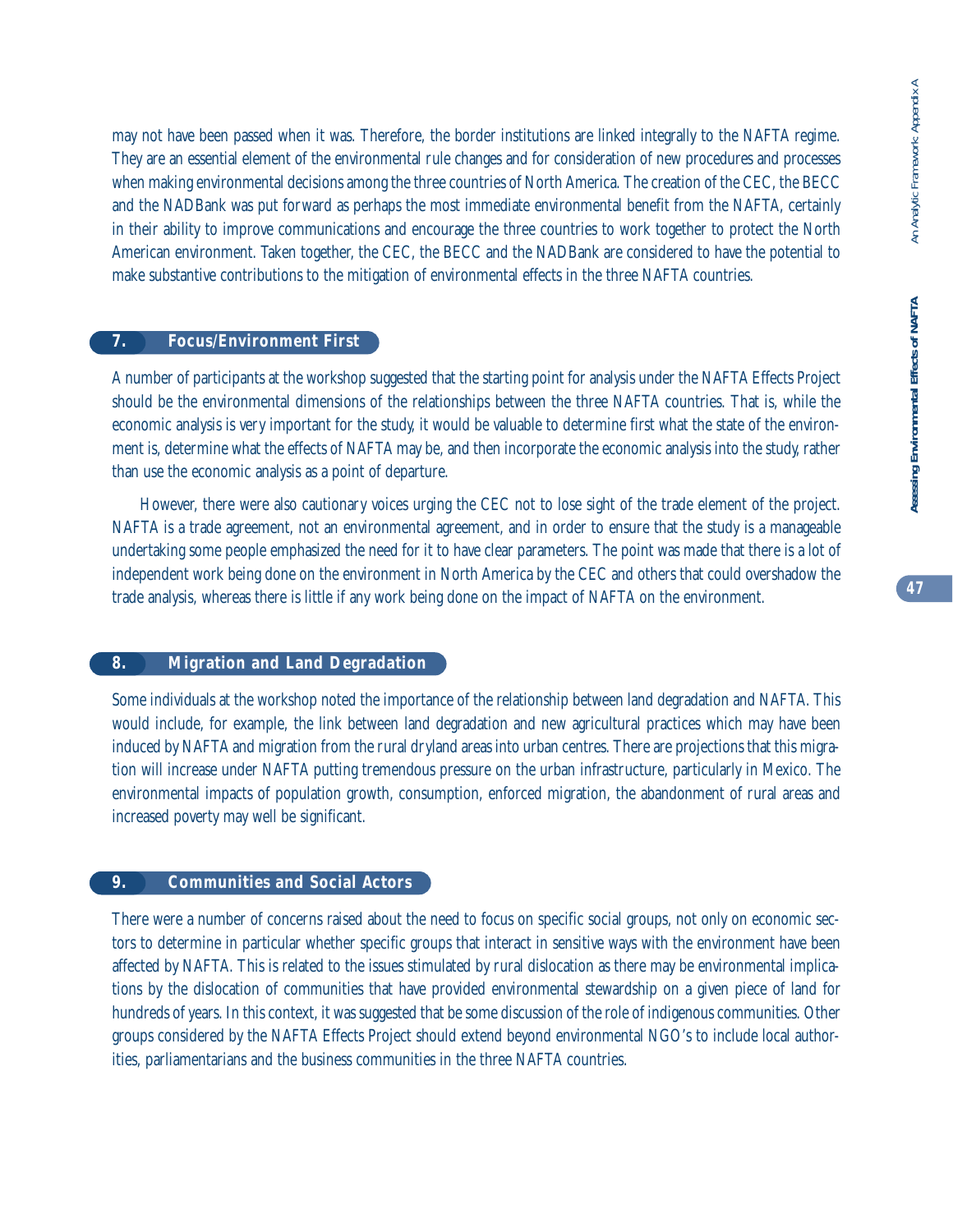#### **10. Sectors**

There was strong general support for the study to move quickly to consider selected sectors for more detailed examination. Many participants noted that an analysis of specific sectors and issues would be very useful and would produce interesting results. Given the difficulty of establishing clear cause and effect relationships, the analysis of specific environmental issues within the context of economic sectors that have been affected by NAFTA will assist in tracing patterns and developing relationships between trade and the environment. A cautionary note was expressed warning that the NAFTA Effects Project should not look only at manufacturing sectors, for that might risk biasing the study towards negative findings.

In selecting sectors, a number of participants suggested that the CEC should not simply pick those sectors that have experienced the largest changes in trade or investment as a result of NAFTA. Rather, participants suggested that sectors could be selected based upon their potential impact on the environment. For example, transportation equipment should not be selected unless it included emissions, because the production of automobiles is not a major source of pollutants. Similarly, sectors such as trade in environmental technologies and services and trade in hazardous wastes and chemicals were noted as having the potential for significant environmental effects.

Given the focus on land degradation, a number of participants who suggested that agriculture and rural development would be a rich sector for study. Other sectors that were highlighted were refining, energy and electricity generation, and petrochemicals, all of which are perceived to have important implications for the environment.

Transportation and transportation infrastructure was considered to be an essential issue for examination and analysis. It was cited as a major contributor to air quality, with direct linkages to trade through the movement of goods, as well as indirect linkages through the effects of privatizations in the transportation sectors. Transportation mode shifts have the potential to create significant environmental effects. Depending on which forms of transportation are adopted, it can have positive or environmental effects. A sector study could focus on transportation infrastructure and the way that services are delivered. The automotive sector was considered important from the perspective of emissions as well as by virtue of the dramatic increases in trade from Mexico to the United States in automobiles and automotive parts.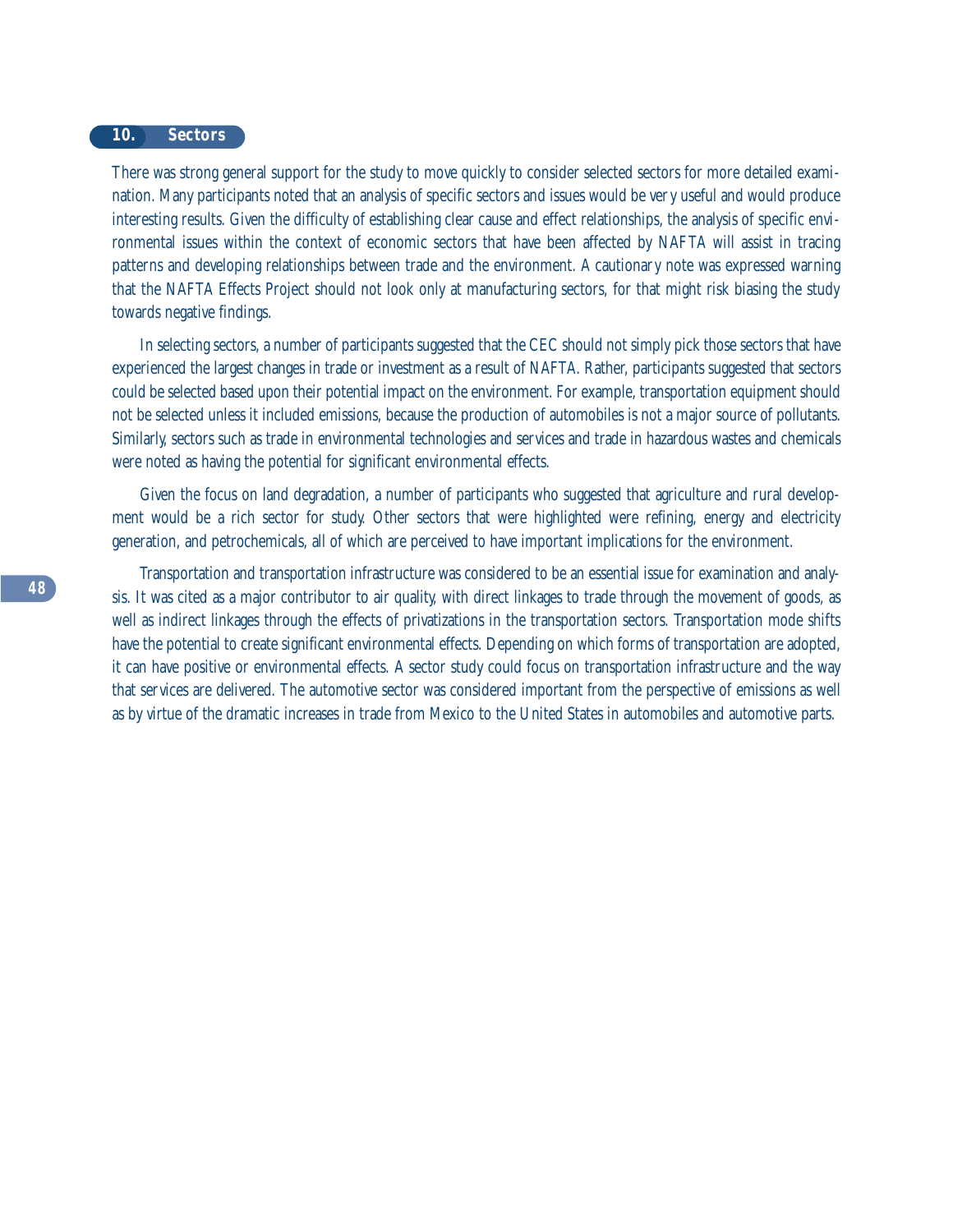# Appendix B Rationale for Sector and Issue Selection

# **I. General Sectoral Rationale**

The criteria used to identify general sectoral areas are as follows:

- 1. The sector relates directly to the major environmental media and natural resources
- 2. The sector has been the subject of public environmental concern in all three countries
- 3. The sector has been the subject of changes in the economic rules set by NAFTA
- 4. The sector has experienced increased in trade in the post-NAFTA period
- 5. The sector has been the source of new direct foreign investment from and to all NAFTA parties since 1994.

# **A. Agricultural Sector**

A study of the agriculture sector, including the major crops and livestock produced and traded within the NAFTA region and focused on the priority environmental issues arising from possible impacts on the Canadian dairy and poultry, and grains and oilseeds industry from NAFTA enhanced trade and expanded US production and competition, Mexican imports of US corn and exports of fruits and vegetables, and water use.

Assessing Environmental Effects of NAFTA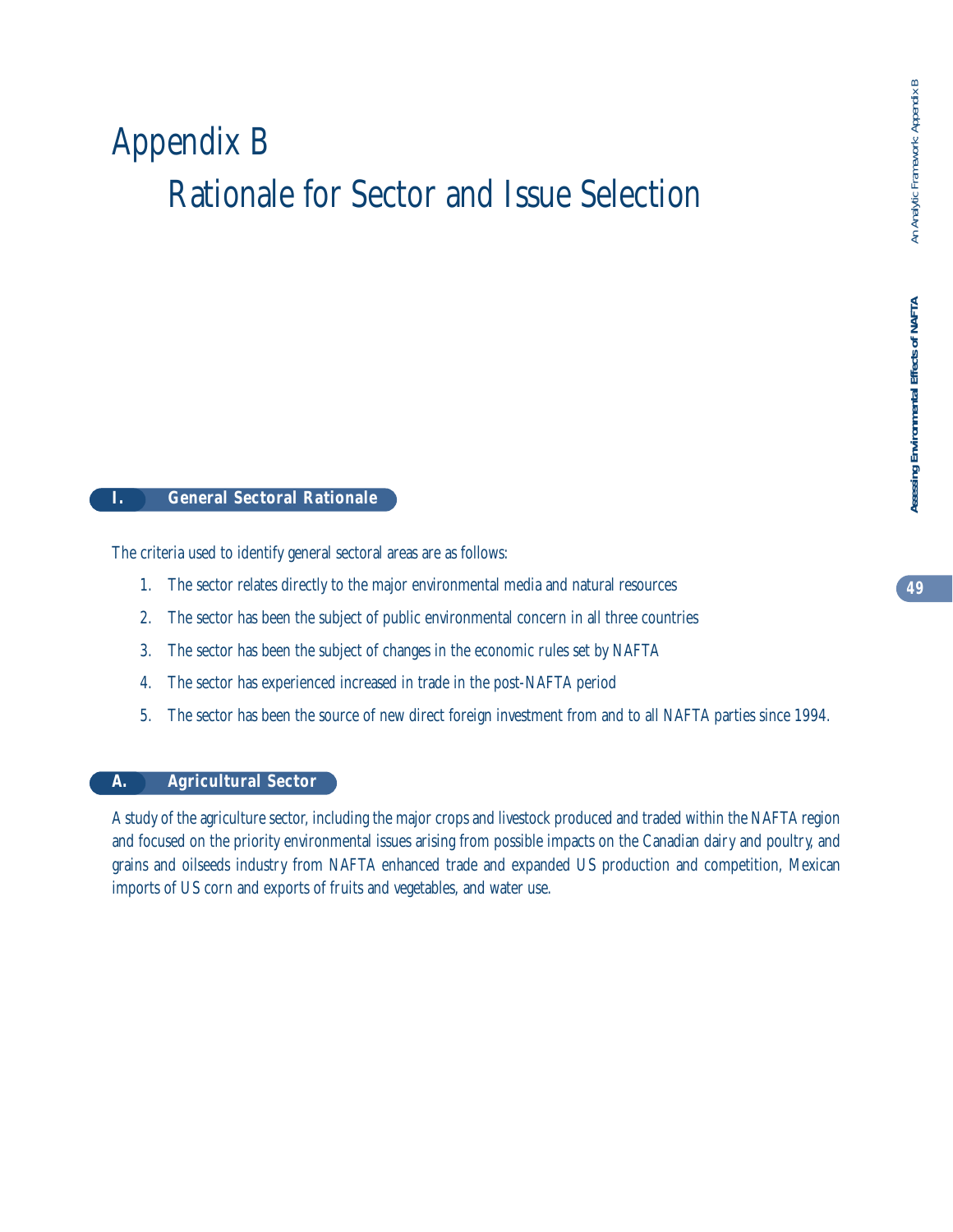The agriculture sector represents a central public policy concern and much intergovernmental activity throughout the NAFTA area. Among some of the major public policy issues raised by in the agricultural sector in North America include the implications of recent major reforms in Mexican agricultural law, the increasing incidence of agriculture nontariff barriers throughout the NAFTA region, and the dismantling of Canada's supply-managed milk, dairy, egg and poultry industries.

# *1. Relationship to Major Environmental Media and Natural Resources*

- The use of arable land.
- Agricultural activity impacts on water scarcity.
- Environmental impacts of pesticide and fertilizer use.
- Impacts of migration and emigration related to agriculture.

# *2. Issues of Public Concern*

- Reduced subsidies will lower environmental impact in that there is a lesser incentive to cultivate marginal lands, reducing potential for erosion deforestation and loss of biodiversity.
- Environmental impacts may be intensified to make the same land more productive, resulting in increased tillage, irrigation and pesticide application to certain crops and conservation practices will be abandoned.

# *3. NAFTA Environmental and/or Economic Rule Changes*

- Tariffication of all protection between the United States and Mexico.
- Elimination of over quota tariff rates over a period of several years between the United States and Mexico.
- Half of US farm exports to Mexico dropped to zero tariff on the first day of NAFTA.
- Reduction in Mexican subsidies to workers who grow rain-fed corn.
- Creation of Committees and working groups to resolve issues relating to sanitary and phytosanitary standards (SPS).

# *4. Importance of Trade*

- Agriculture and food products sector count for 3percent of GDP in the United States, 3.5percent of GDP in Canada and 9 percent of GDP in Mexico.
- There are large trade flows of agricultural products throughout the NAFTA region: The US accounts for over 90 percent of Mexico's agricultural exports and over 70 percent of its agricultural imports; Mexico takes 7 percent of US agricultural exports and provides 10 percent of its imports; the US is the largest agricultural trade partner of Canada, taking in 1990 one-third of Canadian agricultural exports and supplying two-thirds of its agricultural imports.
- Major exports between Canada and Mexico increase— grains and oil seeds, fruits and vegetable, dairy.

# *5. Importance of Investment*

- US FDI to Mexico increased from an annual average of US\$0.6 billion in the pre-NAFTA period (1989-90) to an average of US\$1.0 billion in the post-NAFTA period (1991-94).
- According to investor interviews, the processed food industry has been a sector where new NAFTA induced investment has resulted in a reduced rate of emissions.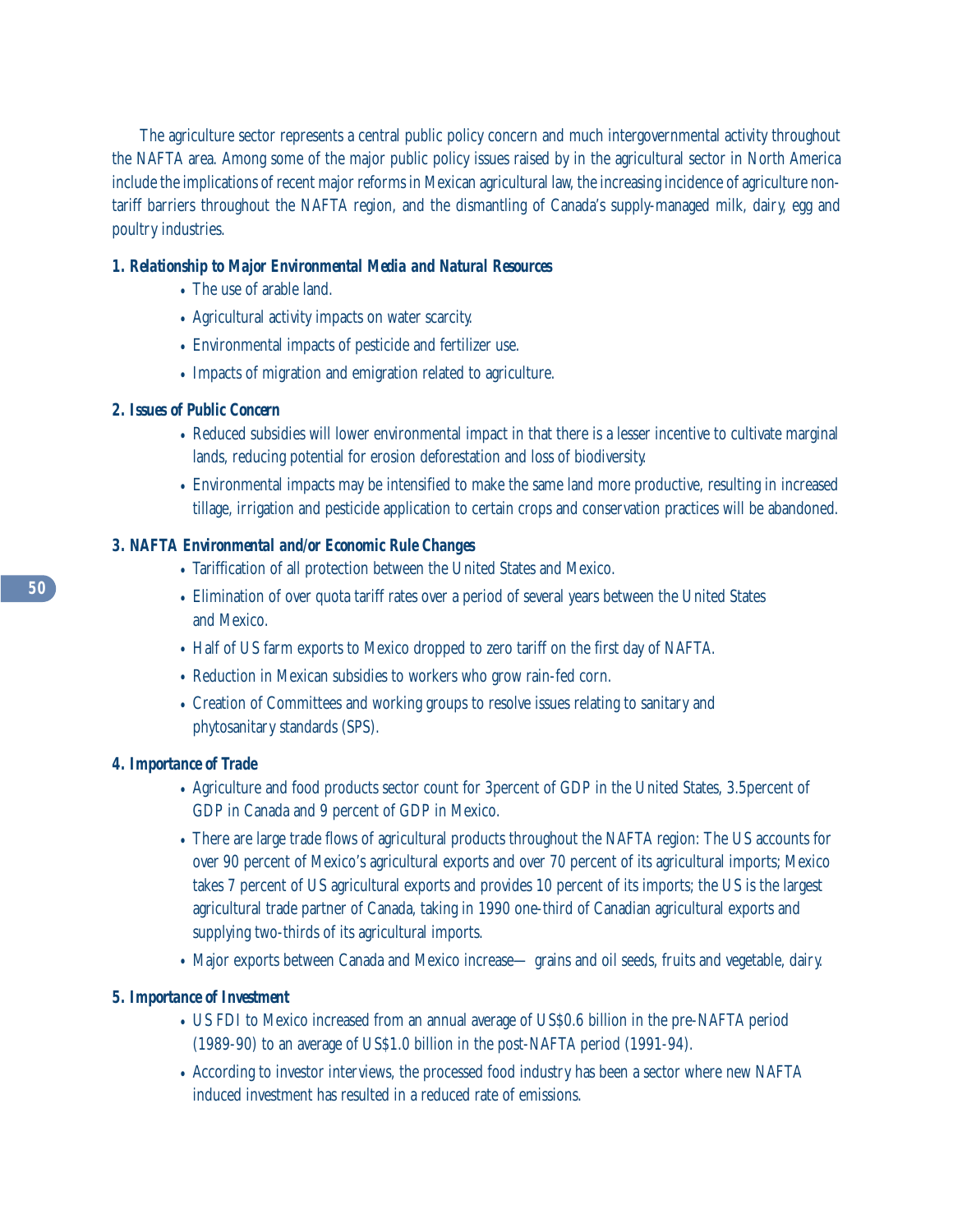# *1. Relationship to Major Environmental Media and Natural Resources*

- The petroleum sector has major environmental impacts at all stages of the production process: exploration, development and production; oil refining, ancillary activities such as transport (by pipeline, sea tankers, rail and road), marketing, storage, petrochemical production; and usage in major areas, notably the automotive industry.
- Potential for environmental impacts of NAFTA-induced substitution effect of natural gas for more highly polluting fuels/oil.
- New infrastructure development will create environmental impacts throughout the NAFTA region.
- Re-concentration of refining operations as a result of the agreement.
- Environmental impacts of auto emissions throughout the NAFTA region.

# *2. Issues of Public Concern*

- Reduction of air pollution due to greater use of natural gas.
- Increased trade in energy (particularly US exports) may increase exploration and extraction in the United States with environmental impacts.
- Impact on natural resources due to expansion of the petrochemical sector.
- Affect on incentives for energy conservation in the United States due to more secure access to Mexican oil reserves and Canadian hydroelectric power.

# *3. NAFTA Environmental and/or Economic Rule Changes*

- Ending of Mexican policy restricting hydrocarbon exports to any one country to no more than 50 percent of Mexico's total petroleum exports.
- Gradual opening of Mexican petrochemical sector to foreign investment.
- Liberalization of gas distribution to foreign investors.
- Confirmation of FTA's Chapter Nine provisions including the proportionality requirement for the quantity and price of transborder oil and natural gas sales.
- The Land Transportation Standards Subcommittee is responsible for making compatible the Parties' relevant standard-related measures on bus, truck and rail operations, and transportation of dangerous goods. The Land Transportation Standards Subcommittee operates within the scope of the Committee on Standards-Related Measures and its legal authority is found in Article 913(5)(a)(i) and Annex 913.5.a-1 of NAFTA. It is charged with implementing a work program within 3 years of the entry into force of NAFTA to make compatible the Parties' relevant standard related measures respecting vehicles including measures relating to emissions and environmental/pollution levels not covered by the Automotive work program established under Annex 913-C.
- The Automotive Standards Council established under Article 913(5)(a)(iii) and Annex 913.5.a-3 of NAFTA is responsible for facilitating the attainment of compatibility among, and review the implementation of national standards-related measures of the Parties that apply to automotive goods, and to address other related matters. In developing its work program, the Council may address other related matters, including emissions from on-road and non-road mobile sources. (No specific dates are given)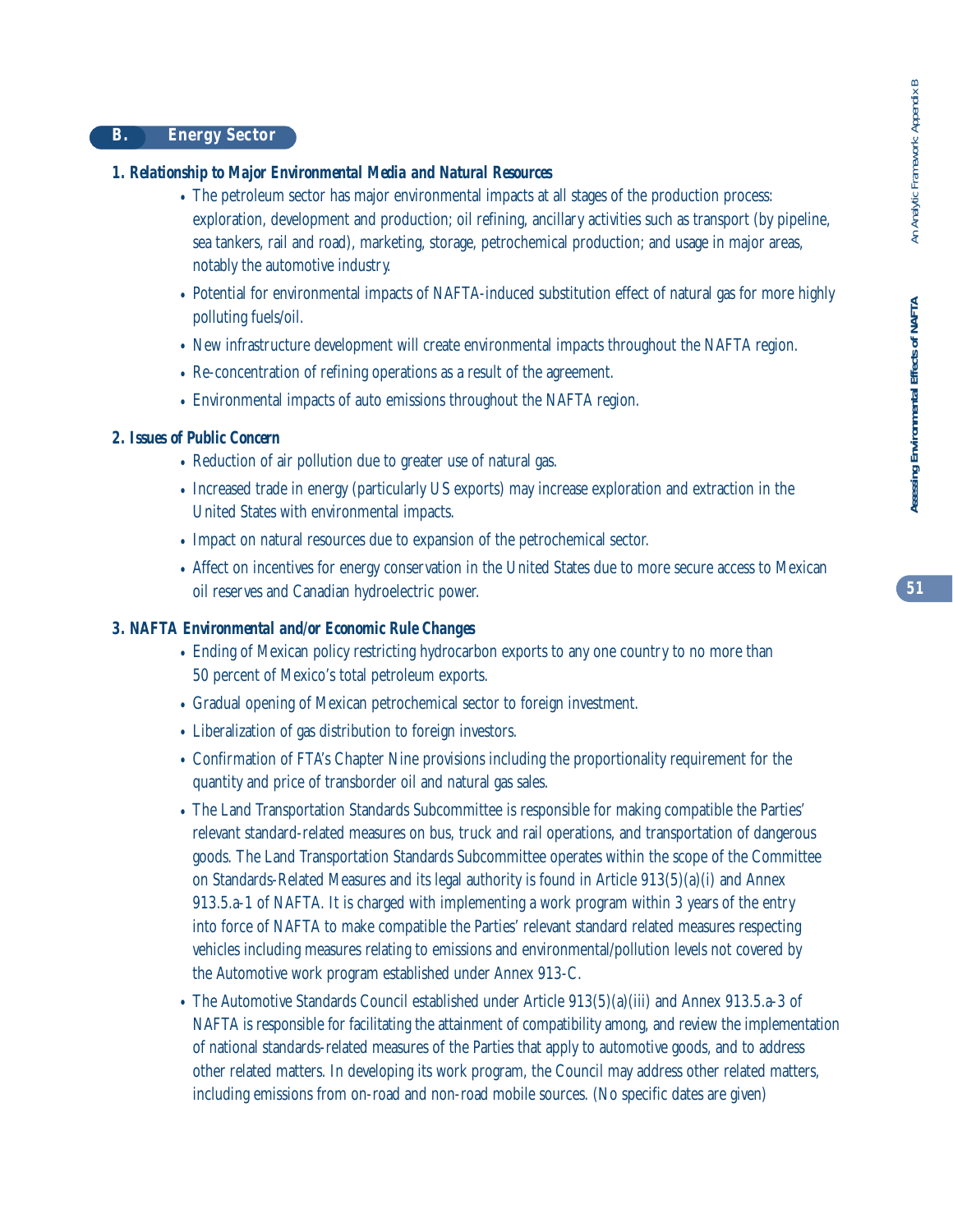# *4. Importance of Trade*

- Energy accounts for a substantial amount of North American trade.
- NAFTA opens up trade and investment in autos in a significant way.
- Gradual opening up of Mexican petrochemical sector to foreign investment.
- Petroleum accounts for more than 80 percent of the production of primary energy in Mexico, 32 percent in Canada, and 27 percent in the United States. Petroleum production accounts for 63 percent of final energy demand in Mexico, 40 percent in the United States, and 31 percent in Canada.
- Planned expansion of natural gas production in Mexico will have major impacts in the structure of the Mexican internal energy demand and in the patterns of energy trade between Mexico and the United States (there are a number of natural gas exploration and infrastructure projects planned in the immediate future).
- Automobile sector extremely important to North American economy and the auto sector is an important driver of NAFTA.
- The effect of tariff reduction on cars and trucks and parts.
- The liberalization of car imports (including used cars) into Mexico.
- Possible effects from the homogenization of standards.

## *5. Importance of Investment*

- There is a gradual scheduled liberalization in Mexico to allow foreign investment in the auto parts industry and the quality of parts will have a significant environmental effects. This is associated with the quality of fuels required for use in the new car models and the efficiency in the use of fuels.
- There may well be effects of the relocation of manufacturing facilities for parts across the NAFTA region.
- The relocation and possible increase of car plants in the three countries including the attraction of thirdparty investment into the NAFTA region as a result of greater market size and competition.

# **II. Rationale for Selection of Specific Issues**

The criteria used to identify specific issues are as follows:

- 1. General/Sectoral *(Does this issue fall within a primary economic sector identified in the framework of importance in North America?)*
- 2. Environmental Importance *(Is this issue significant from an environmental perspective?)*
- 3. Contribution to the General Framework *(Does this issue study contribute in at least one important way to the framework and taken as a whole, will the issue studies cover all of the environmental media and linkages to the environment that need elaboration in the framework and for which other work is not available?)*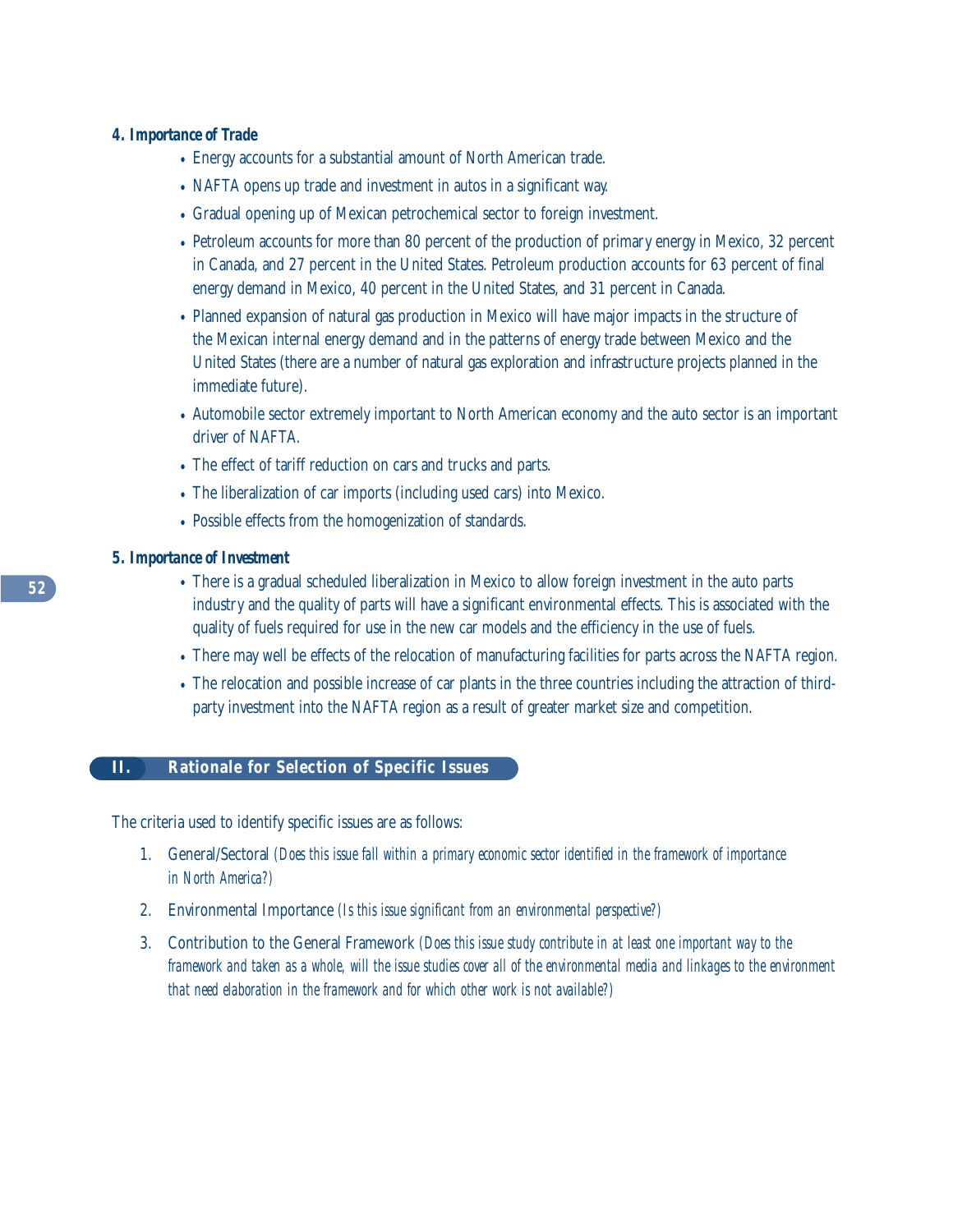- 4. The NAFTA Context *(Does the issue bear some significant relationship to the integration of the North American economy through NAFTA rule changes, government policy changes, institutional changes, investment changes or direct trade impacts?)*
- 5. Broad Policy Implications *(Will this analysis contribute to other issues of importance in North America at the Commission and among our constituents and how?)*

# **A. Maize in Mexico**

This issue study would examine the impacts of liberalization in the Mexican white corn sector and its environmental effects. NAFTA made significant changes to the US-Mexican agricultural trading relationship. At the same time, Mexico reformed its agricultural and subsidy policy relating to maize. NAFTA-induced policy changes and rule changes could generate both positive and negative environmental effects impacting environmental variables such as land, water and biodiversity.

# *1. General/Sectoral*

This issue falls within the agricultural sector which has been identified in the general framework as a primary sector of importance to North America.

# *2. Environmental Importance*

Farming communities can utilize unsustainable farming techniques (no alternating of crops, environmentally degrading fertilizers), which can have negative impacts on soil, water, forests and related biodiversity. Given the scarcity of arable land, and without the technology to substitute crops, some land could be abandoned as farmers migrate to more fertile, forested land, the stability of which could be disrupted. A shift to commercial, irrigated maize products could impact water supplies. Changes in maize production could also alter the genetic diversity of Mexico's indigenous seed strains.

There could also be environmental benefits from the structural changes in maize production. Accompanied by policy changes, these shifts could lead to a more efficient market. These include the more efficient use of input subsidies and increases in public and private investment in agriculture that will encourage new technological developments.

# *3. Contribution to the General Framework*

This study develops the general framework by addressing the environmental media of soil, water and biodiversity. More specifically, it focuses on soil degradation, land use, and crop diversity. This study deals with the social dimension of sustainability, through the linkage of social organization and migration. It also examines, the impacts of the changing grain production sector, together with related adjustments in national government policy.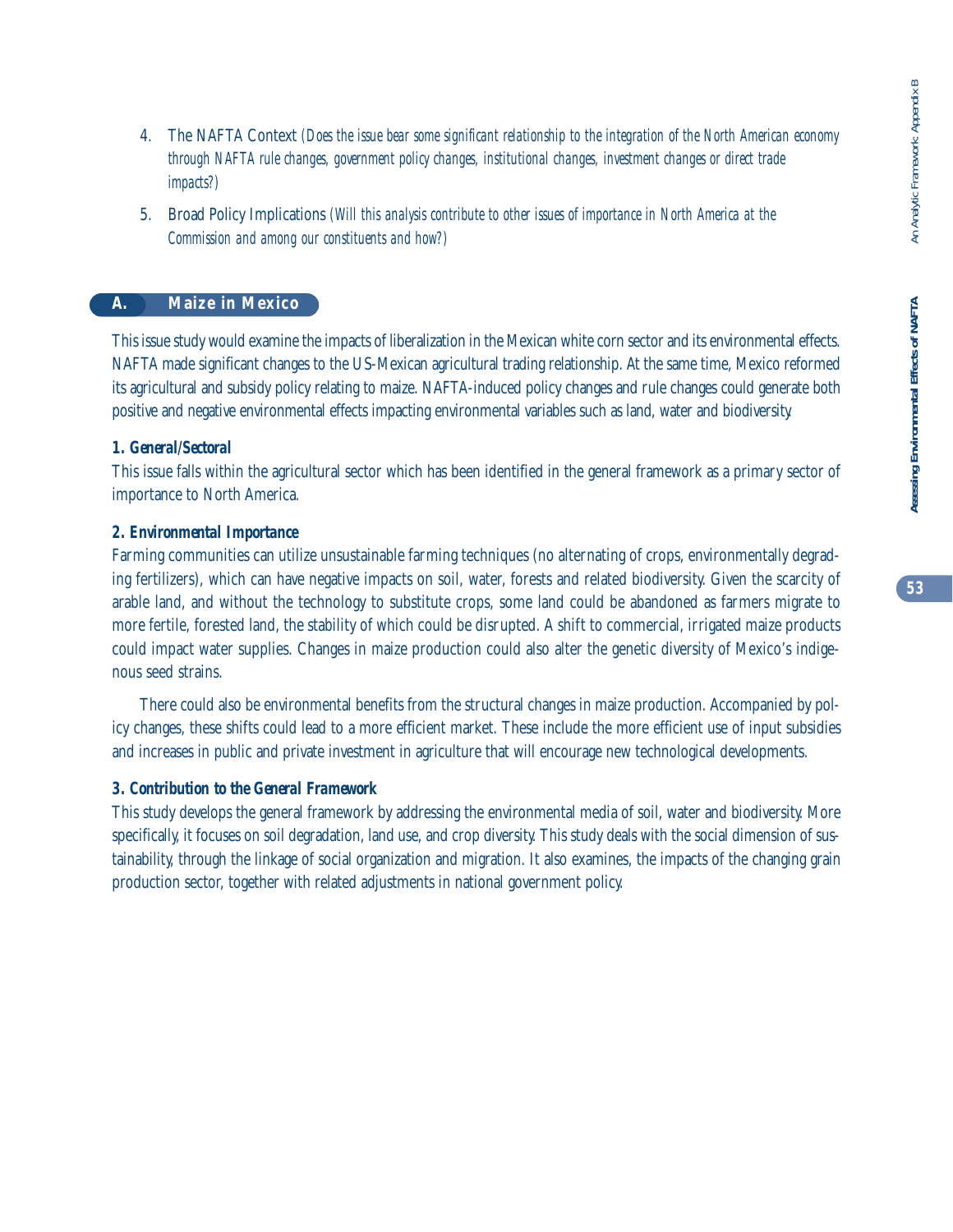#### *4. The NAFTA Context*

The changes made in NAFTA affected Mexican-US trade in agriculture substantially. Its provisions tariffied all protection between the two countries, and eliminated over-quota tariff rates over a period of several years. Prior to NAFTA, several national agricultural policy changes were introduced, notably the reform of Mexico's agriculture law permitting the ownership and sale of communal lands and the reduction of government subsidies for corn production. Mexico subsequently adopted in NAFTA a tariff-rate quota designed to eliminate protection against imports of lower-priced US corn over 15 years, and recently decided reduce the period of protection.

# *5. Broad Policy Implications*

This is a rich issue from an environmental perspective. Through the exploration of the complex environmental variables related to it and an examination of the NAFTA rule changes and NAFTA induced policy changes surrounding this issue, it is one that promises to serve as a useful model to clarify some of the linkages between trade liberalization and processes that affect the natural environment. An important contribution will come from a careful identification of ecologically beneficial effects of NAFTA induced changes in the maize economy.

# **B. Concentrated Feedlot Production of Cattle in the United States and Canada**

NAFTA rule changes have altered trade and investment flows in the agricultural industry, with many of the most significant changes taking place in the US-Mexican agricultural trading relationship. In an effort to take advantage of the new trading environment, firms are rationalizing cattle production in North America. Environmental impacts and regulatory changes have occurred as a result of more concentrated feedlotting of cattle in particular areas of the United States and possibly in Canada. This study will examine the environmental impacts of the altered structures of this industry, and its implications for cross-border trade in livestock and feed grains.

## *1. General/Sectoral*

This issue falls within the agricultural sector which has been identified in the general framework as a primary sector of importance to North America.

# *2. Environmental Importance*

Concentrated feedlot production of cattle will have local and direct impacts in the United States in the areas of waste disposal, water quantity and quality in adjacent areas and aquifers, air quality and odors, soils, and animal welfare. Less direct impacts including those on public health will also be examined. For example the intensive production of feed grains for cattle (maize, sorghum and feed wheat) pose challenges to the maintenance of soil and water quality. Likewise, cattle production, especially prior to feedlot-fattening, is linked to range management, and the ecological interactions between cattle and range quality and wildlife habitat. Additional indirect impacts concern transportation infrastructure and energy use as large volumes of grain are moved from their points of origin to concentrated livestock feeding centers, and cattle to processing and production locations.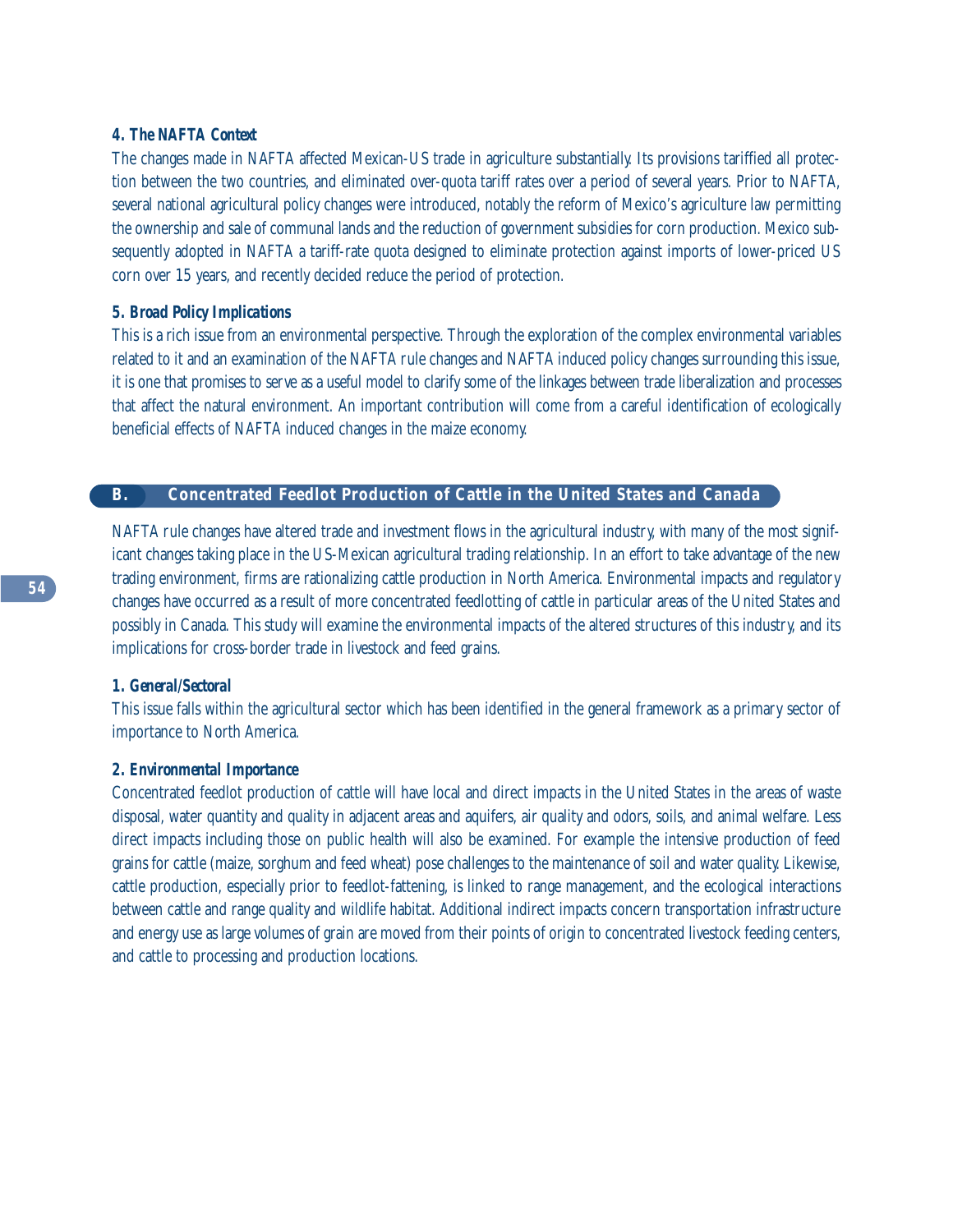# *3. Contribution to the General Framework*

This study will address the environmental media of soil, water and air. It develops the linkages to the environment of production activity by examining the links between cattle feeding and production of inputs (feedgrains) and outputs (livestock products), including the overall organization of this production flow. This study also develops the identified in the general framework by examining the infrastructure supporting the production patterns (waste treatment facilities, water use and availability and transportation) and the social and governmental context of livestock feeding (impacts on local communities, land use and labor migration). Government policy links include recent shifts in US agricultural policies, environmental policy changes affecting both feed and livestock, and their impacts and the shape of the future regulatory environment.

# *4. The NAFTA Context*

The increase in trade in this portion of the agricultural sector is driven by a NAFTA-specific trade along the US-Mexican border. This has encouraged American producers to purchase cattle from Mexico, ship them to the United States to fatten them in concentrated feed lots with lower-priced US grain and then subsequently ship processed meat back to Mexico as well as throughout the United States. This study will further examine the relevance of the NAFTA regime in explaining various changes in the investment and trade, with specific attention to NAFTA rules and tariff reductions.

# *5. Broad Policy Implications*

The concentrated feedlot production of both cattle and hogs is an emerging problem in Canada as well as the United States, as Canadian meat producers seek to take advantage of a more favorable post-NAFTA regulatory structure. In Mexico, imports of US feed grains are posing challenges for producers of more traditional grains, notably maize. This makes this study especially important not only for the livestock sector, but as it relates to the feed grain and food grain needs of North America.

# **C. Electricity Trade in North America**

This issue study would examine the environmental implications of the increasing potential for trade in electricity, fuels and related technologies. Electricity sectors in North America are undergoing a process of significant structural change. Traditional industry structures are being exposed to new types of competition, which are being introduced largely as a result of gradual easing of restriction on who can generate, transmit, distribute and sell electricity. There is also increasing interest in the potential for cross-border trade in electricity both between Canada and the United States, and Mexico and the United States. In Canada and the United States, this trend is towards deregulating the transmission access of sub-federal public utilities.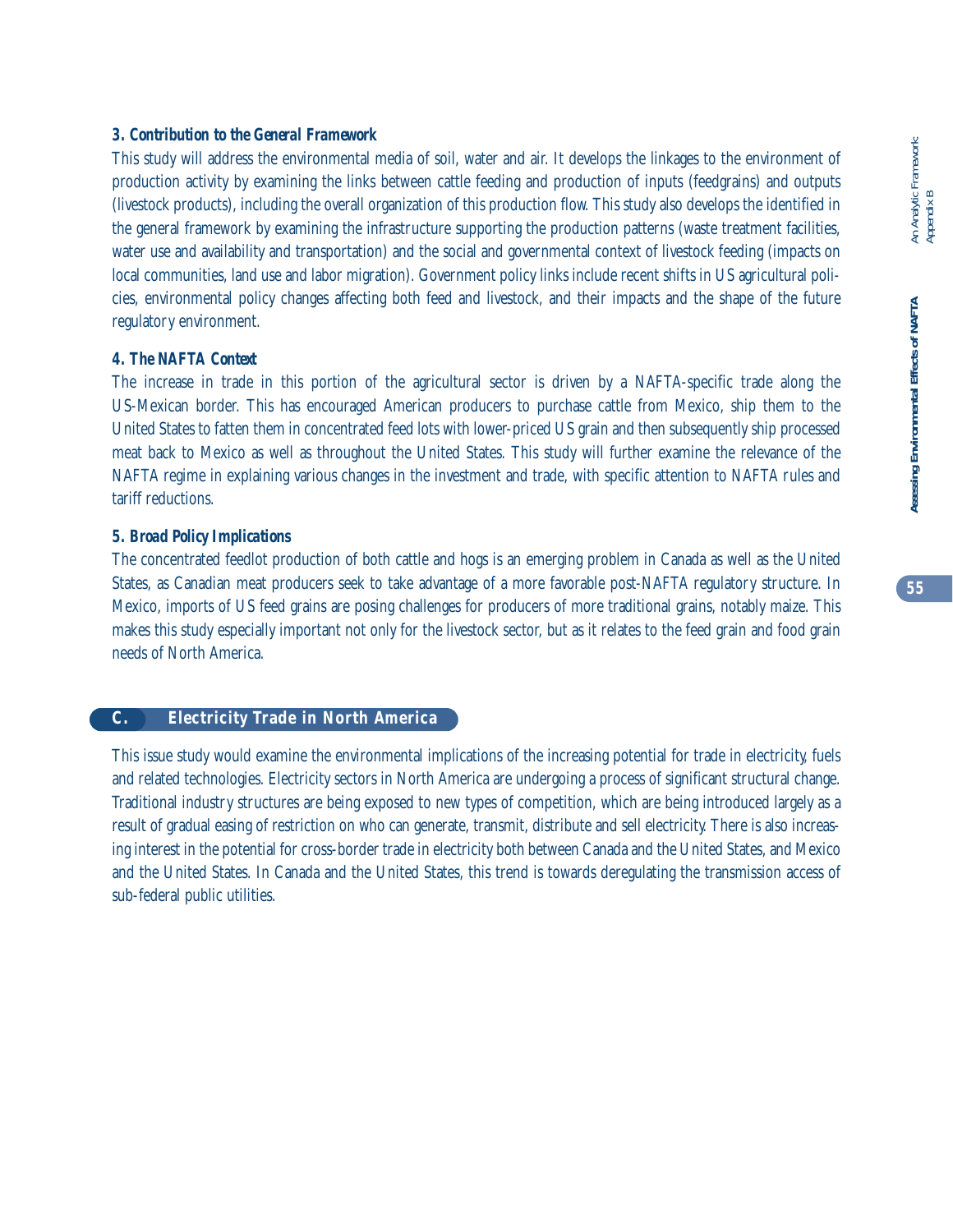## *1. General/Sectoral*

This issue falls within the energy sector which has been identified in the general framework as a primary sector of importance to North America.

# *2. Environmental Importance*

A trend towards deregulation could impact energy efficiency, renewable energy use and fuel diversity investments by regulated utilities. Environmental impacts related to air quality standards and climate change could be both local and transboundary. There are potential impacts from increasing electricity trade on the release of the major atmospheric pollutants ( $SO_{x}$ ,  $NO_{x}$ , and  $CO_{z}$ ). However, there are also a number of opportunities for positive environmental effects brought about as a result of the increased use of new technologies such as combined cycle gas turbines that will encourage changing patterns of fuel use to incorporate a greater reliance on natural gas.

# *3. Contribution to the General Framework*

This study will address the environmental media of air, land, and water, and will also touch on biodiversity. The study will examine the connecting process of government policy by addressing conservation and consumption policies. This is important particularly because it will address the role of public utilities at the sub-federal level (provinces and states). It will also explore the connecting process of infrastructure in the context of transmission methods. From the perspective of NAFTA rules, this study contributes to the general framework through the examination of national treatment provisions and proportional energy access provisions of the NAFTA text. Also of relevance are NAFTA's rules for government procurement.

# *4. The NAFTA Context*

NAFTA has resulted in a greater consciousness of the movement toward integration and foreign investment in North America and a general increase in competitive pressures and an awareness of the advantages of a more continental market. Although significant levels of such trade have long existed between the United States and Canada, the volume is expected to increase between 1994 and 1997, and growth rates in Mexico are expected to increase more rapidly. Restructuring in the industry may also allow large users to seek an advantage in a new competitive market by accessing cheaper sources of power previously unavailable to them.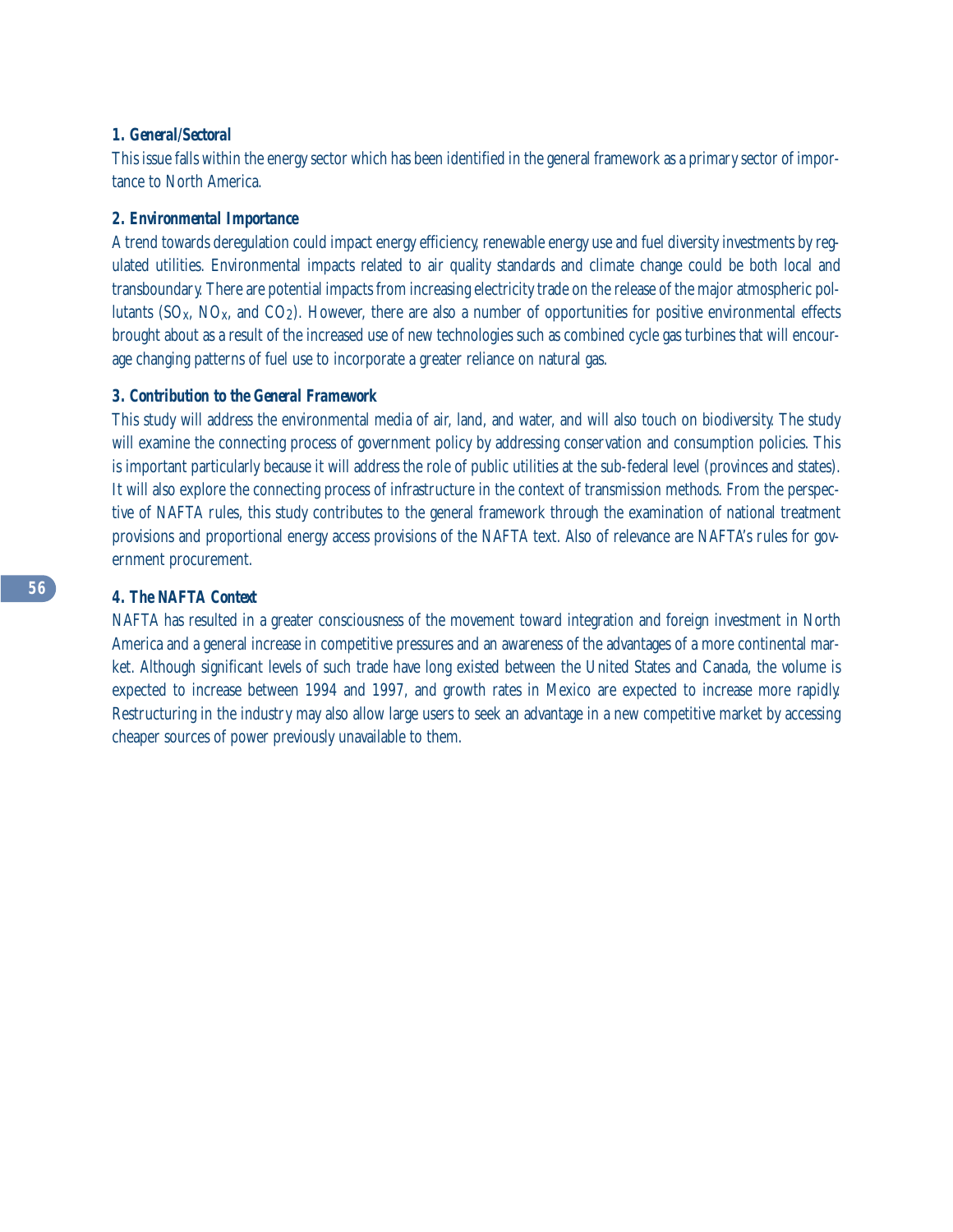As the electricity market is deregulated to facilitate open competition and free trade among Canada, Mexico and the United States, this trade will be governed by NAFTA. New mechanisms could be required to substitute for the traditional mechanisms for regulating the environmental consequences of this trade. Any new instruments could be challenged as non-tariff trade barriers between the trading jurisdictions. A coordinated approach to addressing these issues does not exist.

NAFTA's procurement policies have opened up markets for new technologies that can encourage fuel-switching from relatively polluting fuels to cleaner ones.

# *5. Broad Policy Implications*

This is an important public policy issue which is generating a great deal of interest in North America. As well, if impacts can be ascertained in the Canada-United States relationship, they may emerge in the Mexico-United States relationship where trade is likely to increase at a much faster rate as the Mexican electricity sector undergoes similar forms of liberalization. A Canada-United States analysis could tend to point to policy implications that might be expected in the Mexico-United States relationship and even in a prospective Canada-Mexico relationship.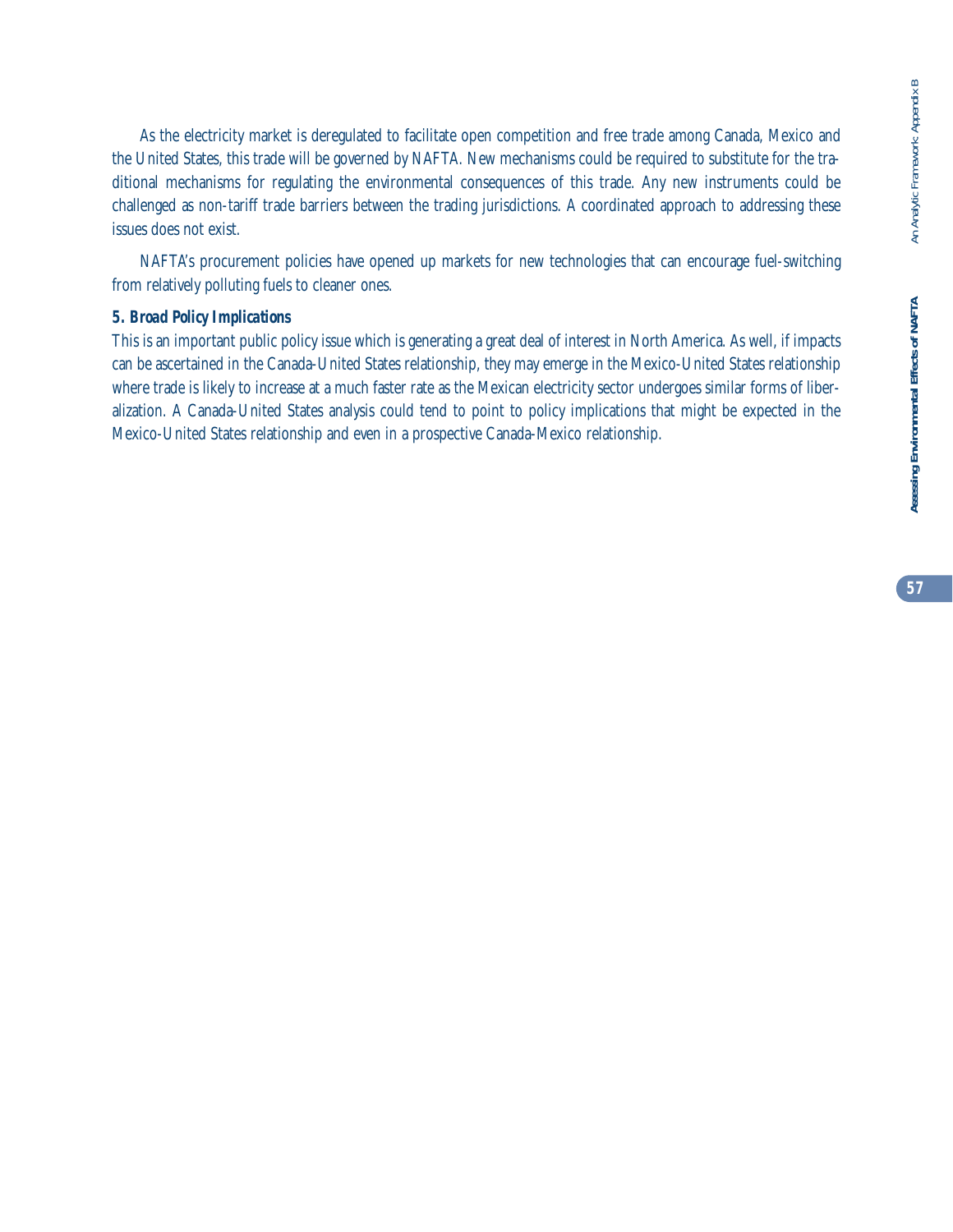# Appendix C

# List of Participating Experts in Issue Studies Workshops of 16-17 October 1997

16 October 1997: Agriculture

## Chair

#### **Pierre Marc Johnson**

*Lawyer* Heenan Blaikie 1250, boul. René-Lévesque Ouest 25e étage Montréal (Québec) H3B 4Y1 Canada Tel: (514) 846-2200 Fax:(514) 846-3407

#### Project Team

#### **John Kirton**

*Professor* Department of Political Science Centre for International Studies University of Toronto 252 Bloor Street West 8th Floor South Toronto, Ontario M5S 1V6 Canada Tel: (416) 978-4652 Fax: (416) 926-4738 e-mail: jjkirton@uhura.trinity.toronto.edu

# **C. Ford Runge**

*Professor* Center for International Food and Agricultural Policy University of Minnesota 332 K Classroom Office Building 1994 Buford Avenue St. Paul, Minnesota 55108 USA Tel: (612) 625-9208 Fax: (612) 625-6245

#### **Glenn Fox**

*Professor* Department of Agricultural Economics and Business University of Guelph Guelph, Ontario N1G 2W1 Canada Tel: (519) 824-4120 (ext. 2768) Fax: (519) 767-1510 e-mail: fox@agec.uoguelph.ca

# **Alejandro Nadal**

*Profesor* El Colegio de México Camino al Ajusco #20 Colonia Pedregal de Santa Teresa México, D.F. 01000 México Tel: (525) 645-5955 Fax: (525) 645-0464 e-mail: anadal@colmex.mx

#### **Julie Soloway**

*Research Coordinator* 252 Bloor Street West 8th Floor South Toronto, Ontario M5S 1V6 Canada Tel: (416) 923-6641 Ext.3060 Fax: (416) 926-4738 e-mail: julie.soloway@utoronto.ca

#### Commission for Environmental Cooperation— Secretariat

#### **Victor Lichtinger**

*Executive Director* Commission for Environmental Cooperation 393, rue St-Jacques Ouest, bureau 200 Montréal (Québec) H2Y 1N9 Canada Tel: (514) 350-4303 Fax: (514) 350-4314 e-mail: vlichtin@ccemtl.org

#### **Greg Block**

*Director* Commission for Environmental Cooperation 393, rue St-Jacques Ouest, bureau 200 Montréal (Québec) H2Y 1N9 Canada Tel: (514) 350-4320 Fax: (514) 350-4314 e-mail: gblock@ccemtl.org

#### **Sarah Richardson**

*Program Manager, NAFTA/Environment* Commission for Environmental Cooperation 393, rue St-Jacques Ouest, bureau 200 Montréal (Québec) H2Y 1N9 Canada Tel: (514) 350-4336 Fax: (514) 350-4314 e-mail: srichard@ccemtl.org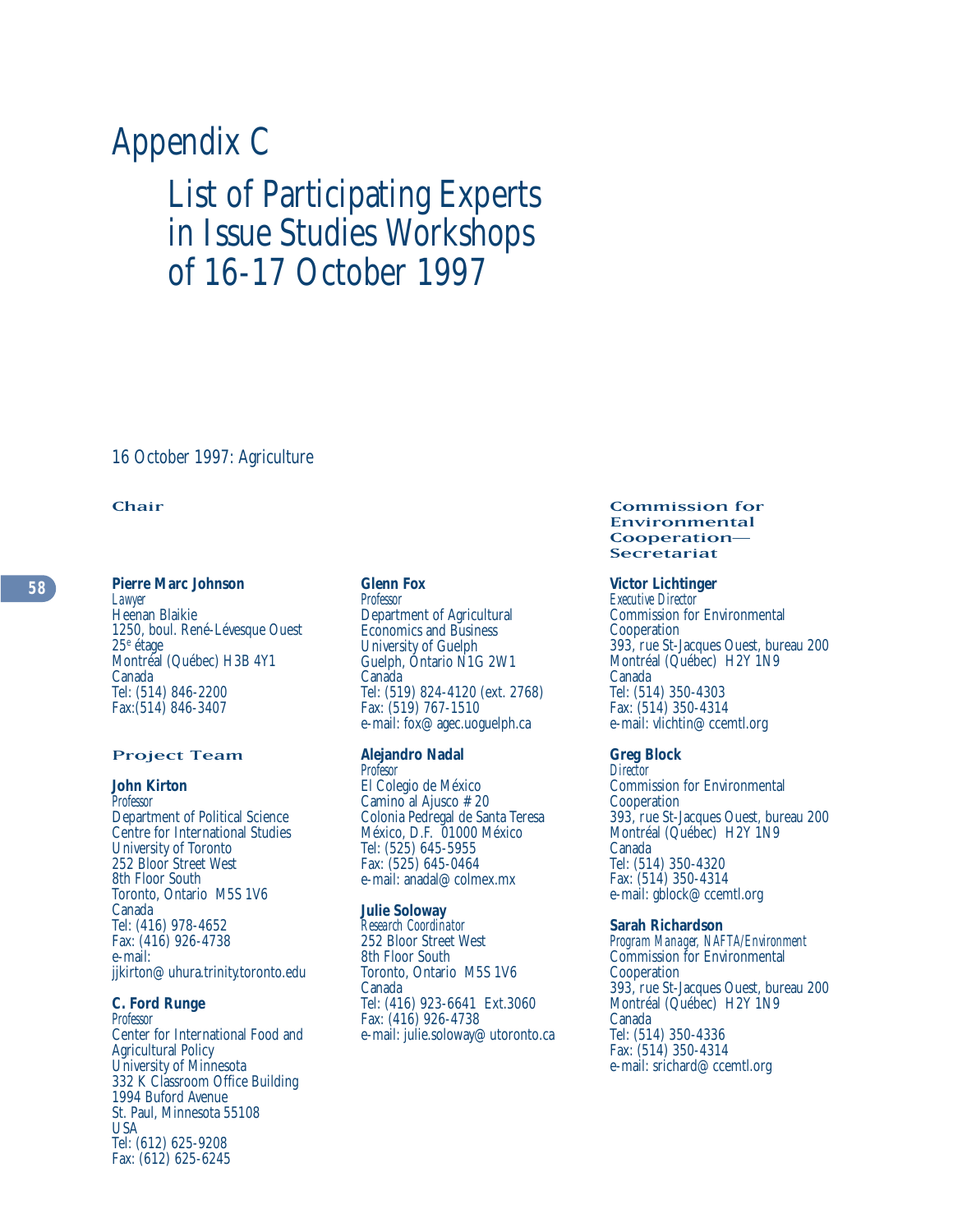#### Participants

#### **Jasmín Aguilar**

*Coordinadora del Programa Campesino de Recursos*  Grupo de Estudios Ambientales, A.C. Allende 7 Col. Sta. Ursula Coapa México, D.F. 04650 México Tel: (525) 617-9027 Fax: (525) 617-9027 e-mail: geapasos@laneta.apc.org

#### **Pedro Aquino**

*Principal Research Assistant* Centro Internacional de Mejoramiento de Maiz y Trigo (CIMMYT, INT) Lisboa 27, Apdo. Postal 6-641 México, D.F. 06600 México Tel: (525) 726-9091 Fax: (525) 726-7559 e-mail: paquino@cimmyt.mx

#### **John Audley**

*Program Coordinator* The National Wildlife Federation 1400 16th Street NW Washington DC 20036-2266 USA Tel: (202) 797-6603 Fax: (202) 797-5486 e-mail: audley@nwf.org

#### **David Barkin**

*Profesor de Economía* Universidad Autónoma Metropolitana Unidad Xochimilco Apartado 23-181 Xochimilco, DF 16000 México Tel: (525) 724-5100/606-8875 Fax: (525) 724-5235

#### **Bob Dobson**

*Chairman, Environment Committee* Canadian Cattlemen's Association 602-150 Metcalfe Street Ottawa, Ontario K2P 1P1 Canada Tel: ((613) 233-9375 Fax: (613) 233-2860

#### **Marta Haley**

*Assistant Director of Government Affairs* Canadian Cattlemen Association 602-150 Metcalfe Street Ottawa, Ontario K2P 1P1 Canada Tel: (613) 233-9375 Fax: (613) 233-2860

# **Kurt Klein**

*Professor of Economics* University of Lethbridge 2815-22nd Avenue South Lethbridge, Alberta T1K 1K1 Canada Tel: (403) 329-2438/329-8483 Fax: (403) 382-7108 e-mail: klein@hg.uleth.ca

#### **Michelle Leighton Schwartz**

*Director International Programs* Natural Heritage Institute 114 Sansome Street, Suite 1200 San Francisco, California 94104 USA Tel: (415) 288-0550 Fax: (415) 288-0555 e-mail: mls@igc.apc.org

#### **Gerardo López**

*Consejero Agropecuario* Embajada de México 45 O'Connor Street, Suite 1500 Ottawa, Ontario K1P 1A4 Canada Tel: (613) 563-0733 Fax: (613) 563-0923

#### **Lorenzo Martínez**

*Investigador* Coordinación General de Estudios de Postgrado Universidad Autónoma de Coahuila Campo Redondo, Edificio D Centenario 159, Zona Centro Saltillo, Couhuila 25000 México Tel/Fax: (528) 412-9004

#### **Konrad von Moltke**

*Adjunct Professor* Dartmouth College 6182 Steele Hall, Room 306 Hanover, New Hampshire 03755 USA Tel: (603) 646-3701 Fax: (603) 646-1682 e-mail: konrad.vonmoltke@dartmouth.edu

#### **Mark Ritchie**  *President*

Institute for Agriculture and Trade Policy 2105 First Avenue South Minneapolis, Minnesota 55404 USA Tel: (612) 870-3400 Fax: (612) 870-4846 e-mail: mritchie@iatp.org

#### **Garth Sundeen**

Canadian Federation of Agriculture 1101-75 Albert Street Ottawa, Ontario K1P 5E7 Canada Tel: (613) 236-3633 Fax: (613) 236-5749 e-mail: cfaadmin@fox.nstn.ca

#### **David Schorr**

*Senior Program Officer* World Wildlife Fund 1250 24th Street NW Washington, DC 20037 USA Tel: (202) 778-9662 Fax: (202) 293-9345 e-mail: david.schorr@wwtus.org

#### **Sóstenes Varela Fuentes**

*Coordinator del Area de Ciencias Ambientales* Universidad Autónoma de Tamaulipas Centro Universitario Adolfo López Mateos Unidad Académica Multidiciplinaria Agronomía y Ciencias Tamaulipas 87149 México Tel/Fax: (521) 312-1738 e-mail: mazaz01v@voyager.uat.mx

#### Government Observers

#### **Katherine Foster**

Environment Canada 351, boul. St-Joseph Hull, Quebec K1A 0H3 Canada Tel: (819) 994-7669 Fax: (819) 997-0199

#### **Luis E. González**

*Trade Counsellor* Secofi Trade Office Embassy of Mexico 45 O'Connor Street, Suite 1503 Ottawa, Ontario K1P 1A4 Canada Tel: (613) 235-7782 Fax: (613) 235-1129 e-mail: secofi@nafta\_mexico.org

#### **Mike Koplovsky**

*Director, Mexican Affairs* Executive Office of the President Office of USTR 600-17th Street NW Washington DC 20508 USA Tel: (202) 395-3412 Fax: (202) 395-9675 e-mail: mkoplovsky@ustr.gov

## **José F. Poblano**

*Chief Representative* Embassy of Mexico¸ Secofi, Trade Office 45 O'Connor Street, Suite 1503 Ottawa, Ontario K1P 1A4 Canada Tel: (613) 235-7782 Fax: (613) 235-1129 e-mail: secofi@nafta\_mexico.org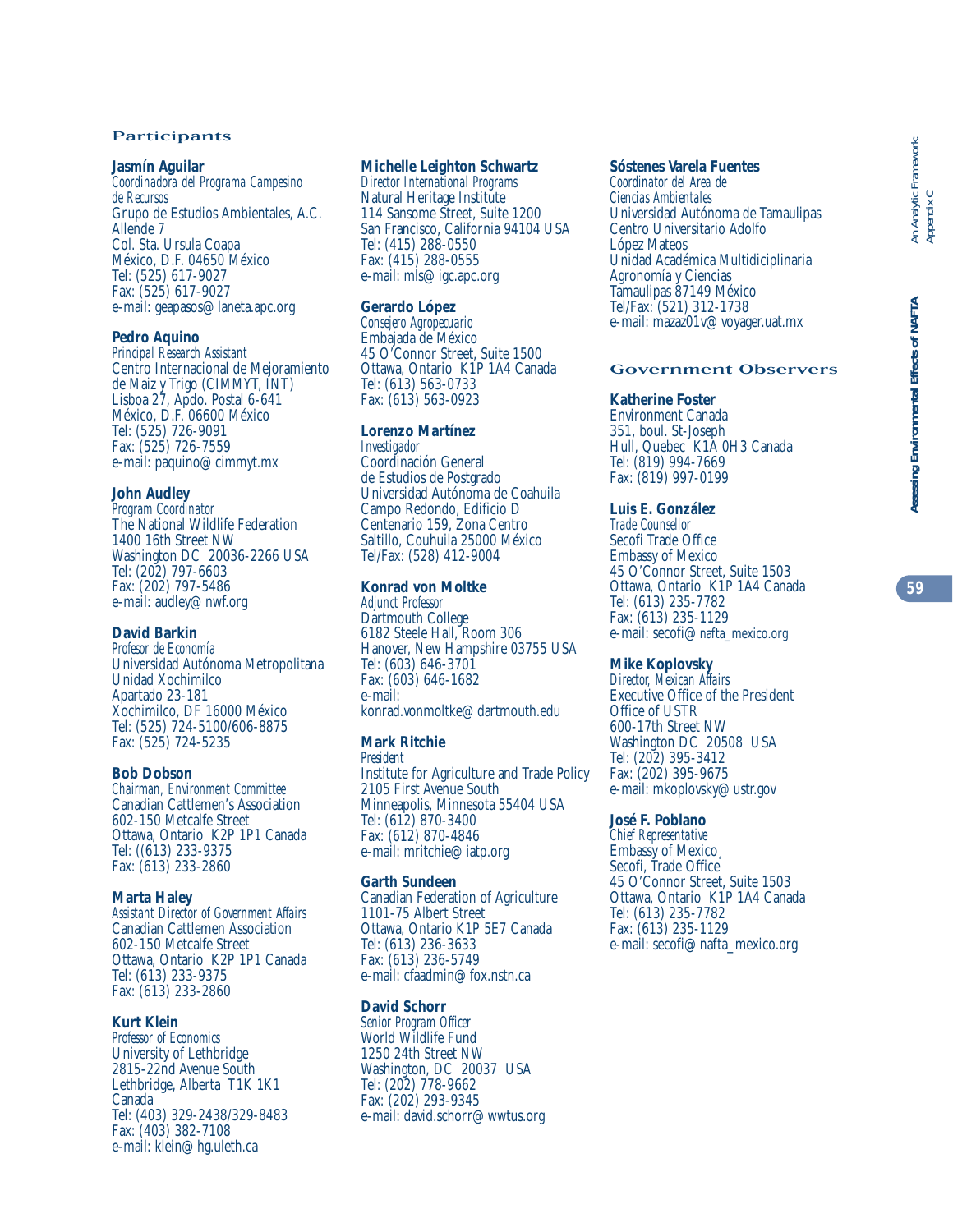#### Chair

#### **Pierre Marc Johnson**

*Lawyer* Heenan Blaikie 1250, boul. René-Lévesque Ouest 25e étage Montréal (Québec) H3B 4Y1 Canada Tel: (514) 846-2200 Fax: (514) 846-3407

#### Project Team

# **John Kirton**

*Professor* Department of Political Science Centre for International Studies University of Toronto 252 Bloor Street West 8th Floor South Toronto, Ontario M5S 1V6 Canada Tel:(416) 978-4652 Fax: (416) 971-2087 e-mail: jjkirton@uhura.trinity.toronto.edu

#### **Ralph Cavanagh**

71 Stevenson Street, Suite 1825 San Francisco, California 94105 USA Tel: (415) 725-4563/777-0220 Fax: (415) 495-5996 e-mail: rcavanagh@nrdc.org

#### **Dermot Foley**

Association for the Advancement of Sustainable Energy Policy 212-1230 Haro Street Vancouver, British Columbia V6E 4J9 Canada Tel/Fax: (604) 669-4845 e-mail: dfoley@alternatives.com

#### **John Paul Moscarella**

*Executive Vice-president* Econergy International Corporation 1925 K Street NW, Suite 230 Washington DC 20006 USA Tel: (202) 822-4980 Fax: (202) 822-4986 e-mail: moscarella@eic-dc.com

#### **Carol Reardon**

Heenan Blaikie 1199 West Hastings, Suite 600 Vancouver, British Columbia V6E 3T5 Canada Tel: (604) 891-1163 Fax: (604) 669-5101 e-mail: creardon@heenan.ca

#### **David Wilk**

WG Consultores y Asociados S.A. de C.V. / Louis Berger International Inc. Arquimedes 3-301 A Col. Chapultepec Morales México, D.F. 11560 México Tel: (525) 281-4717/281-4445 Fax: (525) 280-4027 e-mail: dwilk@infosel.net.mx

#### **Julie Soloway**

*Research Coordinator* 252 Bloor Street West 8th Floor South Toronto, Ontario M5S 1V6 Canada Tel: (416) 923-6641 Ext.3060 Fax: (416) 926-4738 e-mail: julie.soloway@utoronto.ca

## **C. Ford Runge**

*Professor* Center for International Food and Agricultural Policy University of Minnesota 332 K Classroom Office Building 1994 Buford Avenue St-Paul, Minnesota 55108 USA Tel: (612) 625-9208 Fax: (612) 625-6245

#### Commission for Environmental Cooperation– Secretariat

#### **Victor Lichtinger**

*Executive Director* Commission for Environmental **Cooperation** 393, rue St-Jacques Ouest, bureau 200 Montréal (Québec) H2Y 1N9 Canada Tel: (514) 350-4303 Fax: (514) 350-4314 e-mail: vlichtin@ccemtl.org

#### **Greg Block**

*Director* Commission for Environmental **Cooperation** 393, rue St-Jacques Ouest, bureau 200 Montréal (Québec) H2Y 1N9 Canada Tel: (514) 350-4320 Fax: (514) 350-4314 e-mail: gblock@ccemtl.org

#### **Sarah Richardson**

*Program Manager, NAFTA/Environment* Commission for Environmental Cooperation 393, rue St-Jacques Ouest, bureau 200 Montréal (Québec) H2Y 1N9 Canada Tel: (514) 350-4336 Fax: (514) 350-4314 e-mail: srichard@ccemtl.org

#### **Participants**

#### **Jorge Aziz**

Subgerencia de Estudios Especiales *Asesor de la Dirección General de Refinación* Petróleos PEMEX (Refinación) Emerson 225-602 Colonia Polanco México, D.F. 11570 México Tel: (525) 254-2545 Fax: (525) 545-6194 e-mail: jaziz@ref.pemex.com

#### **John Audley**

*Program Coordinator* The National Wildlife Federation 1400 16th Street NW Washington DC 20036-2266 USA Tel: (202) 797-6603 Fax: (202) 797-5486 e-mail: audley@nwf.org

#### **Bruce Biewald**

Synapse Energy Economics Inc. 22 Crescent Street Cambridge Massachusetts 02138 USA Tel: (617) 661-3248 Fax: (617) 661-0599 e-mail: biewald@synapse\_energy.com

#### **Louise Comeau**

*Climate Change Campaign Director* Sierra Club of Canada Suite 620, 1 Nicholas Street Ottawa, Ontario K1N 7B7 Canada Tel: (613) 241-4611 Fax: (613) 241-2292 e-mail: lawsec@web.net

#### **Angelo Castellan**

*Manager Environmental Affairs* Ontario Hydro 700 University Avenue, 19th Floor Toronto, Ontario M5G 1X6 Canada Tel: (416) 592-5409 Fax: (416) 592-5639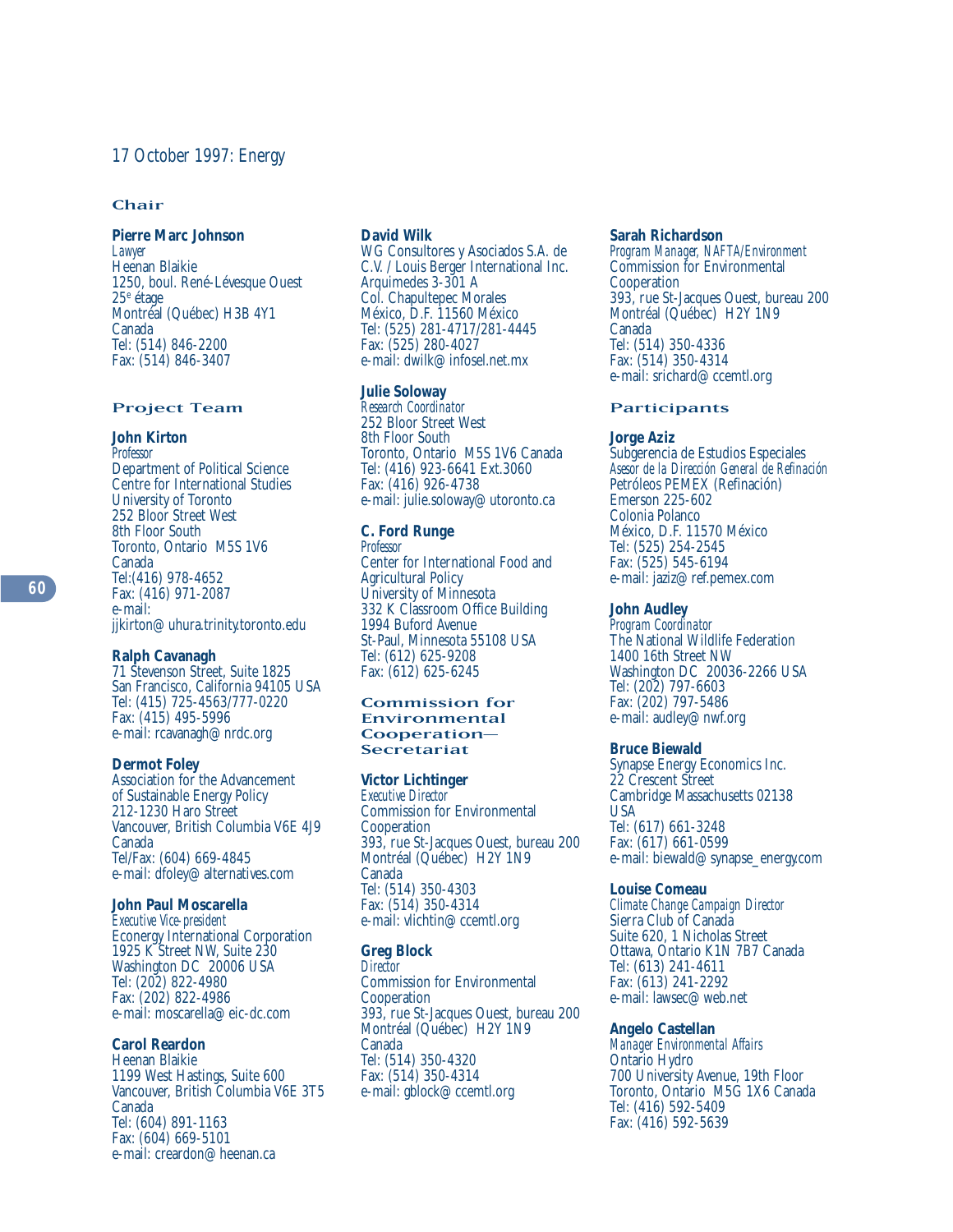#### **Marvin Duncan**

Finance and Development Policy Branch US Department of Agriculture 1301 New York Avenue NW, Room 824 Washington D.C. 20005-4788 USA Tel: (202) 219-0553 Fax: (202) 219-0908 e-mail: mduncan@econ.ag.gov

#### **Dominique Égré**

*Chargé d'équipe, orientation, Experts Directeur principal* Communication et Environnement Hydro-Quebec 75, boul. René-Lévesque Ouest, 5e étage Montreal (Quebec) H2Z 1A4 Canada Tel: (514) 289-5027 Fax: (514) 289-4931 e-mail: egré.dominique@hydro.gc.ca

#### **Pierre Guimond**

*Senior Advisor, Gov. Relations* Canadian Electricity Association 66 Slater, Suite 1210 Ottawa, Ontario K1P 5H1 Canada Tel: (613) 230-9876 Fax: (613) 230-9326 e-mail: guimond@istar.ca

#### **Christopher Holly**

*Sr. Manager Non-Utility Generation Electricity Branch* Alberta Department of Energy 5th Fl. North Petroleum Plaza 9945 - 108 Street Edmonton, Alberta T5K 2G6 Canada Tel: (403) 422-9206 Fax: (403) 427-8065 e-mail: hollyc@enr.gov.ab.ca

## **Douglas Koplow**

*Senior Associate* Industrial Economics, Incorporated 2067 Massachusetts Avenue Cambridge, Massachusetts 02140 USA Tel: (617) 354-0074 Fax: (617) 354-0463 e-mail: koplow@indecon.com

#### **John Lowe**

*Director, Policy Analysis and Coordination Energy Policy Branch, Energy Sector* Natural Resources Canada 580 Booth Street Ottawa, Ontario K1A 0E4 Canada Tel: (613) 995-2821 Fax: (613) 995-7179 e-mail: john.lowe@es.nrcan.gc.ca

# **Reynaldo Márquez Angulo**

*Sub-Gerente de Evaluación de Emisiones* Comisión Federal de Electricidad (CFE) Melchor Ocampo 469, Piso 9 México, D.F. 11590 México Tel: (525) 254-4318 Fax: (525) 254-7035 e-mail: internet.vaquinaco@cfe.gob.mx

#### **Scott Miller**

US Generating Company 7500 Old Georgetown Road Bethesda, Maryland 20814 USA Tel: (301) 718-6945 Fax: (301) 913-5850 e-mail: smiller@usgen.com

#### **Pablo Mulas del Pozo**

*Director Programa Universitario de Energía* Universidad Nacional Autónoma de México Ciudad Universitaria, Circuito Exterior México, D.F. 04510 México Tel: (525) 622-8236/622-8533 Fax: (525) 622-8532 e-mail: pmulas@servidor.unam.mx

#### **Philip Raphals**

Hélios, Stratégies énergétiques et environnementales 651, rue Querbes Outremont (Quebec) H2V 3W6 Canada Tel: (514) 277-2405 Fax: (514) 277-8282 e-mail: raphals@netaxis.qc.ca

#### **Charles O'Brien**

797, av. Walker Montréal (Quebec) H4C 2H5 Canada Tel: (514) 933-2700 Fax: (514) 933-0792

## **Owen Saunders**

*Executive Director* Canadian Institute of Resource Law University of Calgary, PF-B 3330 Calgary, Alberta T2N 1N4 Canada Tel: (403) 220-3975 Fax: (403) 282-6182 e-mail: jsaunde@acs.ucalgary.ca

#### **David Schorr**

*Senior Program Officer* World Wildlife Fund 1250 24th St NW Washington D.C. 20037 USA Tel: (202) 778-9662 Fax: (202) 293-9345 e-mail: david.schorr@wwfus.org

#### **Edward Watts**

U.S. Department of Energy Office of Policy and Int'l Affairs 1000 Independence Ave. SW Washington DC 20585 USA Tel: (202) 586-8436 Fax: (202) 586-2062

#### Government Observers

#### **Katherine Foster**

Environment Canada 351, boul. St-Joseph Hull (Québec) K1A 0H3 Canada Tel: (819) 994-7669 Fax: (819) 997-0199

#### **Luis E. González**

*Trade Counsellor* Secofi Trade Office Embassy of Mexico 45 O'Connor Street, Suite 1503 Ottawa, Ontario K1P 1A4 Canada Tel: (613) 235-7782 Fax: (613) 235-1129 e-mail: secofi@nafta\_mexico.org

#### **Mike Koplovsky**

*Director, Mexican Affairs* Executive Office of the President Office of USTR 600-17th Street NW Washington DC 20508 USA Tel: (202) 395-3412 Fax: (202) 395-9675 e-mail: mkoplovsky@ustr.gov

#### **José F. Poblano**

*Chief Representative* Embassy of Mexico¸ Secofi, Trade Office 45 O'Connor Street, Suite 1503 Ottawa, Ontario K1P 1A4 Canada Tel: (613) 235-7782 Fax: (613) 235-1129 e-mail: secofi@nafta\_mexico.org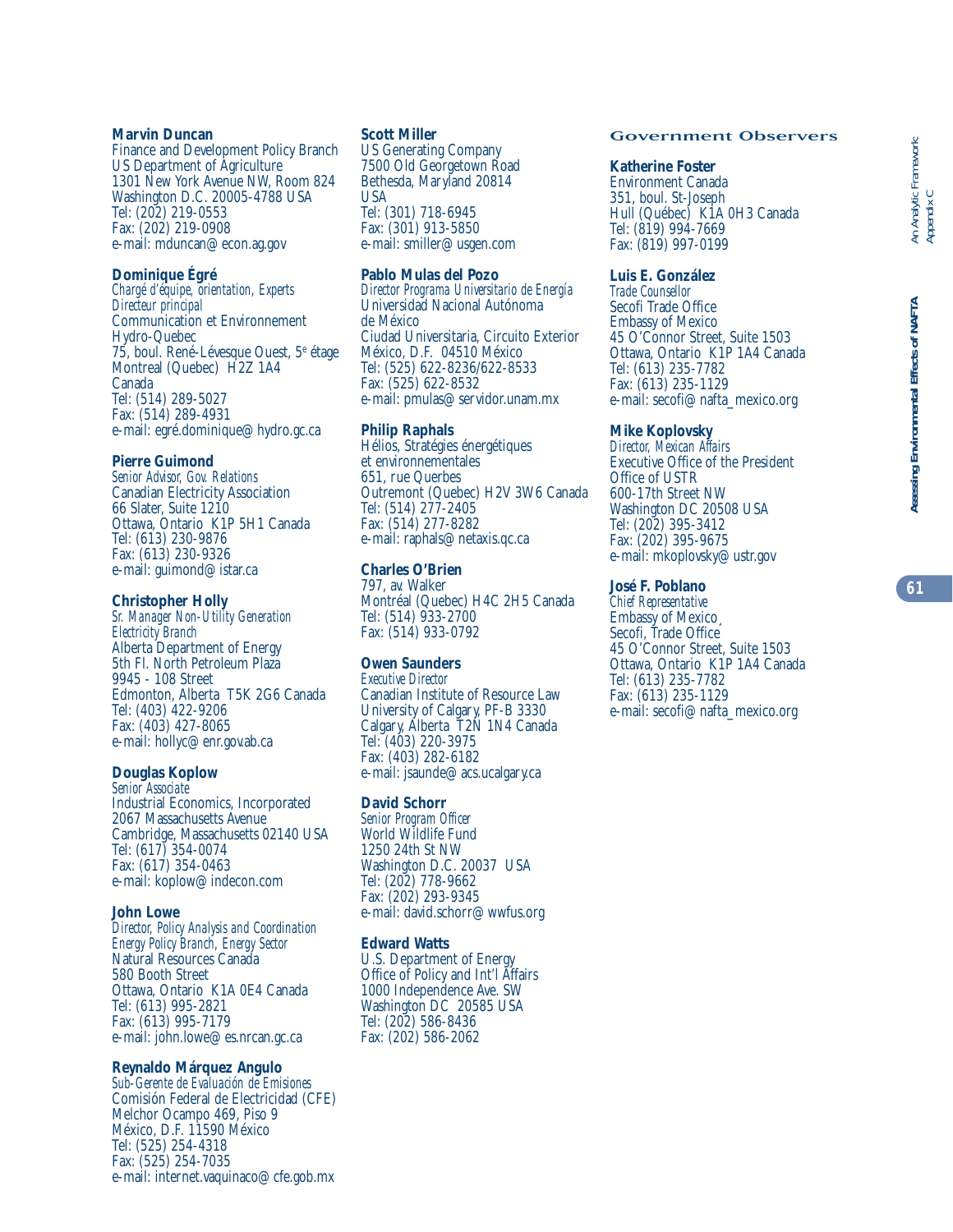# Appendix D Expert Consultations on NAFTA Effects General Framework and Agriculture and Energy Issues Studies

16–17 October 1997: Conclusions for the General Framework

On 16–17 October, the Commission for Environmental Cooperation held two consultations at its offices in Montreal. Both were designed to consider issue studies that are being undertaken under the auspices of the CEC's NAFTA Effects Project. On 16 October, invited participants (see attached list) considered issue studies undertaken in the agriculture a sector and on October 17th, a second group of participants considered an issue study undertaken in the electricity sector (see attached list). These issue studies are being carried out in order to test and enrich the design of a framework to assess the affects of NAFTA on the environment. The consultations were an effort to put the work before a broader audience of experts in order to consider the linkages that the CEC has drawn between the economy and the environment. They also served to assess whether the empirical studies which are being used to test and refine these linkages are accurate, balanced, relevant, and whether the framework is allowing for the consideration of the correct issues.

Specifically, within the discussion that followed presentations from the authors of the studies, the participants were asked to consider the following four questions in order to assist the project team in the final stages of its work.

- What elements of the framework are most important for analysing and informing the case studies?
- What additional environmental issues should be addressed and what are the appropriate indicators of additional existing issues?
- Are there specific statistical or analytical data sources that should be consulted?
- What are the linkages or sequence of events that should be given further amplification in the issue studies or the general framework?

The major conclusions that were drawn from the discussions on both the 16th and 17th of October for the application of the general framework are the following.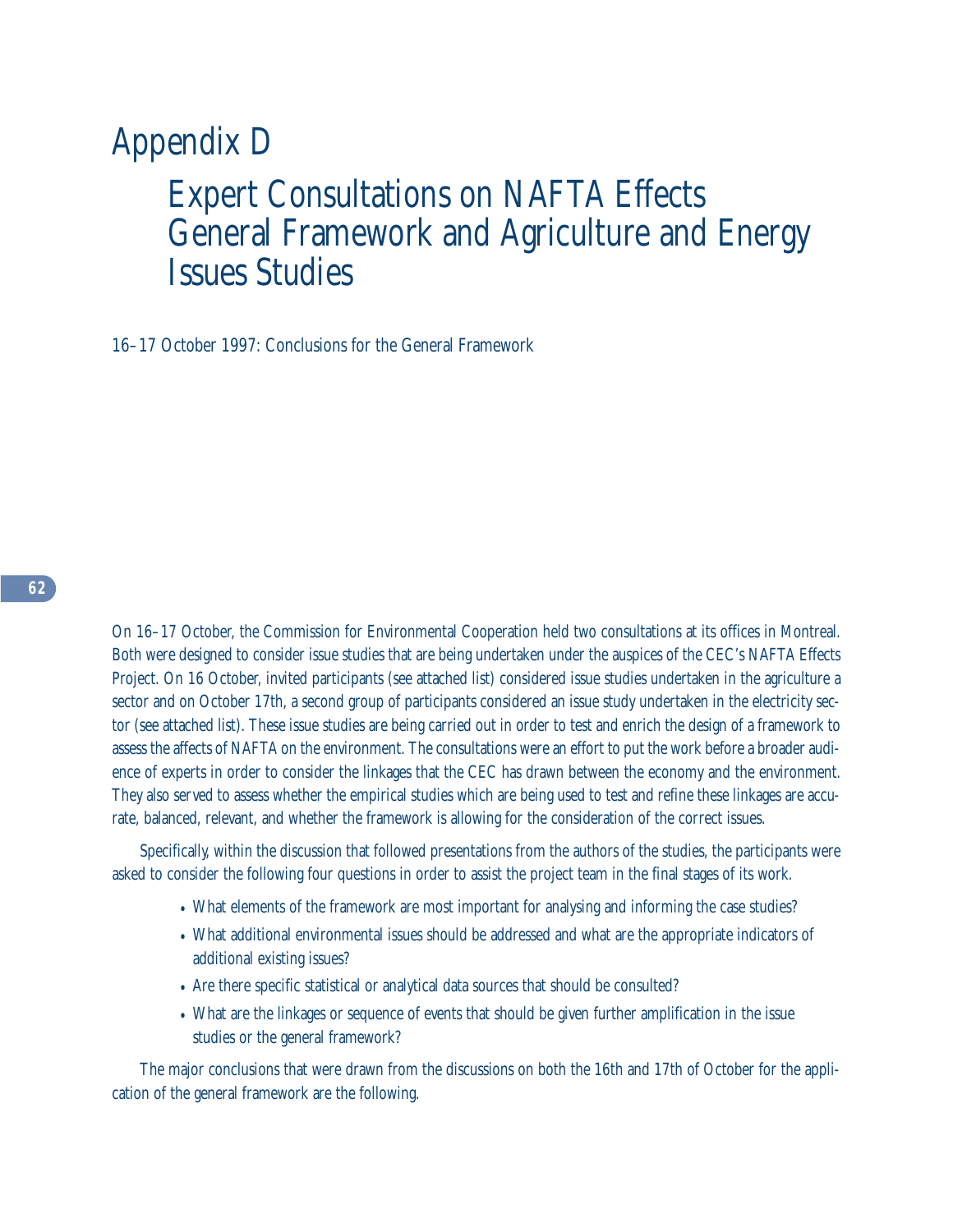# Assessing Environmental Effects of NAFTA

# **General Comments**

# *1. The Framework as a Solid Analytical Tool*

There was general consensus that the framework as presented in the consultations and as being applied in the issue studies is a solid tool for assessing effects of NAFTA. There was some discussion about elements that could be added to the framework, as well as some discussion about clarifications that could be made, but the general framework was accepted as an important tool for problem identification in a complicated set of commercial, social and political relations. The framework captures and describes issues that are most salient and relevant to the question of NAFTA effects. Further, the predictive power of the framework is very important and the framework's capacity to identify trends and project them outwards is key, particularly in order to mitigate any negative effects that might occur in the future.

The CEC's application of this framework was applauded in that it is the only organization undertaking this kind of work, and in a privileged and unique position to do so. In addition to the interest in the framework, there was also interest in the individual issue studies, the data being analyzed, and the treatment of specific sectors. A number of participants asked whether they could see the larger studies and when they would be published.

# *2. Description versus Prescription*

There was some discussion about whether the framework, and thus the studies, should be prescriptive. Some participants were of the view that it was not the analytic role of the studies or the CEC to prescribe policy or even present policy options. Rather it is the role of the CEC to provide information that could lead to prescription. This might include an analysis of barriers and constraints to sustainable development or the exploration of successful models, programs or initiatives which would lead to further policy analysis. Some participants felt that it would be appropriate for the CEC to influence policy, while others felt that the CEC's role is to observe and report as opposed to attempting to cause a certain type of behavior. Nevertheless, the general consensus that emerged was that the framework, at least as it is applied by the CEC in the issue studies, would not take issues beyond the descriptive and analytical stage into policy making. Rather, it should identify issue areas and provide decisionmakers with the raw materials to make policy. Finally, if the team's analysis is inconclusive with respect to a NAFTA effect, the studies should acknowledge that.

# *3. Define Scope, Focus and Purpose of the Study*

There was general agreement that the framework should include, in its introduction, provision for the clear definition of the scope and focus of the issue to which it is being applied. This should include a definition of the sector as it will be considered, including the geographic scope of the study, identification of the parameters of the work, and expectations of what the work is attempting to do so that it can be reflected in the results. This is particularly important given that the studies under the framework are designed to assist policy makers to make decisions and focus their work in order to improve the environment.

In the discussion on electricity, for example, the study should identify whether it includes hydro and if not, how the study has been narrowed. Similarly, in the cattle study, the scope of the study to examine feed grains and processing but not other linkages either forward or backward should be clearly explained. In the maize sector, the study should define maize and in so doing make the distinction between yellow corn and white corn.

The need for clarity in scope includes the comprehensive framing of any assumptions that a particular study will make. The framework should insist that assumptions that may be inherent in the study are identified and discussed.